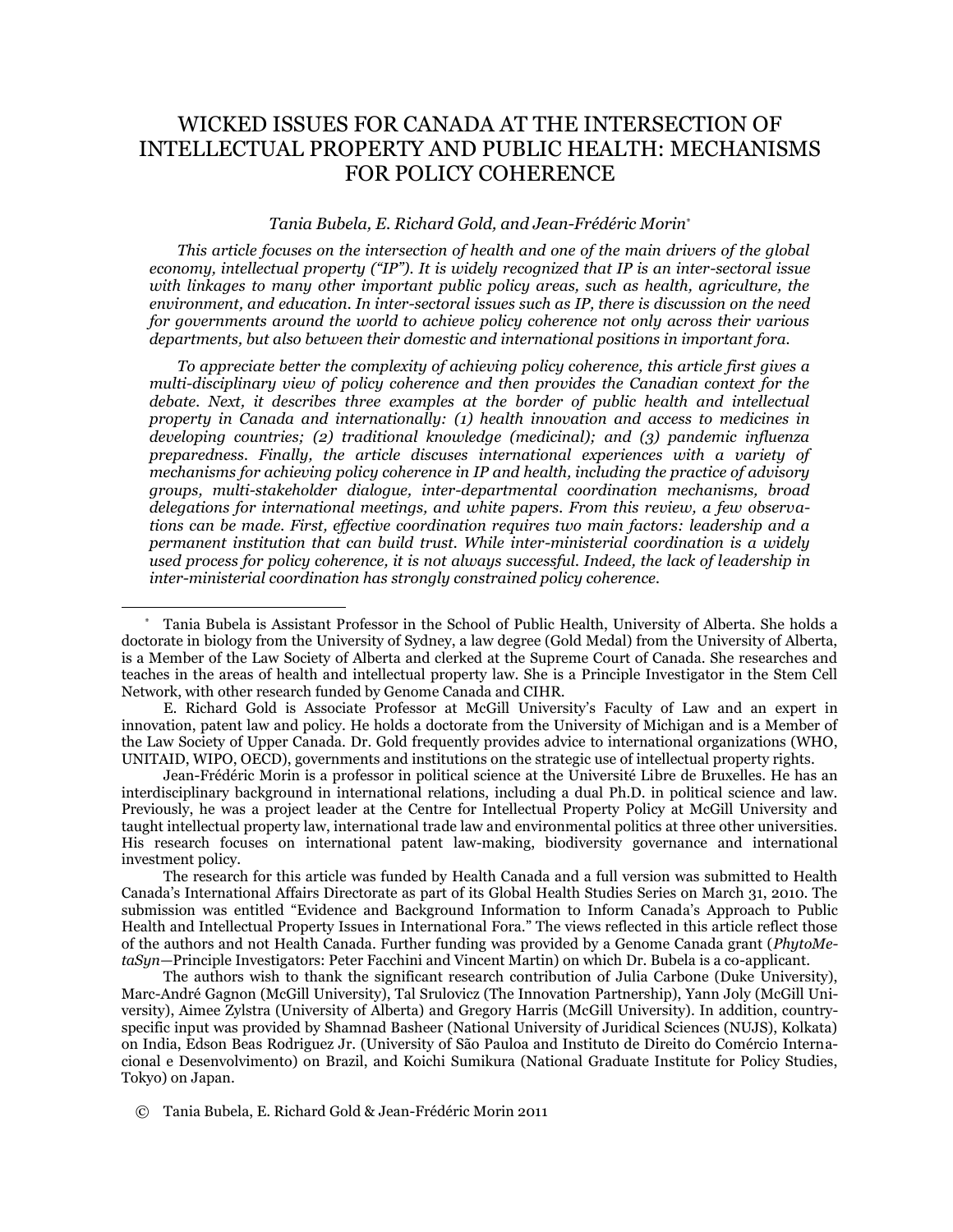*Despite the importance of the task of developing policy coherence, achieving it has often been elusive. Many governments around the world have spoken of policy coherence, but few have developed mechanisms to implement it. Of these, fewer still have actually attained coherence, and empirical evidence of the actual impacts of coherence is lacking. One thing appears clear: a government department wishing to create policy coherence should avoid doing it alone. Trying to achieve coherence in the absence of a government-wide and politically supported mechanism is likely to do more harm than good as the department falls prey to those departments fixated on only furthering their own policy agendas. A department—or unit within a department—wishing to engage in policy coherence must therefore raise the importance of attaining coherence at the highest levels of government: the Cabinet. A clear statement of policy by the Cabinet, coupled with strong institutional mechanisms for the administration are likely the best way to ensure the development of policy coherence. While numerous mechanisms may assist in these processes, they can only do so with effective leadership and an environment of trust.*

| INTRODUCTION                                                                    | 5  |
|---------------------------------------------------------------------------------|----|
| A MULTI-DISCIPLINARY VIEW OF POLICY COHERENCE<br>L.                             | 7  |
| THE CANADIAN CONTEXT-ROLES OF INDUSTRY CANADA & HEALTH CANADA<br>Н.             | 9  |
| III. EXPERIENCES WITH POLICY COHERENCE IN IP AND PUBLIC HEALTH: THREE EXAMPLES  | 11 |
| A. Innovation and Access to Medicines                                           | 11 |
| 1. Canadian Response to Innovation and Access to Medicines                      | 13 |
| 2. Other Responses to Innovation and Access to Medicines                        | 14 |
| B. Traditional Knowledge and Traditional Medicines                              | 16 |
| 1. Canadian Protection of TK Suffers from the Lack of Coordination of           |    |
| <b>Stakeholders</b>                                                             | 17 |
| 2. Brazilian Responses Fail to Integrate Interests of Scientists and TK Holders | 19 |
| 3. Discussion of TK at the International Level Yields some Promise              | 20 |
| C. Pandemic Influenza Preparedness                                              | 21 |
| 1. Canadian Preparedness                                                        | 21 |
| 2. Other Country Preparedness                                                   | 22 |
| IV. INSTITUTIONAL MECHANISMS FOR GREATER POLICY COHERENCE USED INTERNATIONALLY  | 24 |
| A. Advisory Committees and Expert Groups                                        | 24 |
| <b>B. Multi-Stakeholder Consultations</b>                                       | 26 |
| C. Intra-Governmental Coordination Mechanisms                                   | 27 |
| D. Broader Delegations at Intergovernmental Meetings                            | 33 |
| E. White Papers                                                                 | 34 |
| CONCLUSION                                                                      | 36 |
| APPENDIX 1: FORA THAT ADDRESS THE INTERSECTION OF IP AND PUBLIC HEALTH          | 40 |
|                                                                                 |    |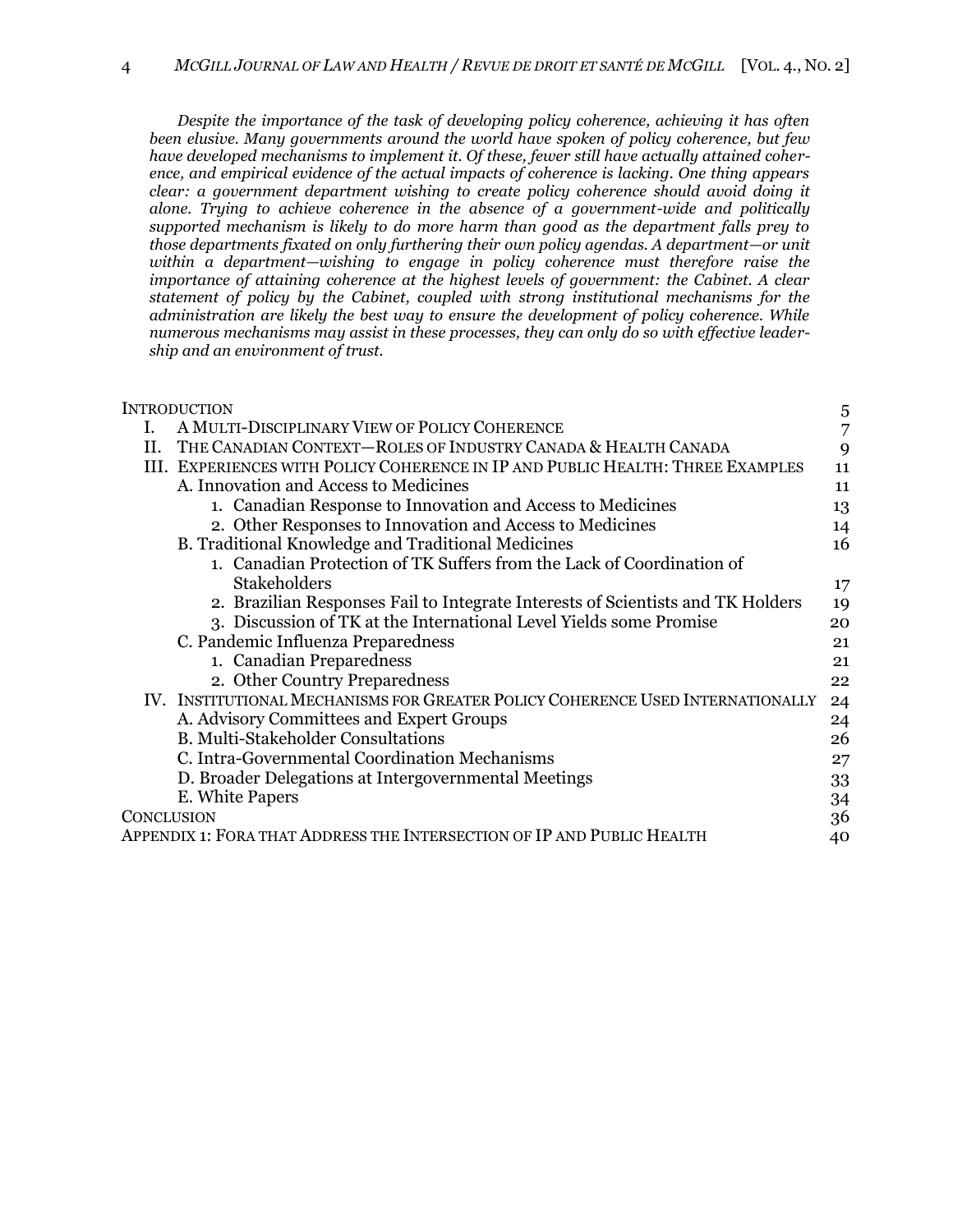$\overline{a}$ 

#### <span id="page-2-2"></span>**INTRODUCTION**

<span id="page-2-1"></span><span id="page-2-0"></span>It is widely recognized that Intellectual Property ("IP") is an inter-sectoral issue with linkages to many other important public policy areas, such as health, agriculture, the environment, and education.<sup>1</sup> Like other countries, Canada is increasingly engaged in the particular subset of international discussions that link IP with public health.<sup>2</sup> The intersection points between these two issues may occur at many levels, including local health delivery, health financing, innovation<sup>3</sup> policy, science policy, health research funding and administration, access to health care innovation for marginalized communities and developing countries, research and development in neglected and emerging infectious diseases, traditional medicine, foreign investment, foreign trade, and development assistance.

This intersection of public health and IP may be thought of as a "wicked issue": "a problem that is complex, difficult to define, with no immediate solution, and one where every wicked problem can be considered to be a symptom of another problem."<sup>4</sup> Accordingly, there is discussion on the need for governments to coordinate policies not only across their various departments but between their domestic and international positions in important fora. Such coordination may be termed policy coherence, whole-of-government coordination or joined-up government, depending on the country. This article discusses the particular challenges governments face in developing mechanisms through which to respond to health, economic, and social concerns in a coherent and coordinated manner.

The starting premise is that economic policies (including IP policies) should not impede health equity, for example by privileging access to healthcare for wealthier segments of the population. At the same time, we acknowledge that economic development (including the development of innovative or new drugs and other therapies in the pharmaceutical sector) is a major determinant of the overall health status of countries. At the international level, the right to health has been acknowledged as a human right in various instruments,<sup>5</sup> while at the national level,

<sup>3</sup> Here, we rely on Schumpeter's conceptualization of innovation that requires ideas to be successfully applied in practice. This distinguishes innovation from an invention, which is simply an idea made manifest (Joseph Schumpeter, *The Theory of Economic Development* (Boston: Harvard University Press, 1934)).

<sup>4</sup> Mark Petticrew *et al.*, "Better Evidence About Wicked Issues in Tackling Health Inequities" (2009) 31:3 Journal of Public Health 453 at 454.

<sup>5</sup> For example, *Universal Declaration of Human Rights* (GA Res. 217A (III), UN GAOR, 3d Sess., Supp. No. 13, UN Doc. A/810 (1948) 71); *International Covenant on Economic, Social and Cultural Rights* (993 U.N.T.S. 3, adopted and opened for signature, ratification and accession by General Assembly resolution 2200A (XXI) of 16 December 1966, entered into force 3 January 1976, in accordance with art. 27 [*International Covenant*]). Several regional human rights instruments also recognize the right to health. See e.g. art.

Laurence R. Helfer, "Regime Shifting: The TRIPs Agreement and New Dynamics of International Intellectual Property Lawmaking" (2004) 29 Yale J. Int'l L. 1 at 8; Ahmed Abdel Latif, "Developing Country Coordination in International Intellectual Property Standard-Setting" (2005) Trade-Related Agenda, Development and Equity (T.R.A.D.E.) Working Papers 24.

<sup>&</sup>lt;sup>2</sup> To understand the complex nature of the relationship between public health and IP, it is first necessary to define "public health". The Public Health Agency of Canada, in its *Sustainable Development Strategy 2007-2010: Toward Sustainable Development in Public Health*, recognized the 1948 World Health Organization ("WHO") statement that "health is a state of complete physical, mental, and social well-being and not merely the absence of disease or infirmity" ((Canada: PHAC, 2006) Catalogue No. HP5-17/2006, online: PHAC <http://www.phac-aspc.gc.ca/publicat/sds-sdd/pdf/sds-sdd\_e.pdf> at 3 [*Sustainable Development Strategy*]). In this context, "Public health focuses on preventing diseases not just curing them. It pays attention to the economic inequalities, social problems, and environmental issues that cause many diseases and so addresses the root causes of disease. It does this by establishing policies, services, and education programs that can prevent many diseases from occurring in the first place" (UNESCO, "Educating for a Sustainable Future: A Transdisciplinary Vision for Concerted Action" (Background paper delivered at the International Conference on Environment and Society: Education and Public Awareness for Sustainability, Thessaloniki, Greece, 8 to 12 December 1997), online: UNESCO <http://www.unesco.org/education/tlsf/TLSF/theme a/ mod01/uncom01t05s01.htm> at para. 89, citing *Sustainable Development Strategy*, *ibid.* at 3).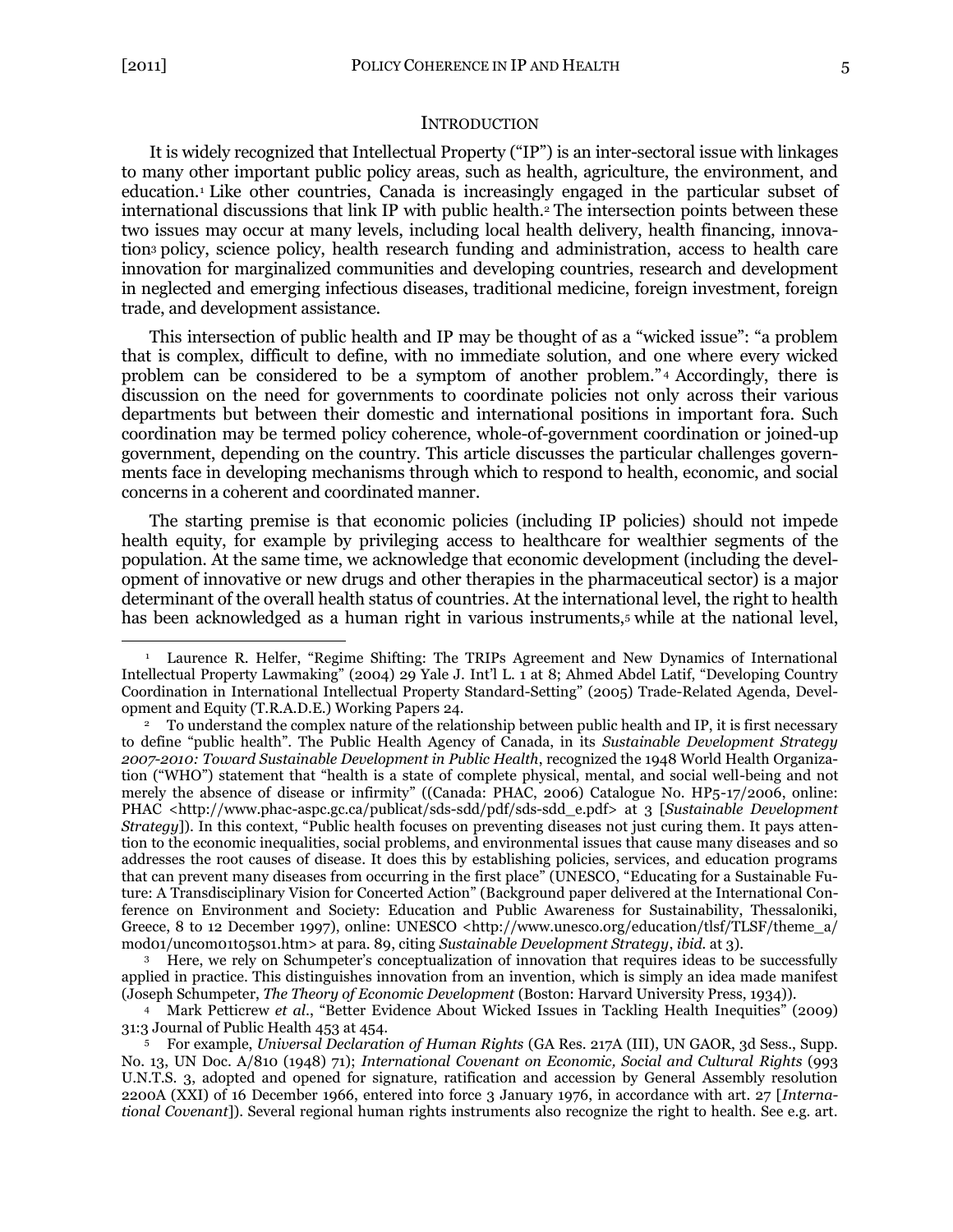recent Canadian Supreme Court jurisprudence has recognized, at least to some extent, *Charter* rights to timely access to healthcare.<sup>6</sup> A second starting premise, discussed in this article, is that while IP is justified on the basis that rewarding inventors with property rights stimulates innovation from which society may benefit, it is highly debatable whether increased patent protection for health related products and processes has, in fact, stimulated innovation by the pharmaceutical industry in Canada.<sup>7</sup>

<span id="page-3-0"></span>The issue of policy coherence and coordination for health and IP is further complicated by two factors. First, at a national level, it is likely that policies aimed at accomplishing policy coherence between IP and public health would have incidental impacts on other policy arenas. Second, given the proliferation of international fora in which these issues are discussed,<sup>8</sup> when national objectives are promoted in international fora, they may be presented by different government departments and agencies with not only differing objectives and priorities, but also differing degrees of power and autonomy.<sup>9</sup> Such a scenario, as discussed in this article, suggests that national coherence in IP and public health policies is desirable, but challenging. These spillover effects with potential unintended negative consequences coupled with intensely competing interests make the IP-health intersection a wicked issue.

This article starts with a multidisciplinary review of the concept of policy coherence and a description of the key Canadian agencies responsible for IP, public health, or both. It then describes three examples at the border of public health and IP to illustrate the complexity of achieving policy coherence: (1) health innovation and access to medicines in developing countries; (2) access to genetic resources and traditional medicinal knowledge; and (3) pandemic influenza preparedness. Each of these examples illustrates how boundary issues cross departmental jurisdiction and require a coordinated approach.

<sup>9</sup> Latif, *supra* note [1.](#page-2-1)

<sup>11</sup> of the *European Social Charter* (18 October 1961, 529 U.N.T.S. 89, Eur. T.S. 35 (entered into force 26 February 1965)); art. 16 of the *African Charter on Human and Peoples' Rights* (27 June 1981, OAU Doc. CAB/LEG/67/3 rev. 5, 1520 U.N.T.S. 217; 21 I.L.M. 58 (entered into force 21 October 1986)); and art. 10 of the *Additional Protocol to the American Convention on Human Rights in the Area of Economic, Social and Cultural Rights* ("Protocol of San Salvador", 17 November 1988, O.A.S.T.S. 1988 No. 69, 28 I.L.M. 156 (entered into force 16 November 1999)). Furthermore, the right to health is echoed in the *Constitution of the World Health Organization*, which states: "The enjoyment of the highest attainable standard of health is one of the fundamental rights of every human being ... " ((Off. Rec. Wld Hlth Org., 2, 100) adopted by the International Health Conference held in New York from 19 June to 22 July 1946, signed on 22 July 1946 by the representatives of 61 States, and entered into force 7 April 1948, online: WHO <http://apps.who.int/gb/ bd/PDF/bd47/EN/constitution-en.pdf>).

<sup>6</sup> See e.g. *Chaoulli v. Quebec (A.G.)*, 2005 SCC 35, [2005] 1 S.C.R. 791 (three of four judges in the majority recognized that a denial of ability to seek private health insurance to access timely care (hip replacement) was a violation of s. 7 of the *Canadian Charter of Rights and Freedoms* (Part I of the *Constitution Act, 1982*, being Schedule B to the *Canada Act 1982* (U.K.), c. 11)). For a general discussion of *Charter* cases on access to health care see Nola M. Ries, "Charter Challenges" in Jocelyn Downie, Timothy Caulfield & Colleen M. Flood, eds., *Canadian Health Law & Policy*, 3d ed. (Markham, Ont.: LexisNexis Canada, 2007) at 539.

Mélanie Bourassa Forcier & Jean-Frédéric Morin, "Canadian Pharmaceutical Patent Policy: International Constraints and Domestic Priorities" in Ysolde Gendreau, ed., *An Emerging Intellectual Property Paradigm: Perspectives from Canada* (Cheltenham: Edward Elgar Publishing Limited, 2008) at 81; Matthew Herder & E. Richard Gold, *Intellectual Property Issues in Biotechnology: Health and Industry* (Report delivered at the 3rd Mtg. of the OECD, Steering Group for the International Future Project, The Bioeconomy to 2030: Designing a Policy Agenda, Paris 7-8 February 2008) at 5, online: OECD <http://www. oecd.org/dataoecd/16/9/40181372.pdf>).

See Appendix 1 at the end of this paper for details.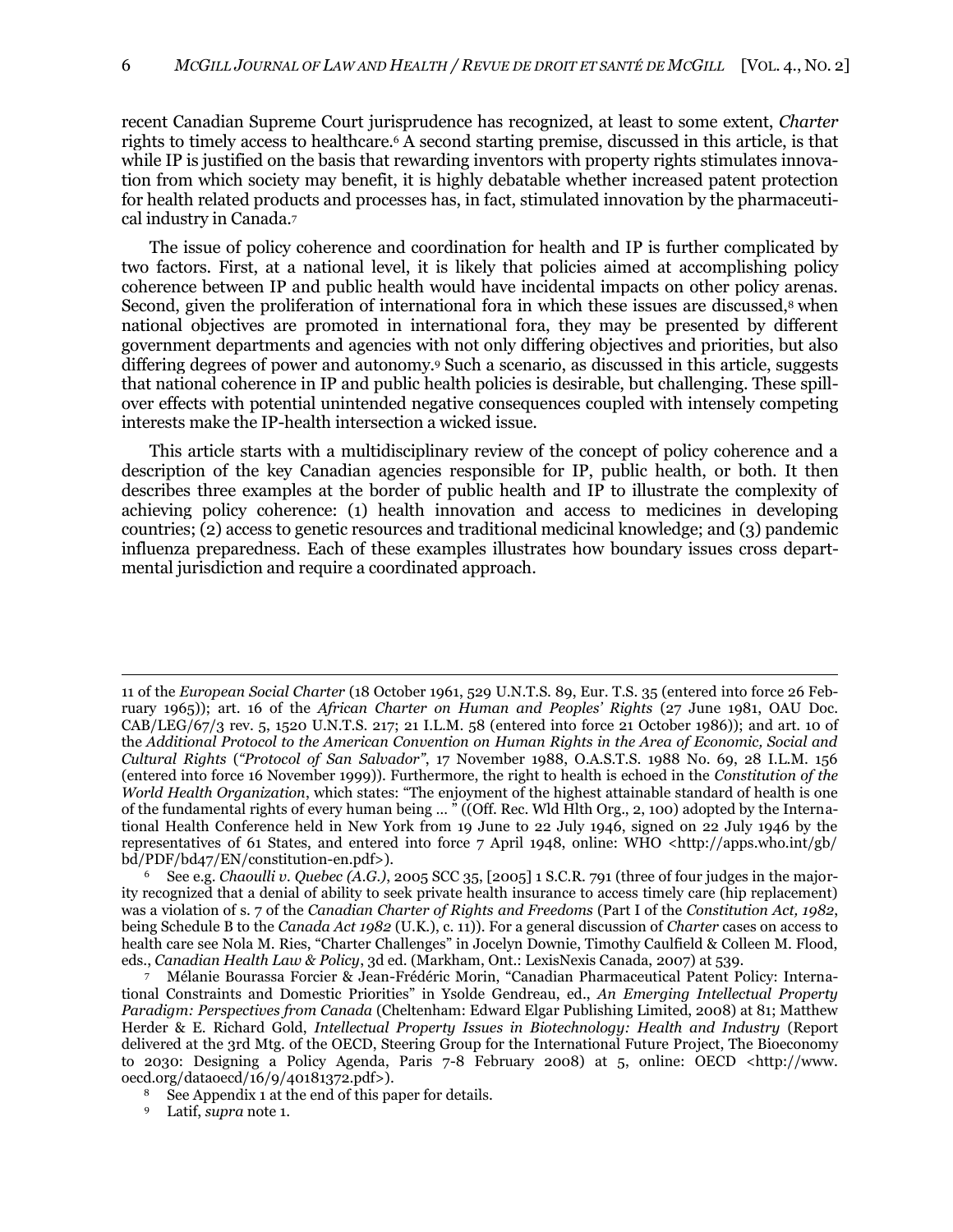The article then discusses mechanisms for achieving policy coherence through an examination of how other countries have managed policy coherence at the intersection of IP and public health. Specifically, the article outlines institutional mechanisms for greater coherence used in the U.S., the U.K., Switzerland, the Netherlands, Australia, Japan, Brazil, and India. This examination sets the stage for a discussion of mechanisms to achieve policy coherence in Canada. The article concludes with a discussion of the costs and benefits of attempting policy coherence on IP and health for Canada nationally and for the Canadian position in international fora. It discusses the appropriateness of a variety of mechanisms for achieving policy coherence based on international experiences.

<span id="page-4-2"></span>I

#### <span id="page-4-1"></span>A MULTI-DISCIPLINARY VIEW OF POLICY COHERENCE

<span id="page-4-0"></span>Political scientists tend to favour a substantive definition of policy coherence as an outcome, (i.e., the degree of complementarity and consistency between logically-related policies generated by a political unit).<sup>10</sup> Using this substantive definition, both coherence and incoherence could be the result of political dynamics. Increased coherence could be the result of internal power politics where one organization (a ministry for example) gains control and legitimacy over its peers.<sup>11</sup> Incoherence could also be an intended strategy to extract political gains with diverse and fragmented audiences.<sup>12</sup> Accordingly, two factors are positively correlated with policy coherence in the literature: first, the control of a lead organization within government and second, a united constituency with a shared policy perspective. This paper comes back to this point in the conclusion arguing that based on the countries surveyed, coherence was best accomplished in intersectoral issues with the adoption of a national approach, with clear and consensual policy objectives, organized and supported at the highest levels of government.

The reality, however, is that central decision-makers typically have limited control and agencies involved have multiples audiences and various interests. In this context, institutional and political constraints on policy-making may lead to "policies by the way", a term coined by Dery in 1998 which refers to policies made incidentally in the making of other policies.<sup>13</sup> In this sense, a policy promoted by an agency may be either a "substitute" or a "complement" for another policy that is not under the jurisdiction of this agency.<sup>14</sup> A Canadian example of a substitute policy would relate to Federal and Provincial constitutional division of powers. Canadian provinces do not have constitutional jurisdiction over patent law but can nevertheless incentivize investments in research and development ("R&D") through provincial research policies, periods of exclusive purchasing by provincial health systems, or selective coverage of pharmaceuticals and medical treatments. An example of a complementary policy is the creation of the Patented Medicine Prices Review Board ("PMPRB") in 1987, the mandate of which is to compensate for the effect of new limitations in IP law on compulsory licenses for medicines to ensure that Canadian prices

R.A.W. Rhodes, "Shackling the Leader?' Coherence, Capacity and the Hollow Crown" in Patrick Weller *et al*., eds., *The Hollow Crown: Countervailing Trends in Core Executives* (New York: St. Martin's Press, 1997) 198 at 222, n. 1.

<sup>&</sup>lt;sup>11</sup> Alice Moseley, "Joined-Up Government: Rational Administration or Bureaucratic Politics?" (Paper delivered at the Public Administration Committee Annual Conference at the University of Glamorgan, 7-9 September 2009).

<sup>12</sup> Moseley, *ibid.*; Robin Pistorius, "Forum Shopping: Issue Linkages in the Genetic Resources Issue" in Robert V. Bartlett, Priya A. Kurian & Madhu Malik, eds., *International Organisations and Environmental Policy* (Westport: Greenwood Press, 1995) at 209.

<sup>&</sup>lt;sup>13</sup> David Dery, "Policy by the Way: When Policy is Incidental to Making Other Policies" (1998) 18:2 Journal of Public Policy 163.

<sup>14</sup> *Ibid*.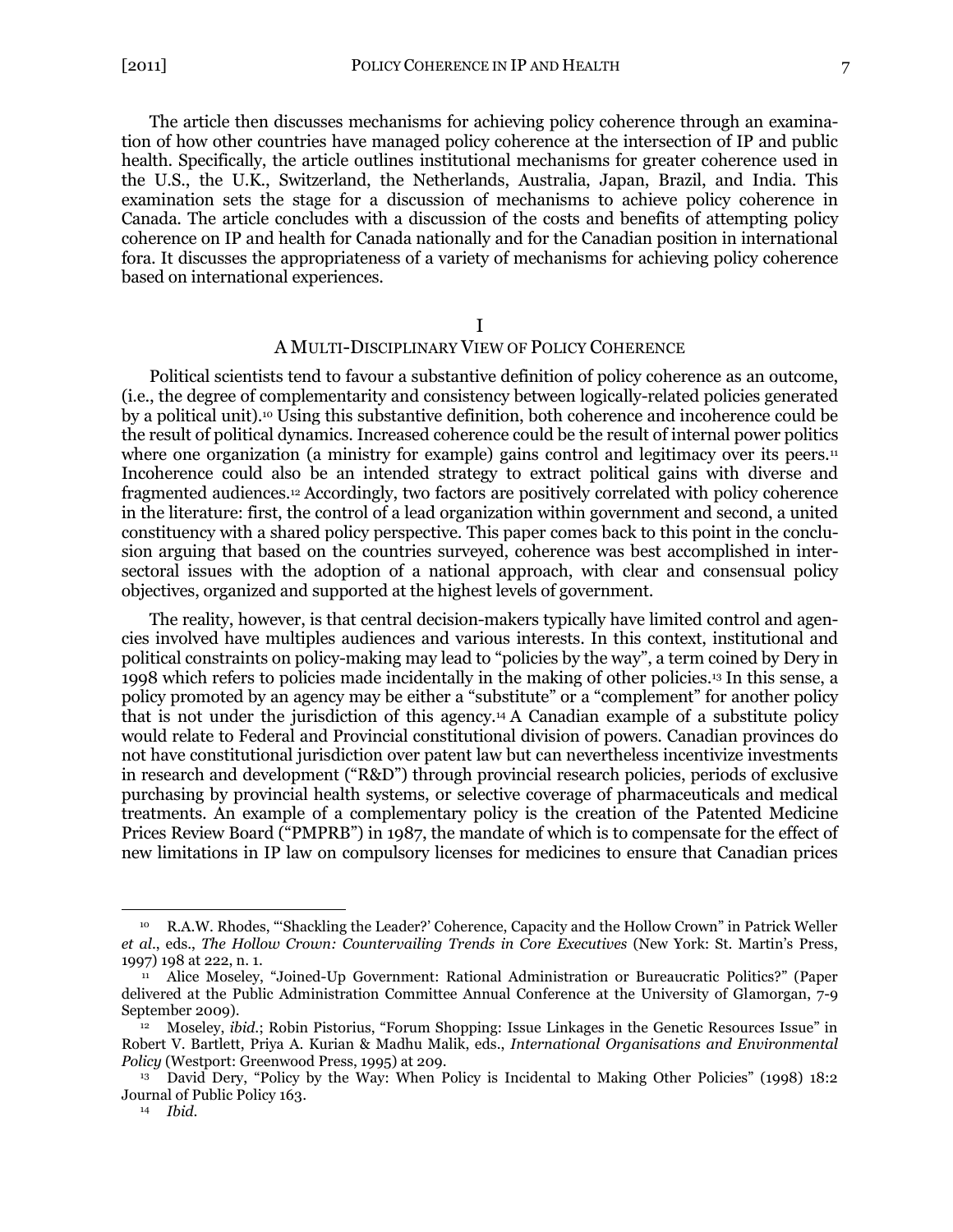<span id="page-5-0"></span>for medicines are reasonable compared to those in other developed countries. <sup>15</sup> Such substitutes and complements are more frequent than direct policies and produce much of the inconsistency. In Canada, this issue is particularly complex because of Canada's federal structure and the split jurisdiction over healthcare and health research and innovation. This complexity causes spillover effects for Canada's positions on IP and public health internationally.

A further consideration, especially in light of Federal-Provincial relations and the relations between levels of government and Canada's First Nations, Inuit, and Métis, is that decentralization in policy-making may also lead to policy incoherence. Indeed, it is widely acknowledged that the rise of the "new public management" since the 1980s, which favoured decentralization to local authorities, empowerment of lower echelon employees, and creation of semiautonomous organizations, led to a decline in policy coherence.<sup>16</sup> With increased fragmentation, motivated by enhanced effectiveness, governments lost control and expertise over complex and traversal issues. As the Organization for Economic Cooperation and Development ("OECD") observed, ―constitutional, legal and political obstacles to policy coordination exist partly in order to maintain clear distribution of responsibilities and specialization of tasks among sectors and across levels of government."<sup>17</sup> The Canadian example discussed below of decentralization of power and policy-making relates to discussions over Canada's policy on the Implementation of the Access and Benefit Sharing provisions of the UN *Convention on Biological Diversity* ("CBD").<sup>18</sup>

<span id="page-5-2"></span><span id="page-5-1"></span>A second body of literature favours a procedural definition of policy coherence, namely, the degree to which institutions operate in a coherent and well-coordinated process of deliberation and decision-making. From this perspective, coherence in the process is always desirable, even when leading to incoherence in the outcome. For example, Jordan and Halpin argue that some level of incoherence in the outcome is necessary to avoid the hegemony of one issue-area of policy-making over all others, but that a rational "bargaining among informed and relevant participants" is an essential process of decision-making.<sup>19</sup> One Canadian experience—largely a failure—with an emphasis on procedural coherence is the example of Canada's Access to Medicines Regime, also discussed below.

<span id="page-5-3"></span>Notably, the pursuit of greater procedural coherence in a transparent and inclusive process may come at the expense of effectiveness. This compromise is acknowledged by the OECD: ―[E]xcessive efforts to enhance coherence can result in a high degree of central control and a consequential loss of flexibility in the policy-making system."20 The paradox, however, is that

<sup>15</sup> *Patent Act*, R.S.C. 1980, c. P-4, ss. 88-89, 91; *Patented Medicines Regulations*, S.O.R./94-688, ss. 5-6. With respect to most medicines that represent either a change in dosage or a small improvement, the PMPRB compares the price of medicines sold on the Canadian market to existing Canadian medicines (*Patent Act*, *ibid.*, s. 85). For breakthrough medicines, the PMPRB will compare the Canadian price to the median price in seven reference countries: France, Germany, Italy, Sweden, Switzerland, the U.K. and the U.S. (*Patented Medicines Regulations*, *ibid.*, Schedule, s. 4(1)(f)(iii)). Should the PMPRB find a price to be excessive, the company has the choice of either agreeing to cut its price and pay excess revenues to the federal government or, alternatively, having a public hearing held by the PMPRB. If the hearing supports the conclusion of an excessive price, the PMPRB will impose a penalty of up to twice the amount of excess revenues earned by the drug in question (*Patent Act*, *ibid.*, s. 83).

<sup>16</sup> Chrisopher D. Foster & Francis J. Plowden, *The State Under Stress: Can the Hollow State be Good Government?* (Buckingham: Open University Press, 1996); Rhodes, *supra* not[e 10.](#page-4-1)

<sup>&</sup>lt;sup>17</sup> OECD, "Improving Policy Coherence and Integration for Sustainable Development: A Checklist" *OECD Observer* 1 at 3, (October 2002) [OECD, "Improving Policy Coherence"].

<sup>18</sup> *Convention on Biological Diversity*, 5 June 1992, 1760 U.N.T.S. 79, online: UN <http://www.cbd.int/ doc/legal/cbd-en.pdf> [*CBD*].

<sup>&</sup>lt;sup>19</sup> Grant Jordan & Darren Halpin, "The Political Costs of Policy Coherence: Constructing a Rural Policy for Scotland" (2006) 26:1 Journal of Public Policy 21 at 21, 39.

<sup>20</sup> OECD, *Building Policy Coherence: Tools and Tensions* (Paris: OECD, 1996) at 8 [OECD, *Building Policy Coherence*].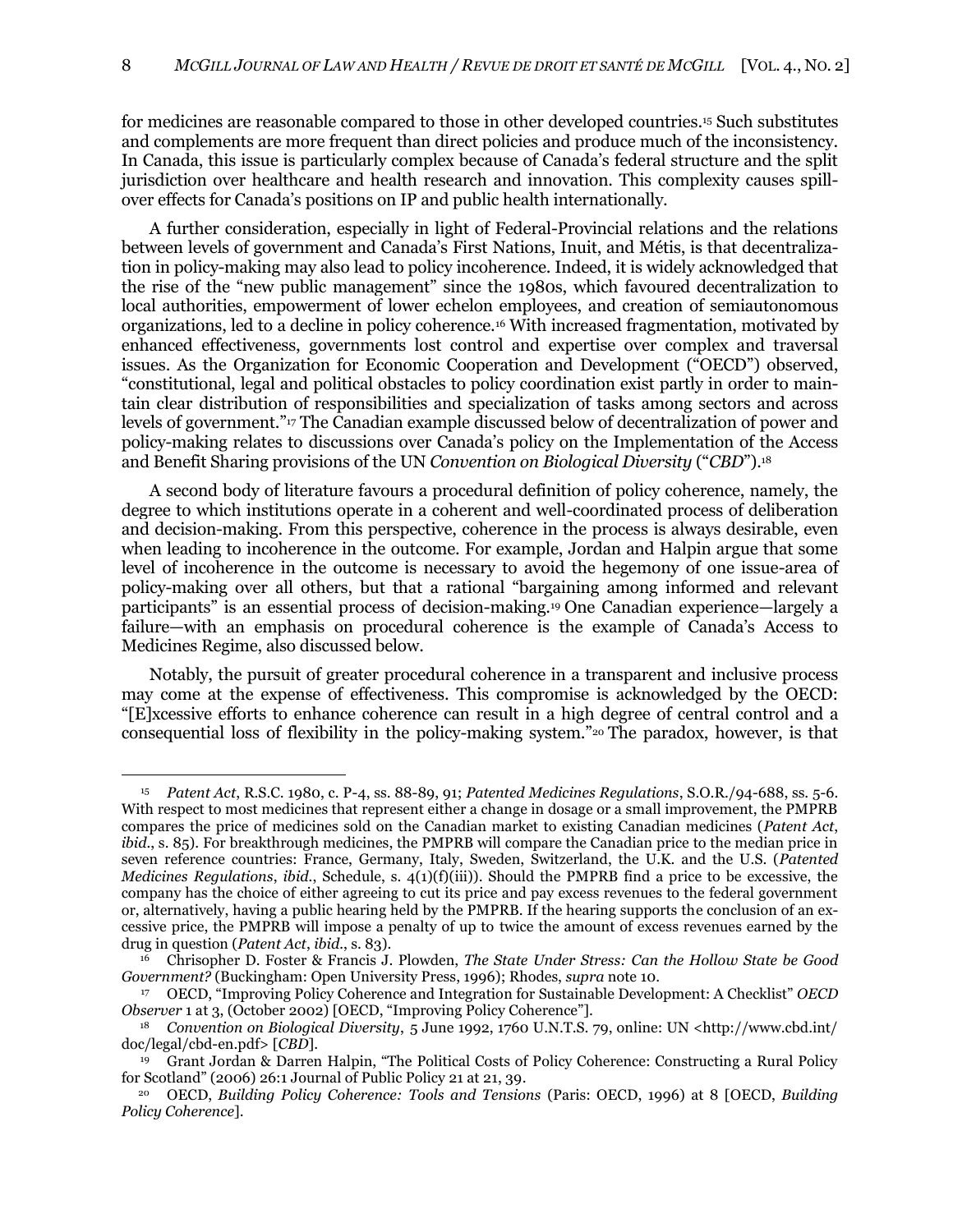effectiveness requires policy coherence in *outcome*. As stated by the OECD in the context of IP and public health,

[t]he issue of policy coherence is important in improving the availability of medicines since a number of policy areas need to be brought together in a coherent manner—including health, trade, science and technology, development co-operation and finance—in such a way as to create an environment that will spur both investments in, and efficiency of, research and product development.<sup>21</sup>

Accordingly, there is no consensus and limited practical examples on how to increase coherence in the *outcome* without unduly focusing on increasing coherence in the *process*, since a focus on the latter, while more immediately rewarding, may have detrimental or unintended effects on the former.

### <span id="page-6-1"></span>II

### THE CANADIAN CONTEXT—ROLES OF INDUSTRY CANADA & HEALTH CANADA

<span id="page-6-0"></span>This part sets the Canadian context, outlining the structural and economic issues at the IPpublic health intersection. In Canada, patents are administered by the Canadian Intellectual Property Office and the *Patent Act<sup>22</sup>* is under the purview of Industry Canada. The *Patent Act* governs patent protection for inventions that are new, useful, and non-obvious.<sup>23</sup> A patent is a limited monopoly that is granted for twenty years in exchange for the public disclosure of the invention.<sup>24</sup> The conventional wisdom is that by providing a legal (but not necessarily economic) monopoly, patents create an incentive or profit motive for the transformation of invention (the creation of ideas) into innovation (products and services that are made available on the market).<sup>25</sup> Patents constitute, however, only a small portion of the incentives that exist to promote invention and innovation; other incentives include tax credits, grants, good management, and simply being the first to market innovative products and services, which often leads to better established distribution channels, increased brand loyalty and decreased production costs associated with "learning by doing".<sup>26</sup>

Surprisingly, it is difficult from an economic and innovation perspective to determine Canada's national interests for public health and IP rights. There is little consistent or coherent data available on Canada's R&D environment, manufacturing capacity, domestic markets, and trade and investment flows for pharmaceuticals, biotechnology, and medical devices—all necessary information for calibrating IP protection with respect to the level of innovation.<sup>27</sup>

<sup>21</sup> OECD, *Coherence for Health: Innovation for New Medicines for Infectious Diseases* (Paris: OECD, 2009) at 56 [OECD, *Coherence for Health*].

<sup>22</sup> *Patent Act*, *supra* not[e 15.](#page-5-0)

<sup>&</sup>lt;sup>23</sup> *Ibid.* s. 2: "invention' means any new and useful art, process, machine, manufacture or composition of matter, or any new and useful improvement in any art, process, machine, manufacture or composition of matter".

<sup>24</sup> Lionel Bentley & Brad Sherman, *Intellectual Property Law*, 2d ed. (Oxford: Oxford University Press, 2004) at 323.

<sup>&</sup>lt;sup>25</sup> Edmund W. Kitch, "The Nature and Function of the Patent System" (1977) 20:2 J.L. & Econ. 265.

See e.g. Frederic M. Scherer, "The Economics of Human Gene Patents" (2002) 77:12 Academic Medicine 1348 at 1350.

<sup>27</sup> The reason for this is due to the fact that official statistics in Canada are based on the North American Industrial Classification System ("NAICS") that categorizes each company according to its core activity, making it difficult to extract product or field specific data. For example, the NAICS does not have a category for biotechnology. Medical devices are not just confined to Medical Equipment and supplies manufacturing (NAICS 33911) but overlap with other categories such as Electromedical and Electrotherapeutic Apparatus Manufacturing (NAICS 334510), Irradiation Apparatus Manufacturing (NAICS 334517) and Other Electronic and Precision Equipment Repair and Maintenance (NAICS 811219). In the case of pharmaceuticals, NAICS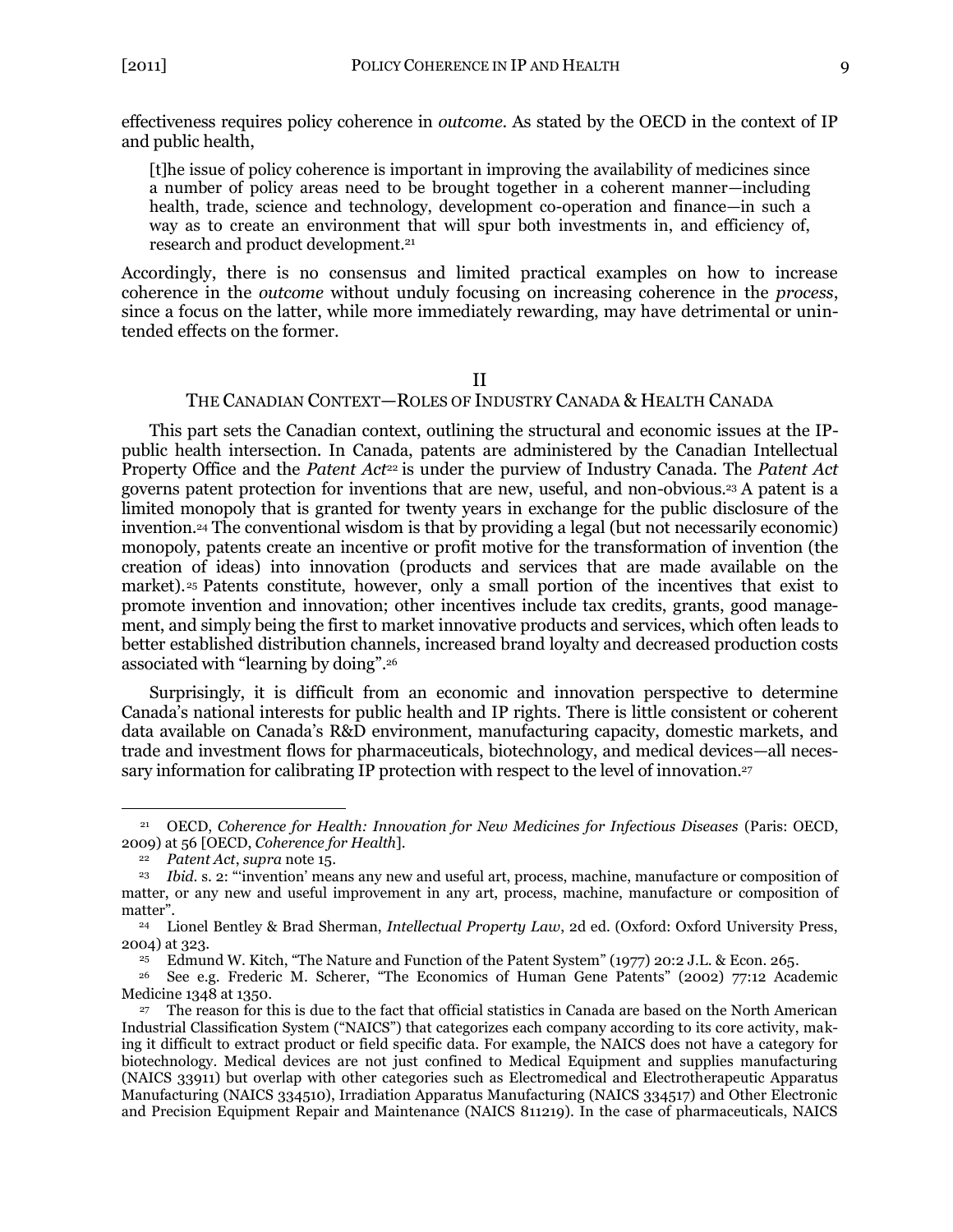Nevertheless, our analysis<sup>28</sup> accords with the conclusion of Kaland and Shrier, who found that "[a]fter initially raising R&D spending to a previously determined level, the Canadian pharmaceutical industry has steadily lowered its expenditure. Further, based on available data, longer patent protection and increased R&D spending do not appear to have increased research productivity."29

In contrast to the importation into Canada of most brand name pharmaceutical products, the Canadian Generic Pharmaceutical Association claims that almost all generics are manufactured domestically.<sup>30</sup> It further contends that most of Canada's pharmaceutical manufacturing capacity is generic.<sup>31</sup> Canada's generic drug industry generates 40% of its sales volume from exports, most of which goes to the U.S., but spends less than half the amount on R&D as brand name firms.<sup>32</sup>

Aside from stimulating innovation, another argument in favour of patent protection for biomedical innovation is tied to the regulatory approval process for such products. Regulation testing and monitoring the safety and efficacy of new drugs and medical devices—has a significant impact on health innovation in Canada and constitutes a non-patent barrier to entry into the Canadian market that complements the patent regime. One of the largest costs in drug development involves clinical trials. Regulation over safety and efficacy of products takes place not only prior to obtaining approval to sell the product in Canada but also through post-sale monitoring. There are three implications to regulatory activity. First, the cost of complying with regulatory requirements—including clinical trials—is used to justify existing patent rights. With high and increasing costs of clinical trials, companies need secure and exclusive market access in order to recoup their investments in R&D. Second, the cost of meeting regulatory requirements presents a significant barrier to market access in addition to that presented by patents. Only firms with substantial financial resources that can carry the costs of investment for a long period of time can afford to enter the market. Data protection rules maintain this barrier by preventing Health Canada from sharing clinical data with later entrants for a period of eight years (eight and a half years for paediatric medicines).<sup>33</sup> Third, linkages between market approval and patents lead to attempts by policy-makers to balance the interests of innovator companies in recouping their investments against the interests of the general public and generic companies in particular. We argue that the balancing of interests, in addition, needs to take into account the concerns of

<sup>31</sup> *Ibid*.

does not list pharmaceutical companies as a category but, instead, pharmaceutical and medicine manufacturing (NAICS 32541). In this category, only companies with pharmaceutical manufacturing as their core activity are listed. A pharmaceutical company more focused on R&D, as with many contract research organizations or human health biotech companies, is often listed in a different category, such as Research and Development in the Physical, Engineering and Life Sciences (NAICS 541710), Other Specialized Design Services (NAICS 541490), Other Scientific and Technical Consulting Services (NAICS 541690), or Medical and Diagnostic Laboratories (NAICS 621510). Each of these categories includes not only pharmaceutical firms but other types of firms, which makes it very difficult to provide accurate information specific to pharmaceuticals.

<sup>28</sup> The Innovation Partnership (co-author: T. Bubela), *Intellectual Property and Health, A Report to Health Canada: Bioethics, Innovation and Policy Integration Division* (2010), online: The Innovation Partnership <www.theinnovationpartnership.org>.

<sup>&</sup>lt;sup>29</sup> Norman Kaland & Ian Shrier, "Research Output of the Canadian Pharmaceutical Industry: Where Has All the R&D Gone?" (2006) 1:4 Healthcare Policy 21 at 30.

<sup>30</sup> The two biggest players in the Canadian generic sector are Apotex (Canadian-owned) and Novopharm (Israeli-owned). They account for approximately 6% and 2% of the Canadian drugs market, respectively. See The Canadian Generic Pharmaceutical Association, "Resources" (2010), online: CGPA <http://www.canadiangenerics.ca/en/resources/economic\_benefits.asp>.

<sup>32</sup> Estimates are that generic manufacturers spent \$450 million on R&D, as compared to \$1,210 million for name brand firms: Canadian Generic Pharmaceutical Association, *The Role of the Generic Pharmaceutical Industry in Canada's Economy* (Toronto: Canadian Generic Pharmaceutical Association, August 2010), online: CGPA <http://www.canadiangenerics.ca/en/advocacy/docs/The\_Role\_of\_the\_Generic\_Pharmaceut ical\_Industry\_in\_Canada%27s\_Economy.pdf>.

<sup>33</sup> *Regulations Respecting Food and Drugs*, C.R.C., c. 870, s. C.08.004.1.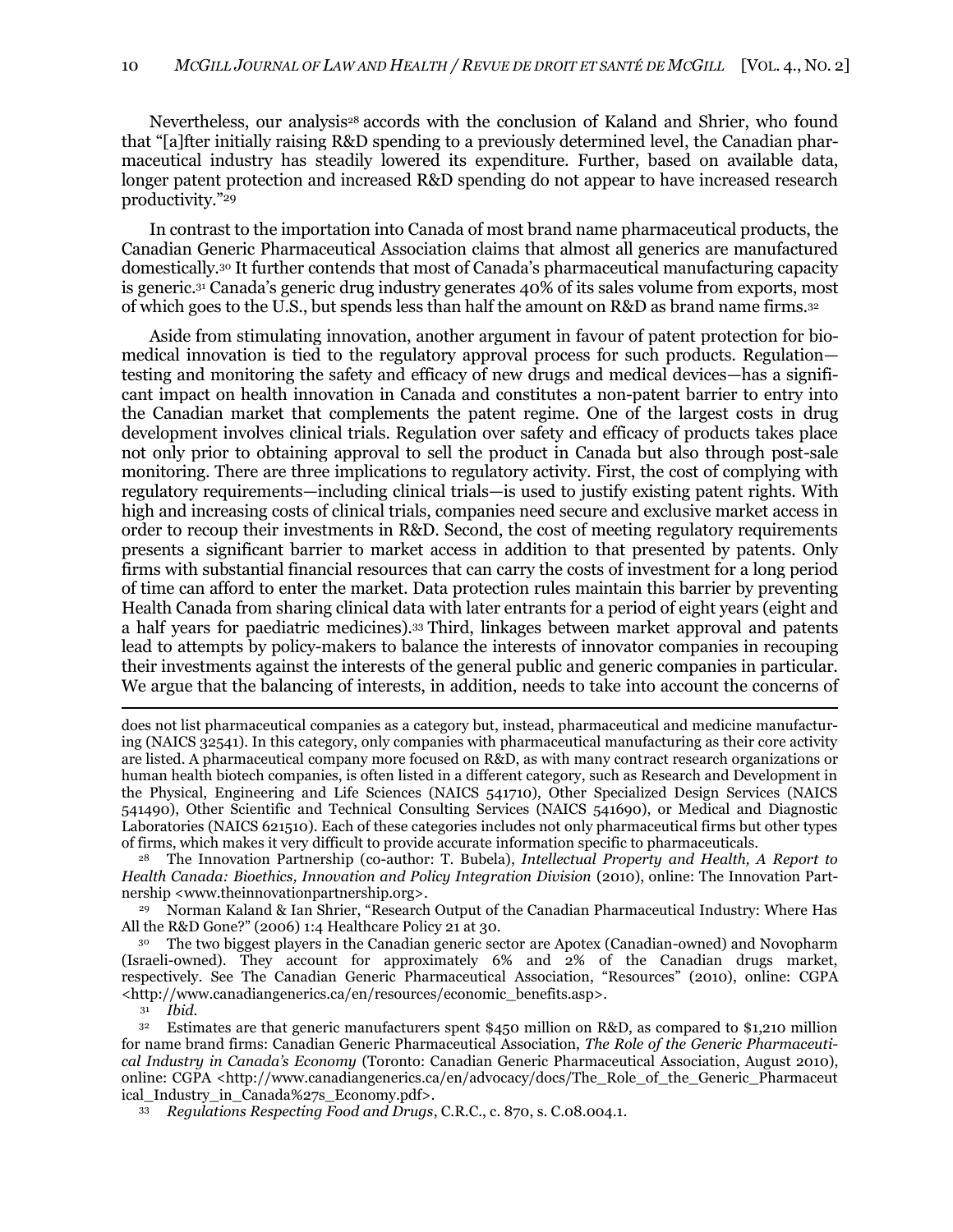$\overline{a}$ 

the Canadian public about the sustainability and quality of the publicly funded healthcare system. The ever escalating costs of healthcare in Canada,<sup>34</sup> in part driven by the cost of pharmaceuticals and technological innovation, enhances the argument that IP policies should be informed by health policy concerns more than the reverse.

### <span id="page-8-2"></span>III

## <span id="page-8-0"></span>EXPERIENCES WITH POLICY COHERENCE IN IP AND PUBLIC HEALTH: THREE EXAMPLES

To appreciate better the complex environment in which public health and IP issues arise at the international level, this Part outlines three recent examples with direct relevance for Canada. Each of these examples illustrates how resolution of the issues required the participation of Health Canada and at least one other federal department. We then compare the Canadian experience to that of other countries attempting to achieve policy coherence at the intersection of public health and IP. While not all of these examples have been successful, they point to the different instruments available to governments to increase coherence without losing momentum in developing policy.

#### <span id="page-8-1"></span>A. Innovation and Access to Medicines

On September 26, 2003, Canada became the first country to announce its intention to amend its *Patent Act* to authorize the export of generic drugs manufactured under compulsory licenses.<sup>35</sup> Briefly, the history of this amendment originates with the passage of *Trade-Related*  Aspects of Intellectual Property Rights ("TRIPS")<sup>36</sup>—the most comprehensive multilateral agreement on IP that sets minimum standards of protection for copyright, trademarks, and patents, among other forms of IP rights. Most problematically, it required all WTO Members (the majority of the world's countries including both developing and developed countries) to grant patents over pharmaceutical products, whether starting in 1995, 2005, or 2016. Up to that time countries such as India only granted process patents over pharmaceuticals and not product patents. However, there is also ongoing debate about the wording and application of *TRIPS* and what are known as *TRIPS* flexibilities.<sup>37</sup> These include flexibilities as to substantive standards of protection and the availability of compulsory licensing.<sup>38</sup>

<sup>34</sup> Canadian Institute for Health Information, *National Health Expenditure Trends, 1975-2010* (Ottawa: CIHI, 2010), online: CIHI <https://secure.cihi.ca/estore/productSeries.htm?pc=PCC52>.

<sup>&</sup>lt;sup>35</sup> Heather Scoffield & Steven Chase, "Ottawa Heeds Call on AIDS" *The Globe and Mail* (26 September 2003) A1. See also James Orbinski, "Access to Medicines and Global Health: Will Canada Lead or Flounder?" (2004) 170:2 Canadian Medical Association Journal 224 at 224.

<sup>36</sup> 1869 U.N.T.S. 299, 33 I.L.M. 1197 (Annex 1C of the Marrakesh Agreement establishing the World Trade Organization, signed in Marrakesh, Morocco on 15 April 1994), online: WTO <http://www.wto.org/ english/tratop\_e/trips\_e/t\_agm0\_e.htm> [*TRIPS Agreement*].

<sup>37</sup> The World Intellectual Property Organization states: "These [TRIPS flexibilities] aim to permit developing and least-developed countries to use TRIPS-compatible norms in a manner that enables them to pursue their own public policies, either in specific fields like access to pharmaceutical products or protection of their biodiversity, or more generally, in establishing macroeconomic, institutional conditions that support economic development.‖ The flexibilities fall within four broad categories: flexibilities as to the method of implementing *TRIPS* obligations, flexibilities as to substantive standards of protection, flexibilities as to mechanisms of enforcement, and flexibilities as to areas not covered by the *TRIPS* agreement (World Intellectual Property Organization, "Advice on Flexibilities under the TRIPS Agreement", online: WIPO <http://www.wipo.int/ip-development/en/legislative\_assistance/advice\_trips.html>).

<sup>38</sup> Article 31 of the *TRIPS Agreement*, *supra* note [36,](#page-8-2) lists detailed conditions which must be complied with when a WTO Member chooses to use compulsory licensing. "A compulsory license is a license granted by an administrative or judicial body to a third party to exploit an invention without the authorization of the patent holder‖ (World Health Organisation, *Utilizing TRIPS Flexibilities for Public Health Protection Through South-South Regional Frameworks* (Geneva: The South Centre, 2004) at 12, online: WHO <http://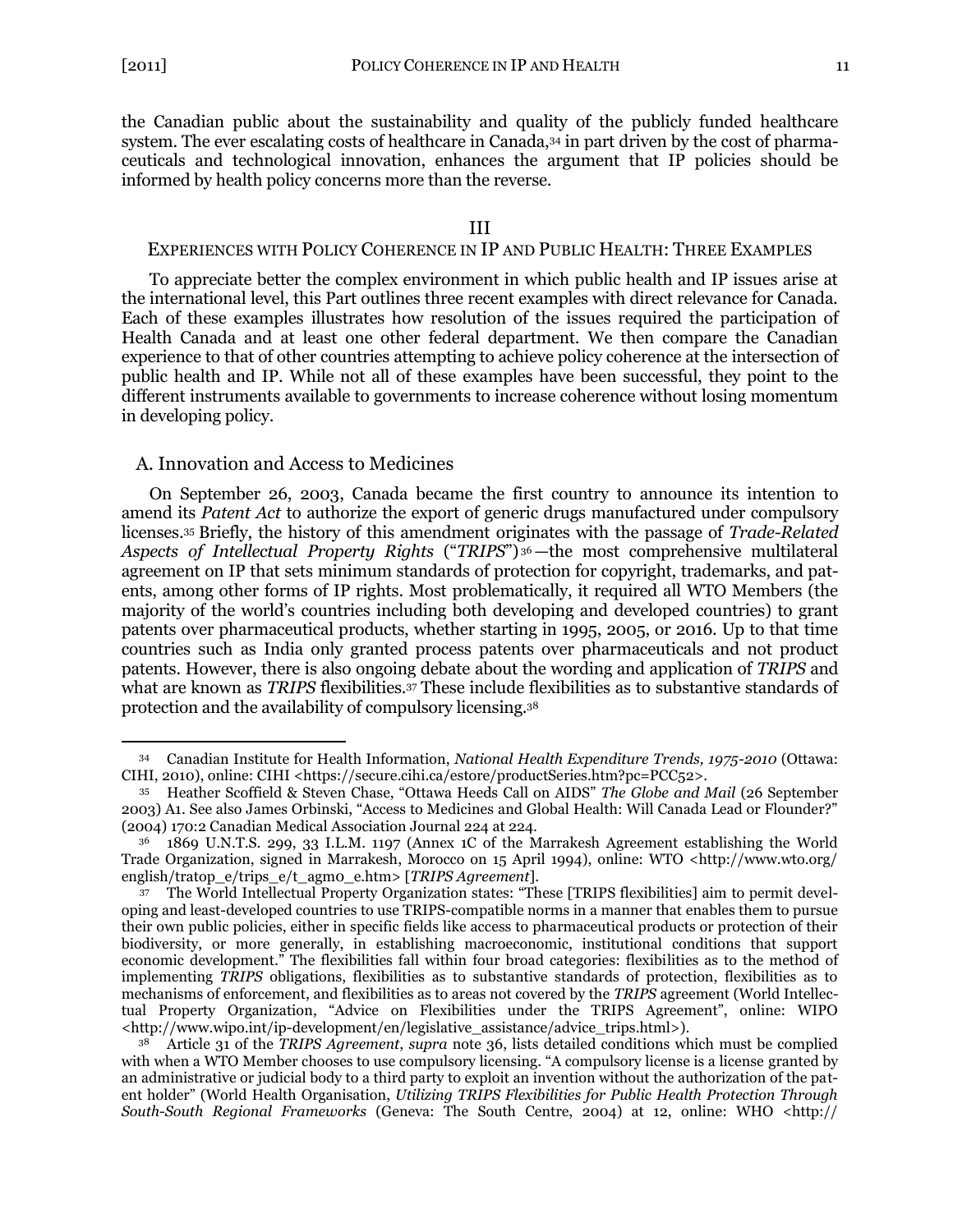<span id="page-9-0"></span>In this context, a transnational network of NGOs created the political momentum necessary to address some of the concerns raised by *TRIPS* on the issue of access to medicines for developing countries.<sup>39</sup> From the end of the 1990s, this network of NGOs capitalized on controversial cases of access to patented HIV/AIDS medications in Thailand, Brazil, and South Africa,<sup>40</sup> and later on the anthrax crisis of 2001, to communicate their message to media and WTO negotiators. This message was framed in a simple and highly successful formula equating patents with high prices, and therefore with the narrative of premature death.<sup>41</sup> Demonstrations in the streets of Washington, Paris, and Bangkok cast pharmaceutical companies as greedy multinationals, and then juxtaposed these firms against images of the sick and dying in developing countries.<sup>42</sup>

<span id="page-9-1"></span>In response, the WTO reached the *Declaration on the TRIPS Agreement and Public Health* (―*Doha Declaration*‖) in 2001.<sup>43</sup> The *Doha Declaration* called for international negotiations to address the need of countries without sufficient pharmaceutical manufacturing capacity to import generic medicines produced under compulsory licensing. Among other things, the *Doha Declaration* provided that countries could issue compulsory licenses to import needed medicines. This was necessary as *TRIPS* had provided that these licenses could only "be authorized predominantly for the supply of the domestic market.<sup>"44</sup> The *Doha Declaration* formally acknowledged that this situation was unacceptable and required WTO members to negotiate an ―expeditious solution‖.<sup>45</sup> After two years of difficult negotiations, WTO members adopted the *WTO Decision* defining conditions under which a country could manufacture and export pharmaceutical products to another under a compulsory license.<sup>46</sup>

 $\overline{a}$ 

<sup>40</sup> The U.S. had attempted to impose trade sanctions under the "Special 301" process that authorized the U.S. Trade Representative ("USTR") to undertake a review of IP laws and practices in other countries and impose sanctions if a country failed to revise their patent laws in accordance with TRIPS and other bilateral trade agreements with the U.S. that address IP protection. By a Statement of Administrative Action given to a WTO panel ruling on a dispute involving the Special 301 powers, the U.S. agreed to forego the unilateral imposition of sanctions (World Trade Organization, *United States – Sections 301-310 of the Trade Act of 1974,* WTO Doc. WT/DS152, online: WTO <http://docsonline.wto.org/>). Prior to that time, middle-income countries such as India, Brazil, and Thailand have been threatened with sanctions (Jillian Clare Cohen-Kohler, Lisa Forman & Nathaniel Lipkus, "Addressing Legal and Political Barriers to Global Pharmaceutical Access: Options for Remedying the Impact of the Agreement on Trade-Related Aspects of Intellectual Property Rights (TRIPS) and the Imposition of TRIPS-Plus Standards‖ (2008) 3 Health Economics, Policy and Law 229 at 240-241). The most egregious example of the use of "Special 301", however, has been against South Africa after the South African government introduced its *South African Medicines and Medical Devices Regulatory Authority Act*, No. 132 of 1998, as rep. by *Medicines and Related Substances Amendment* Act, No. 59 of 2002 that allowed the Minister of Health "to revoke patents on medicines and to allow for broad-based compulsory licensing to manufacture generic versions of HIV/AIDS drugs‖ (Sell & Prakash, *ibid.* at 161). In addition, in 1998, 39 pharmaceutical companies filed a lawsuit against the government of South Africa over its *Act*. The suit was dropped in April 2001 under extreme international and NGO pressure: CPTech, "Court Case Between 39 Pharmaceutical Firms and The South African Government", online: CPTech <http://www.cptech.org/ip/health/sa/pharma-v-sa.html>.

<sup>45</sup> *Doha Declaration*, *supra* note [43](#page-9-1) at para. 6.

apps.who.int/medicinedocs/fr/d/Js4968e/6.1.1.html>).

Debora J. Halbert, *Resisting Intellectual Property* (New York: Routledge, 2005); Ruth Mayne, "The Global Campaign on Patents and Access to Medicines: An Oxfam Perspective" in Peter Drahos & Ruth Mayne, eds., *Global Intellectual Property Rights: Knowledge, Access and Development* (New York: Palgrave MacMillan, 2002); Susan K. Sell & Aseem Prakash, "Using Ideas Strategically: The Contest Between Business and NGO Networks in Intellectual Property Rights" (2004) 48 International Studies Quarterly 143 at 163; Ellen 't Hoen, "Public Health and International Law: TRIPS, Pharmaceutical Patents, and Access to Essential Medicines: A Long Way From Seattle to Doha" (2002) 3 Chicago J. Int'l L. 27.

<sup>41</sup> Sell & Prakash, *supra* note [39](#page-9-0) at 161.

<sup>42</sup> Mark Weisbrot, "A Prescription for Scandal" The Baltimore Sun (21 March 2001) A17.

<sup>43</sup> WTO Doc. WT/MIN(01)/DEC/2, 4th Sess., online: WTO <http://www.wto.org/english/theWTO\_e/ minist\_e/min01\_e/mindecl\_trips\_e.htm> [*Doha Declaration*].

<sup>44</sup> *TRIPS Agreement*, *supra* note [36,](#page-8-2) art. 31(f).

<sup>46</sup> WTO, *Implementation of Paragraph 6 of the Doha Declaration on the TRIPS Agreement and Public*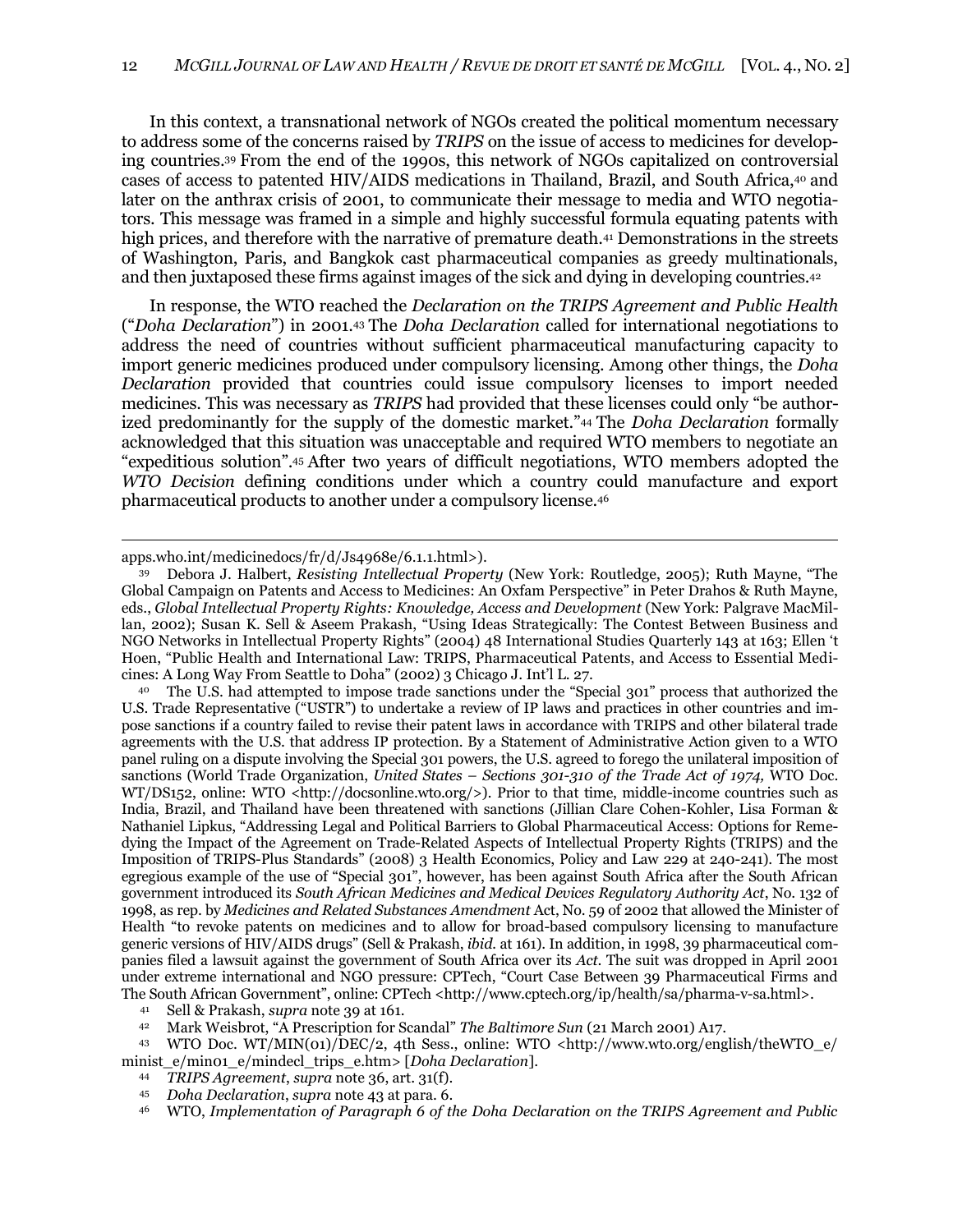$\overline{a}$ 

### <span id="page-10-0"></span>*1. Canadian Response to Innovation and Access to Medicines*

This example illustrates the outcome of one Canadian attempt at policy coherence between IP and global health that brought together a number of government departments and was supported at the highest political levels by the Prime Minister, Cabinet, and the legislative process. Soon after the *WTO Decision*, the Canadian government announced that it would amend the *Patent Act* to permit the issuance of compulsory licenses for export of pharmaceutical products. During the implementation process, the government faced pressure from conflicting stakeholders who were well aware that the legislation would serve as a model for other jurisdictions. "Members of the government repeated in their speeches and press releases their goal of striking a 'necessary balance' between the 'competing objectives' of facilitating the flow of drugs to developing countries, complying with international obligations, and maintaining the integrity of the domestic patent regime."47

To this end, five departments with different perspectives (Industry Canada, Health Canada, International Trade Canada, the Canadian International Development Agency, and the Department of Foreign Affairs) were fully engaged in the process of drafting the legislation that eventually became Canada's Access to Medicines Regime ("CAMR"). Moreover, the government integrated domestic and foreign non-state actors in the debate. Interestingly, each set of nonstate actors was consulted separately rather than together. This led to a clearer picture of the different points of view, but left the work of overcoming differences to the government officials rather than to discussion between the stakeholder communities. Despite the difficult interministerial dialogue and the extensive consultative process, the legislative process was rapid: Bill C-9 received its first reading in the House of Commons February 12, 2004 and received royal assent on May 14, 2004.<sup>48</sup>

Canada was not only the first country to amend its patent legislation to implement the *WTO Decision*, but was also the first and only to use its compulsory licensing provisions. On September 20, 2007, the Commissioner of Patents granted a compulsory license to Apotex to produce and export 260,000 packs of TriAvir, an HIV/AIDS combination therapy, to Rwanda.<sup>49</sup> The negotiations and delays in the process, however, were lengthy, and another compulsory license is unlikely to be requested or issued in the near future.<sup>50</sup> To date, no other WTO member has issued a compulsory license for export, and the WTO has received no further notifications from any exporting or importing country of their intention to do so under the system set up by the *WTO Decision*.

Because of failures in CAMR, Canada may become the first country to amend its implementing legislation.<sup>51</sup> On March 31, 2009, Senator Yoine Goldstein (since retired) introduced a private

48 Lalita Acharya & Kristen Douglas, "Legislative History of Bill C-9" (3 March 2004), online: Parliament of Canada <http://www2.parl.gc.ca/Sites/LOP/LegislativeSummaries/Bills\_ls.asp?Parl=37&Ses=3&ls=C9>.

Apotex, Press Release, "Canadian Company Receives Final Tender Approval from Rwanda for Vital AIDS Drug" (7 May 2008), online: Apotex <http://www.apotex.com/global/about/press/20080507.asp>.

<sup>50</sup> Indeed, at a University of Toronto/McGill University Workshop held in Ottawa in 2009, Apotex expressed significant concerns over CAMR, citing the length of the negotiations and the complexity of the process.

51 Frederick M. Abbott, "The WTO Medicines Decision: World Pharmaceutical Trade and the Protection

*Health* (held on 30 August 2003), WTO Doc. WT/L/540 and Corr. 1, online: WTO <http://www.wto.org/ english/tratop\_E/TRIPS\_e/implem\_para6\_e.htm> [*WTO Decision*].

<sup>47</sup> Tania Bubela & Jean-Frederic Morin, "Lost in Translation: The Canadian Access to Medicines Regime from Transnational Activism to Domestic Implementation" (2010) at 6 [unpublished, on file with authors]; Industry Canada, ―Government of Canada Reinstates Legislative Proposals to Enable Export of Low-Cost Pharmaceutical Products to Least-Developed and Developing Countries" (12 February 2004), online: Government of Canada <http://www.ic.gc.ca/eic/site/ic1.nsf/eng/02437.html>; Privy Council Office, "Speech from the Throne to Open the Third Session of the 37th Parliament of Canada: Canada's Role in the World" (2 February 2004), online: Government of Canada <http://www.pcobcp.gc.ca/index.asp?lang=eng&page=information&sub=publications&doc=sft-ddt/2004\_1-eng.htm>.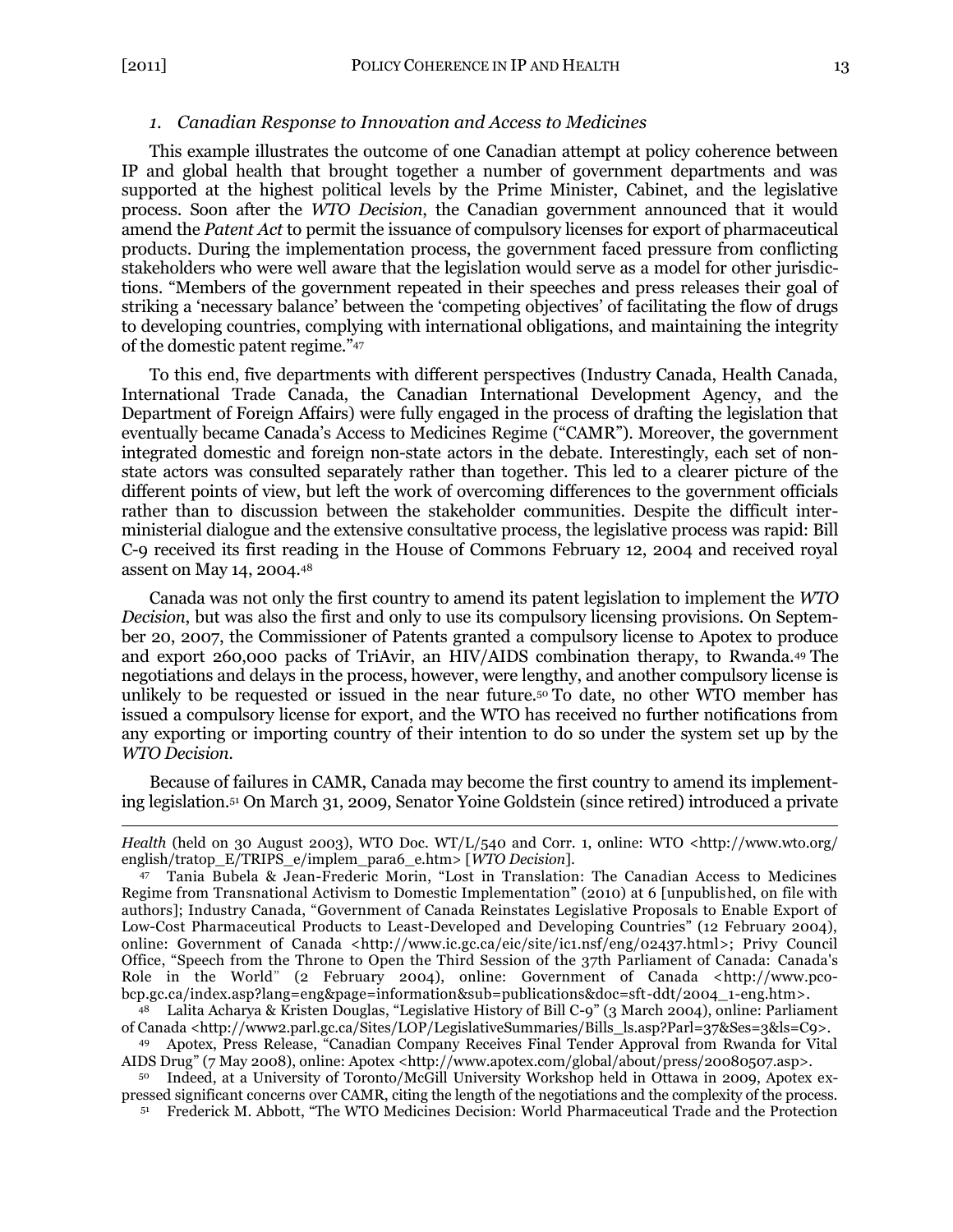member's bill (S-232) to amend CAMR.<sup>52</sup> Then, on May 25, 2009, a similar bill (C-393) was introduced in the House of Commons by the New Democratic Party Member for Winnipeg North, the Honourable Judy Wasylycia-Leis.<sup>53</sup> Both bills were intended to facilitate the issuing of compulsory licenses by simplifying the conditions and requirements provided in the original CAMR.

S-232 and C-393 are actively supported by a group of Canadian NGOs led by the Canadian HIV/AIDS Legal Network and the Stephen Lewis Foundation.<sup>54</sup> These NGOs (as well as Canadian generic companies) criticize the complexity of the process to obtain a compulsory license and consider it unlikely that another compulsory license will be granted soon. According to Richard Elliott, the Executive Director of the Legal Network, "the current system just doesn't work."<sup>55</sup> Stephen Lewis is even harsher, stating publicly, "We have failed lamentably."<sup>56</sup> The brand name pharmaceutical industry, on the other hand, fully supports CAMR and is not in favour of its amendment. The Canadian government supported this latter position in its 2007 review of CAMR, led by Industry Canada, which concluded that the case for making regulatory changes to CAMR had not been made out.<sup>57</sup>

<span id="page-11-1"></span>There is widespread agreement among neutral observers that the NGO community is correct in claiming that CAMR, in its attempt to deliver medicines to those who need them, can only be considered a failure.<sup>58</sup> While the idea of CAMR was laudable, the complex set of rules adopted in its implementation makes it among the most bureaucratically complex pieces of legislation administered by the Canadian Intellectual Property Office. The rules led to a quick consensus, but one that does not function in practice.

This discussion of CAMR illustrates that a consensus building *process* that brought together several government departments and stakeholders does not necessarily result in a coherent *outcome*. As will be discussed further in Part IV, coherence requires far more than adoption of the lowest common denominator.

### <span id="page-11-0"></span>*2. Other Responses to Innovation and Access to Medicines*

There are four other potential responses to the issue of policy coherence for innovation and access to medicines for developing countries. First, some level of coherence may arise from clarifying the responsibilities of national ministries. There is often a disagreement over the use of

of Public Health‖ (2005) 99 Am. J. Int'l L. 317 at 332.

<sup>52</sup> Bill S-232, *An Act to amend the Patent Act (drugs for international humanitarian purposes) and to make a consequential amendment to another Act*, 2d Sess., 40th Parl., 2009.

<sup>53</sup> Bill C-393, *An Act to amend the Patent Act (drugs for international humanitarian purposes) and to make a consequential amendment to another Act*, 2d Sess., 40th Parl., 2009.

<sup>54</sup> Canadian HIV/AIDS Legal Network, News Release, "Move to Reform 'CAMR' Gains Momentum: New House of Commons Bill echoes Senate proposal, would ensure life-saving medicines reach people in developing countries‖ (25 May 2009), online: Canadian HIV/AIDS Legal Network <http://www.aidslaw.ca/ publications/interfaces/downloadFile.php?ref=1500>; Canadian HIV/AIDS Legal Network, Press Release, "Dying for Lack of Medicines in Developing Countries: 43 organizations join in statement on the 5th anniversary of Canada's Access to Medicines Regime (CAMR)" (May 14, 2009), online: Canadian HIV/AIDS Legal Network <http://www.aidslaw.ca/publications/interfaces/downloadFile.php?ref=1494>.

<sup>55</sup> *Ibid*.

Isabel Teotonio, "Clement Vows to Get Cheap Drugs Flowing; Health Minister Decries Lack of Aid. But Current Law Prevents Action‖ *Toronto Star* (14 August 2004) A1.

<sup>57</sup> Ministry of Industry, *Report on the Statutory Review of Sections 21.01 to 21.19 of the* Patent Act (Ottawa: Ministry of Industry, 2007), online: CAMR <http://www.camr-rcam.gc.ca/review-reviser/camr\_ rcam\_report\_rapport-eng.pdf>.

<sup>58</sup> Jean-Frédéric Morin & E. Richard Gold, "Consensus-Seeking, Distrust, and Rhetorical Action" (2010) 16:4 European Journal of International Relations 563, online: SSRN <http://ssrn.com/abstract=1435747> [Morin & Gold, "Consensus-Seeking, Distrust, and Rhetorical Action"].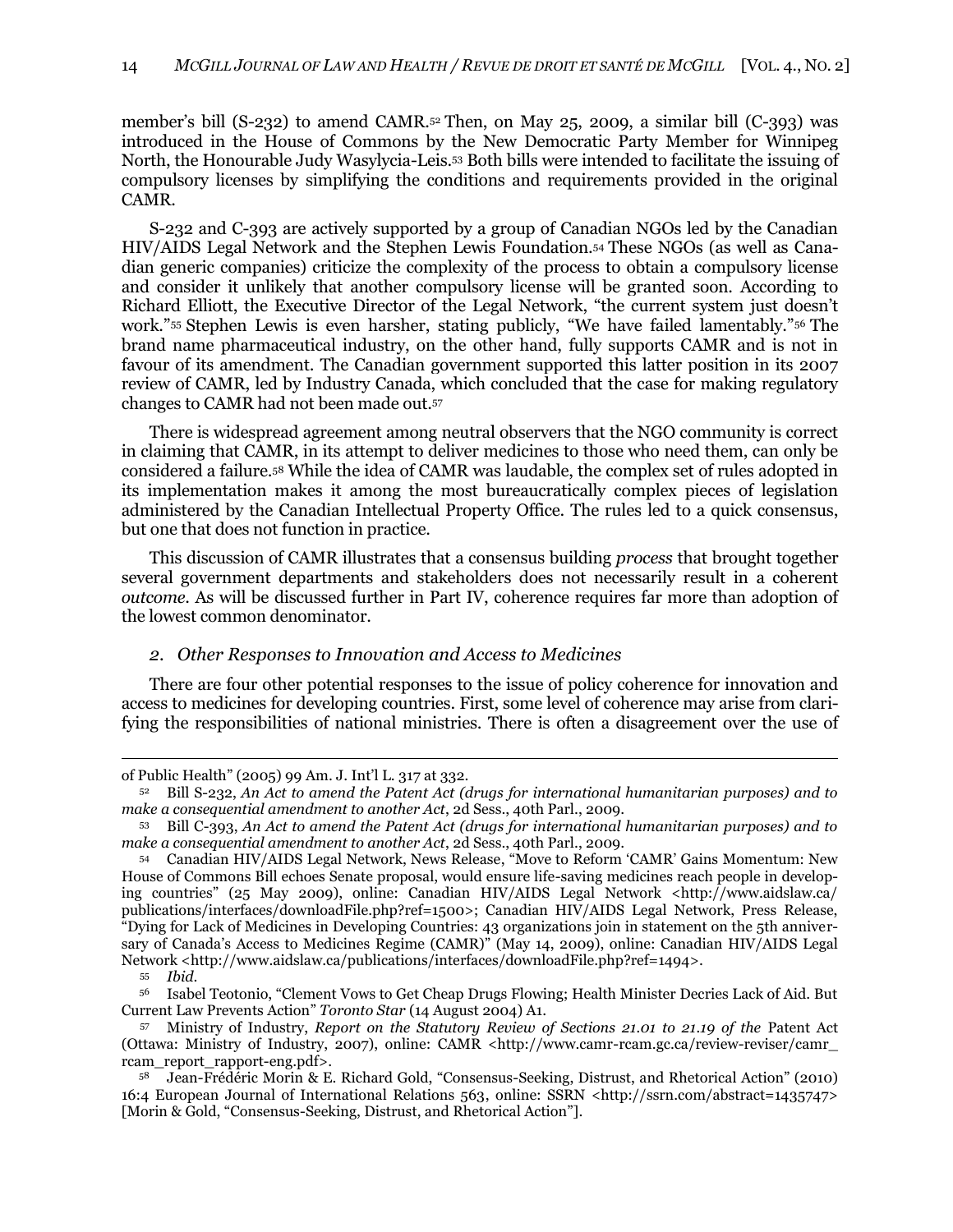<span id="page-12-0"></span>*TRIPS* flexibilities and mechanisms that might provide a solution to access problems. For example, health ministries may favour the use of compulsory licensing (through mechanisms similar to CAMR), while trade ministries, under pressure from industry and trade partners, generally oppose compulsory licensing.<sup>59</sup> To protect trade ministries from this pressure coming from their constituency, and to allow them to keep their credibility in front of their partners, a country can give the exclusive authority over compulsory licensing for pharmaceutical products to health ministries. In South Africa, Thailand, Malaysia, and other emerging countries, it is the Ministry of Health that initiates requests for the grant of compulsory licenses. In Brazil, "the grant of patents for pharmaceutical products or processes must receive the prior approval of the Brazilian Sanitary Surveillance Agency (ANVISA)."<sup>60</sup> Canada has not adopted this approach and requests for compulsory licenses are managed by the CAMR office within Industry Canada.<sup>61</sup>

Second, coherence may be accomplished by balancing IP and health interests. As the Supreme Court of Canada has emphasized, $62$  IP laws represent a balance between the rights of creators or innovators and those of users in order to create a dynamic, creative, and innovative environment. Thus achieving balance could be a legitimate objective when specific changes at the national level are externally motivated. For example, in the context of the Free Trade Negotiations with the U.S., Canada amended its patent legislation in 1987 to allow patents for pharmaceutical products (as opposed to merely protecting the pharmaceutical processes) and introduced a deferral period of exclusivity (for the innovating brand name company), during which a compulsory license could not be issued.

In Canada, the PMPRB was introduced to compensate for these measures motivated by foreign policies and trade considerations. It is now generally acknowledged that the PMPRB is reasonably effective in keeping the price of Canadian patented drugs low (especially compared to the U.S. but not as effective as the U.K. or New Zealand) and there is no evidence that this action chilled R&D investments in Canada.<sup>63</sup>

Third, policy coherence may be accomplished through addressing and distinguishing between push (incentives for research) and pull (incentives for development and manufacturing) mechanisms for incentivizing innovation and access to medicines. Push mechanisms include R&D tax credits and public-private partnerships. Pull mechanisms include international financing options and patent pools.

An example of a push mechanism is the U.S. paediatric exclusivity rule.<sup>64</sup> Drug companies receive an extra six months of patent protection if they test their product on children. However, this mechanism places "the entire burden of financing vaccine and drug development on patients who need the drug for which the patent has been extended," $65$  and it could even have a detrimental effect on access.

<sup>59</sup> Carolyn Deere, *The Implementation Game: The TRIPS Agreement and the Global Politics of Intellectual Property Reform in Developing Countries* (Oxford: Oxford University Press, 2009) at 212.

<sup>60</sup> *Ibid*. at 213.

 $61$  Health Canada plays a regulatory role by ensuring that all products destined for export under CAMR meet the same safety, efficacy, and quality requirements as products sold in Canada. Ministry of Industry, ―Canada's Access to Medicines Regime‖, online: CAMR <http://www.camr-rcam.gc.ca/countr-pays/ index\_e.html>.

<sup>62</sup> *Théberge v. Galerie d'Art du Petit Champlain Inc.*, 2002 SCC 34, [2002] 2 S.C.R. 336 at paras. 30-33.

<sup>63</sup> Bourassa Forcier & Morin, *supra* note [7.](#page-3-0)

Steven Hirschfeld et al., "Pediatric Oncology: Regulatory Initiatives" (2000) 5:6 The Oncologist 441; Regulations Requiring Manufacturers to Assess the Safety and Effectiveness of New Drugs and Biological Products in Pediatric Patients, Final Rule" 63:231 Fed. Reg. 66631 (1998) (to be codified at 21 CFR Parts 201, 312, 314, 601).

<sup>65</sup> OECD, *Coherence for Health*, *supra* note [21](#page-6-1) at 121.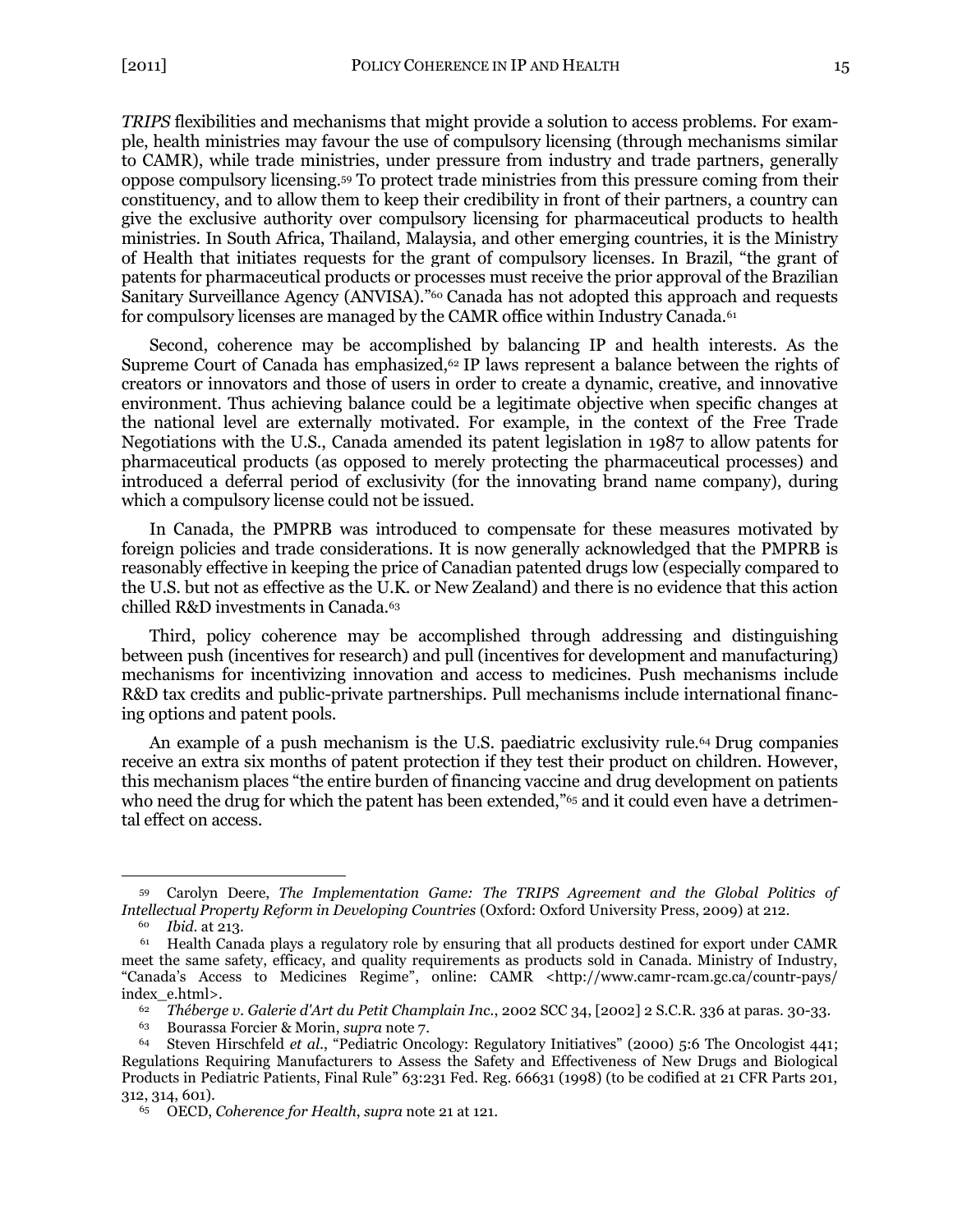An example of a pull mechanism is the Pneumococcal Vaccine Advance Market Commitment. In 2007, Canada, Italy, Norway, Russia, the U.K., and the Bill & Melinda Gates Foundation announced a \$1.5 billion Advanced Market Commitment for pneumococcal vaccines. It subsidizes the purchase of vaccines for use in developing countries.<sup>66</sup> Both push and pull mechanisms are necessary and complementary, but their respective objectives and utility should be kept in mind when designing programs and institutions for their implementation; one should not be used to accomplish the goals of the other.

Finally, policy coherence on the issue of access to medicines may be addressed through collaborative mechanisms. For example, Brazil has a *sui generis* mechanism of examining patent applications related to pharmaceutical products. Since 1999, the Brazilian intellectual property office ("INPI") and ANVISA (Brazil's regulatory authority for pharmaceutical products) share jurisdiction over examining patent applications for pharmaceutical products.<sup>67</sup> The concept was to foster coherence between patent policy and the right of access to medicines. In practice, what was meant to lead to stronger coherence has instead led to conflicts in positions between the two governmental bodies.<sup>68</sup> Nevertheless, the Brazilian experience still points to a mechanism that could be used to reconcile patent policy and health.

# <span id="page-13-0"></span>B. Traditional Knowledge and Traditional Medicines

Approaches to the recognition of traditional knowledge ("TK") and traditional medicines provide an example of how the decentralization of negotiations and extensive consultation with stakeholders may actually lead to policy incoherence. This section will compare the Canadian and Brazilian experiences in this controversial area of the IP-public health interface. It will conclude with a few examples of international approaches to the issue.

The value of indigenous knowledge is recognized internationally in areas as diverse as conservation and agricultural practices, classification systems, land use practices and sustainable management of natural resources, healthcare practices, and medicinal properties of local species.<sup>69</sup> The value of this knowledge raises concerns about its exploitation by non-indigenous peoples, and about the diverse genetic resources found on indigenous lands. These concerns, in turn, have led to calls for the protection of indigenous or traditional knowledge, and for sharing the benefits derived from its exploitation. A number of international bodies and international treaties recognize the need to protect TK. These include, in the specific context of traditional

<sup>&</sup>lt;sup>66</sup> On 23 March 2010, GAVI released a press release stating: "The governments of Italy, the United Kingdom, Canada, Russia, and Norway and the Bill & Melinda Gates Foundation welcome the first long-term agreements made by pharmaceutical firms to supply new, affordable vaccines against pneumococcal disease to the world's poorest countries. GlaxoSmithKline (GSK) and Pfizer Inc. are the first companies to agree to supply pneumococcal vaccines through the Advance Market Commitment (AMC). These vaccines may be available as early as this year at a fraction of the price charged in industrialised countries." GAVI Alliance, Press Release, "Update: Donors Welcome the Advance Market Commitment's first long-term supply commitments from leading pharmaceutical companies", online: AMC <http://www.vaccineamc.org/update 2mar23\_10.html>.

<sup>&</sup>lt;sup>67</sup> Edson Beas Rodriguez Jr. & Maristela Basso, "Legal Evaluation Reconciling Intellectual Property Rights and Human and Technological Development Demands: Challenges for Brazil on the Post-TRIPS/WTO Scenario" in Francisco Rossi, ed., *Technical, Economic and Legal Evaluation of Antiretroviral Production Capacity in Brazil* (Brazil: Ministry of Health, 2008) at 55.

*Ibid.* at 87.

<sup>69</sup> *Convention Concerning Indigenous and Tribal Peoples in Independent Countries* (27 June 1989) 72 ILO Official Bull. 59, 28 I.L.M. 1382 (indigenous peoples are those who are regarded as indigenous on account of their descent from the population which inhabited the country, or geographical region to which the country belongs, at the time of conquest or colonization or the establishment of present state boundaries and who, irrespective of their legal status, retain some or all of their own social, economic, cultural, and political institutions).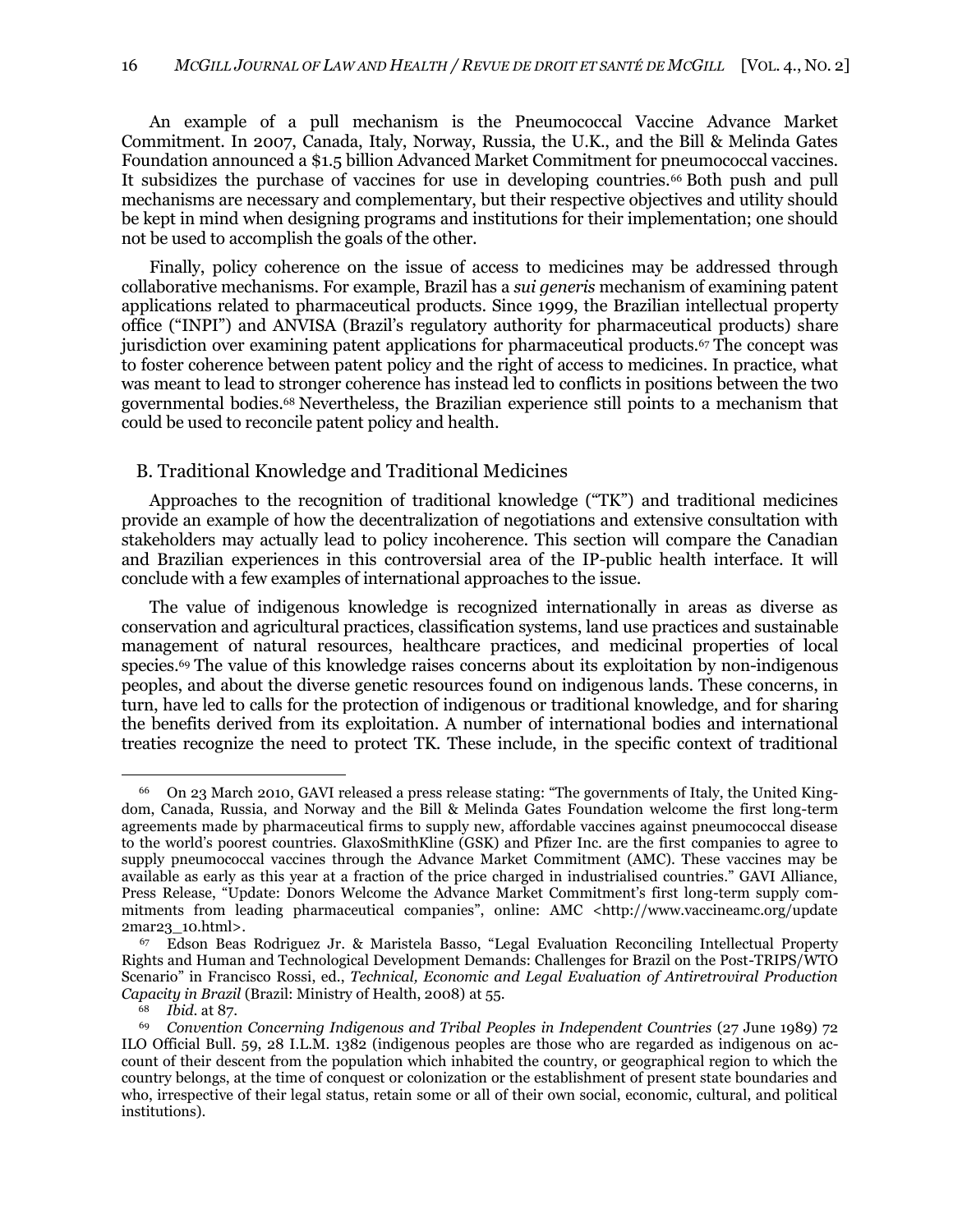# medicines, the UN *Declaration on the Rights of Indigenous Peoples*<sup>70</sup> and the UN *Convention on Biological Diversity* ("CBD").<sup>71</sup>

*How* protection and benefit sharing are to be accomplished,<sup>72</sup> however, is a highly divisive and controversial topic, dividing resource rich developing countries from those with advanced industrial and research capacity.<sup>73</sup> The protection of traditional medicines is particularly controversial. In 2009, the WHO General Assembly adopted a resolution on traditional medicines urging member states "to further develop traditional medicine based on research and innovation, giving due consideration to the specific actions related to traditional medicine in the implementation of the Global Strategy and Plan of Action on Public Health, Innovation and Intellectual Property."74

# <span id="page-14-0"></span>*3. Canadian Protection of TK Suffers from the Lack of Coordination of Stakeholders*

Canada has yet to achieve a coherent policy to govern Canadian TK. In particular, Canada has made little progress toward the national implementation of Access and Benefit Sharing (―ABS‖) provisions. Moreover, it does not specifically recognize property or other rights in TK, despite being a signatory to the *CBD*. In Canada, protection of TK is tied up in broader sociocultural issues, Canadian constitutional law, and self-determination for Aboriginal peoples. It is perhaps due in part to the nature of the issue then, that Canada has made so little progress in policy-making.

Canada's failure to formulate coherent policies for TK, though, is also attributable to issues at the national and international levels. At home, there are multiple federal departments and stakeholders involved in the negotiations, rendering coordination difficult. At the international stage, these departments and stakeholders often present divergent positions at international meetings. The local and international factors will be dealt with in turn.

The Canadian TK experience illustrates how decentralization in policy-making may lead to policy incoherence. Policy-making has attempted to navigate the complexities of Federal-Provincial relations, and of relations between levels of government and Canada's First Nations, Inuit and Métis, but with little success. The failure to implement ABS provisions in Canada has

<sup>70</sup> UN GAOR, 61st Sess., UN Doc. A/61/L.67 (2007), online: IWGIA <http://www.iwgia.org/graphics/ Synkron-Library/Documents/InternationalProcesses/DraftDeclaration/07-09-13ResolutiontextDeclaration. pdf>.

<sup>71</sup> *Supra* not[e 18.](#page-5-1)

<sup>72</sup> The *CBD* provides an international framework for the conservation and sustainable use of biological diversity. While access to genetic resources should be granted, the benefits from the utilization of genetic resources must be shared through, for example, transfer of technologies (including biotechnology), rights over the resources and appropriate funding (*supra* note [18](#page-5-1)*,* art. 1). The *CBD* grants these rights to the sovereign nation in which those genetic resources are endemic, not to indigenous communities within its boundaries (*ibid.*, art. 15(1)). However, countries are encouraged to develop policies or national legislation to share, in an equitable way, the results of research and development benefits arising from the commercial and other uses of genetic resources (*ibid.*, art. 15(7)). These benefits may arise between Contracting Parties—supplier and receiver of genetic resource—for example, an indigenous community and a pharmaceutical company. For a full discussion of ABS principles and the potential application of contract law versus a *sui generis* legal regime for the protection of traditional knowledge, see Shakeel Bhatti *et al*., eds., *Contracting for ABS: The Legal and Scientific Implications of Bioprospecting Contracts* (Switzerland: IUCN, 2009).

Sylvia I. Martinez & Susette Biber-Klemm, "Scientists—Take Action for Access to Biodiversity" (2010) 2 Current Opinion in Environmental Sustainability 1 at 27; Kaitlin Mara "Mismatch On Traditional Knowledge Treaty Text, Negotiating Sessions at WIPO" *Intellectual Property Watch* (8 December 2009), online: IP-Watch <http://www.ip-watch.org/weblog/2009/12/08/mismatch-on-traditional-knowledge-treatytextnegot iating-sessions-at-wipo/>.

<sup>74</sup> World Health Organization, Executive Board, *Traditional* Medicines, 124th Sess. Agenda Item 4.5, WHO Doc. EB.124.R9 (26 January 2009).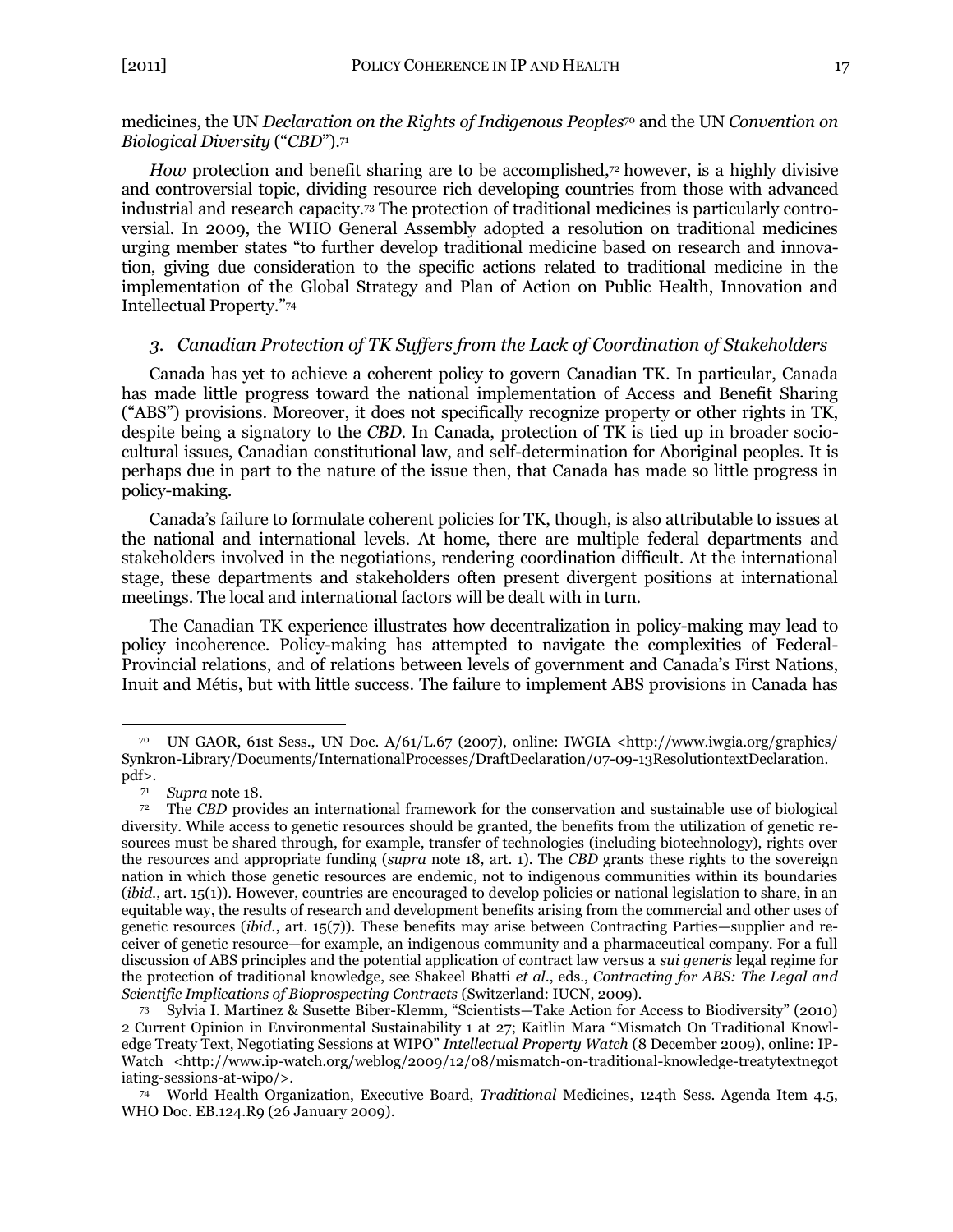occurred notwithstanding several years of concerted negotiations and consultations around the issue. In September 2004, the Federal/Provincial/Territorial Ministers responsible for Forests, Wildlife, Endangered Species and Fisheries and Aquaculture created a working group to advance policy discussions on ABS. The working group released a consultation document on ABS policies for Canada in 2005.<sup>75</sup> In 2008, a federal, provincial, and territorial task group<sup> $\tau$ 6</sup> was established to develop policy to address access to genetic resources and a related ABS framework.<sup>77</sup> This policy will also consider TK and associated TK (TK associated with genetic resources such as medicinal plants) held by aboriginal and local communities.

These measures were accompanied by close consultation with stakeholders. Environment Canada, in collaboration with provinces and territories, organized a number of workshops between December 2004 and November 2006 to inform Canadian stakeholders of the on-going policy process in Canada, and to gather stakeholder views as they relate to ABS. Scientists, lawyers, academics, policy-makers, as well as representatives from industry, aboriginal communities and NGOs, were invited to attend these events. Moreover, in 2009, Environment Canada conducted an engagement process to seek views from aboriginal people and key stakeholders on the development of ABS policy in Canada.<sup>78</sup> The National Aboriginal Health Organization and the Inuit Tapiriit Kanatami were two of the key aboriginal organizations that participated in the process on health issues.

There is reason to doubt whether these discussions will result in coherent policy, given the divergent positions of the Canadian Government and key Aboriginal organizations on TK. In the international arena, these two camps have consistently voiced contrary views. Aboriginal organizations have supported enforceable ABS provisions to protect rights of TK holders in Canada, while the Government of Canada has opposed such measures.<sup>79</sup> The disagreement was evident in the recent negotiations on an ABS Protocol at the *CBD* 10<sup>th</sup> Convention of the Parties (COP 10) held in Nagoya, Japan in October 2010. As described by *Intellectual Property Watch,*

a group of Canadian indigenous peoples published a press release about Canada's alleged undermining of the biodiversity negotiations. They said that in an interview with the Aboriginal Peoples Television Network, John Duncan, Canadian minister of Indian affairs and northern development, "claimed the ABS issue was a diversion. What is being discussed in Japan is about intellectual property, so to think that has anything really significant to do with the UN Declaration on the Rights of Indigenous Peoples is inappropriate," he was reported saying.<sup>80</sup>

<sup>75</sup> Federal/Provincial/Territorial Working Group on Access and Benefit Sharing of Genetic Resources, *ABS Policies in Canada: Scoping the Questions and Issues*, online: Environment Canada <http:// www.ec.gc.ca/apa-abs/documents/ABS\_policies\_e.pdf>.

<sup>76</sup> The Task Group is being led by Environment Canada, with guidance from the Canadian Council of Resource Ministers. The Task Group identified a series of options on an ABS policy framework for Canada (Environment Canada, ―Access and Benefit Sharing‖, online: Environment Canada <http://www.ec.gc.ca/ apa-abs/utilisant-using2/default.cfm?lang=eng>).

<sup>77</sup> Environment Canada, ―Canadian ABS Portal‖, online: Environment Canada <http://www.ec.gc.ca/ apa-abs/>.

<sup>78</sup> As of May 2010, its report was not yet available on the website.

<sup>79</sup> Convention on Biological Diversity, Collation of Submissions Provided in Relation to Preambular Text, Definitions and Text for Inclusion in Annex II to the Report of the Eight Meeting of the Working Group on Access and Benefit-Sharing, 9th Mtg. (Cali, Columbia 22 to 28 March 2010) CBD Doc. UNEP/CBD/WG-ABS/9/2 (10 March 2010), online: CBD <http://www.cbd.int/abs/documents.shtml>. Note that the position of the government of Canada (one of two from developed countries) was in stark contradistinction to the two submissions from indigenous and local community organizations, international organizations, research institutions, non-governmental organizations and stakeholders, including the Quebec Native Women Inc.

Catherine Saez, "Protocol on ABS Could Further Impoverish Indigenous Peoples, Groups Claim" Intel*lectual Property Watch* (26 October 2010), online: IP Watch <http://www.ip-watch.org/weblog/2010/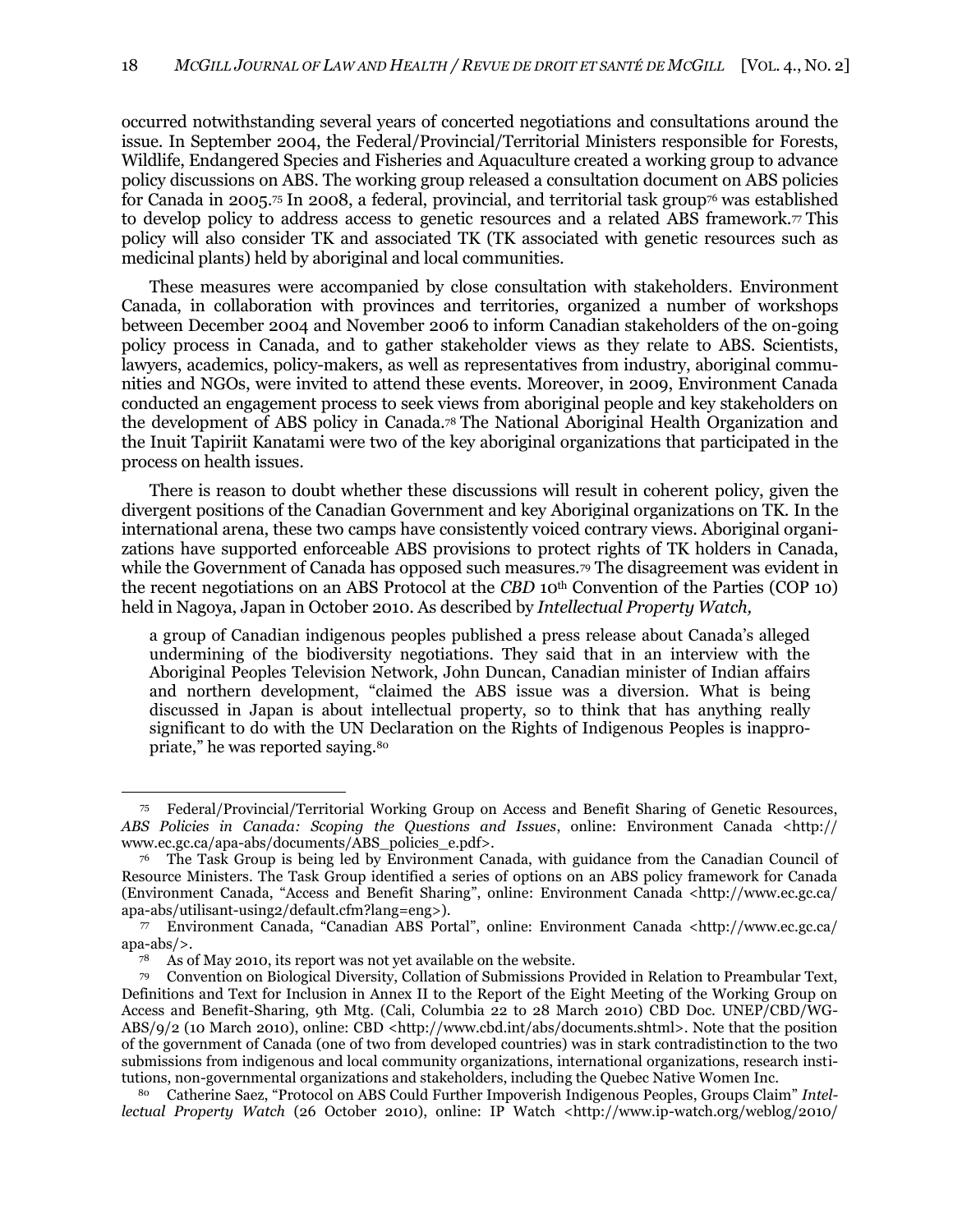Canadian indigenous representatives claimed, *inter alia*, that indigenous peoples face the danger in the ABS negotiations that "indigenous peoples' inherent right to genetic resources may be deemed to be contingent upon recognition by national legislation in each state.<sup>"81</sup> In light of these disagreements on the international stage, then, it remains to be seen how widely the views of First Nations and Inuit will diverge from those of the Canadian government and other stakeholders in domestic consultation processes. That difference will likely be a key factor in whether the process will result in concrete action on recognizing and respecting TK, and on instituting an ABS regime in Canada.

Given the complex nature of the policy discussions in Canada, the multiple federal departments involved, and the divergent international positions on the issue, it may not be surprising that Canada has yet to achieve a coherent policy over TK. As opposed to CAMR, though, in which arriving at a quick decision was given priority over formulating a coherent position, discussions over TK have been inclusive, long, and without a clear path that will likely lead to a result.

### <span id="page-16-0"></span>*4. Brazilian Responses Fail to Integrate Interests of Scientists and TK Holders*

As in Canada, Brazilian policy-making in the area of traditional medicines has involved a complex mix of interests, fora, and government departments, combining to create policy incoherence rather than coherence. Brazil's experience thus provides another example of lengthy negotiations which have failed to result in an ABS regime benefiting indigenous peoples, researchers, and local industry.

Brazil holds unique cultural diversity and the largest biogenetic heritage on Earth. This blending of biodiversity and cultural diversity favours the creation of medicinal know-how based on the knowledge of flora and fauna of local communities who inhabit the various Brazilian biomes. The combination could lead to a competitive advantage for Brazil's R&D sector if appropriate innovation policies are put into place to further ethno-pharmacology while respecting the rights of aboriginal TK holders to a fair and equitable share of any benefits.

In Brazil, the main entity for managing TK is the Council for the Management of Genetic Patrimony (Conselho de gestao do patrimonio GENético ["CGEN"]), a special body attached to the Ministry of Environment. CGEN was created by *Provisory measure n°2.186-16,* adopted on August 23, 2001. CGEN makes decisions on access to Brazilian natural resources and acts as regulatory agency on the use of biodiversity and associated TK. It coordinates policies and monitors and manages Brazil's genetic heritage. CGEN also develops technical binding guidelines for use, access, shipping, permits, and obtaining prior informed consent from communities.

<span id="page-16-1"></span>CGEN includes a wide variety of stakeholders concerned with the use of natural genetic resources for commercial or research purposes. These stakeholders include representatives of governmental bodies and public research entities (nine ministries and ten federal public administrations), including the Brazilian Environment and Renewable Resources Institute ("IBAMA"), the Indigenous Affairs Body ("FUNAI"), and the Brazilian Patent and Trademark Office ("BPTO").<sup>82</sup> Since 2003, several non-governmental "permanent guest entities" have been invited to participate in debates. Representatives of the Indigenous and Other Local and Rural Communities, environmental NGOs, academic and industrial sectors, and the General Attorney's Office figure among these guest entities. Although some scholars have argued that the variety of stake-

<sup>10/26/</sup>protocol-on-abs-could-further-impoverish-indigenous-peoples-groups-claim/>.

Cited in Saez, *ibid.* 

Catherine Aubertin, Valérie Boisvert & Vanessa Nuzzo, "L'accès aux ressources génétiques et le partage des avantages : une question conflictuelle, exemples du Brésil et de la Bolivie" in Catherine Aubertin, Florence Pinton & Valérie Boisvert, eds., *Les marchés de la biodiversité* (Montpellier: Éditions de l'IRD, 2007) 121.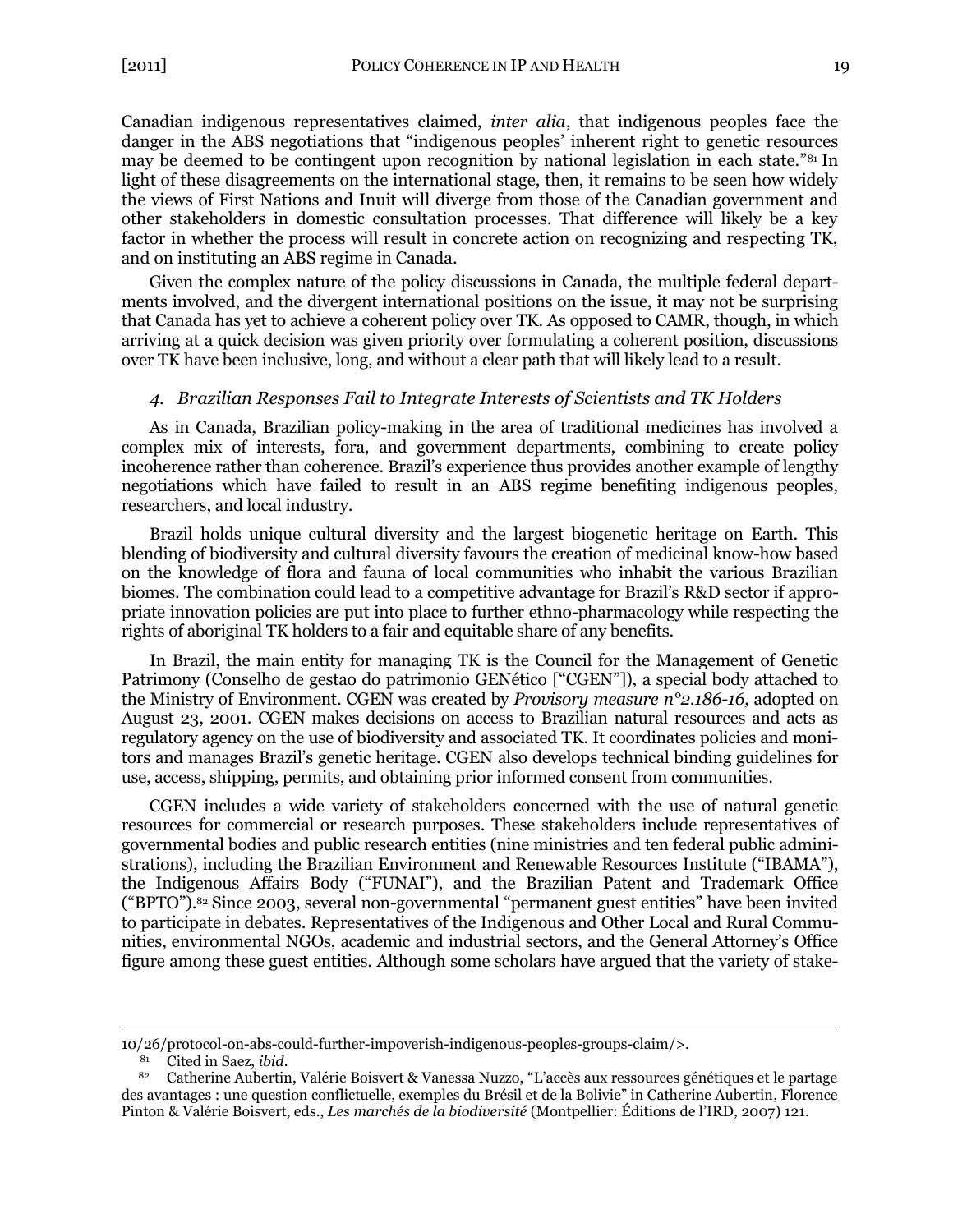holders ensures policy coherence in the field of ABS,<sup>83</sup> caution should be taken in interpreting the Brazilian experience.

First, the CGEN's enabling statute and regulations demonstrate a lack of coordination between Brazil's IP and TK legal frameworks. As a result, there has been little integration amongst research areas on medicinal plants and TK holders. This lack of integration reflects a failure to consider the needs of Brazil's innovative science sector and has hampered technical and scientific progress in Brazil. It has also negatively impacted local and regional economic development, because benefits have not flowed back to TK holders to foster biological and cultural conservation.<sup>84</sup>

<span id="page-17-1"></span>Nowhere are these problems of integration more visible than in the CGEN's long delays in granting permits. As of 2009, CGEN had issued only thirty-six permits to access aboriginal TK since its creation in 2001.<sup>85</sup> Only two of these permits related to projects of technological development that might potentially bring monetary benefits to TK holders. Moreover, in early 2009, CGEN had twenty-eight applications for access to TK under consideration. Some of these applications had been filed over four years previously. This delay in granting permits is incompatible with the requirements of Brazil's scientific and innovation sectors; however, Bills before the Brazilian government to address the interests of Brazil's biotechnology sector have been stalled since 2003. In late 2009, the Bills had still not been brought before Congress, due to a lack of consensus among different stakeholder groups, especially the Brazilian innovation sector and NGOs representing indigenous and local communities.<sup>86</sup>

In addition to the lack of integration between IP and TK frameworks, allegations of biopiracy provide a second reason for caution in assessing Brazil's approach to TK. Indigenous communities continue to be concerned that private companies are misappropriating health-related TK. Although documented occurrences of biopiracy are rare, some anecdotal cases are well known among indigenous communities and feed their suspicion.<sup>87</sup> A number of IP-related measures and initiatives could be developed to address these concerns. India's TK database is one possible model. The database is available internationally to patent examiners to assess the patent criterion of novelty. Other possibilities include the disclosure of origin of generic resources in patent applications, or an internationally adopted definition of novelty that takes into account inventions disclosed orally in any country. These measures, discussed later, could be crafted in a way that would reassure TK holders without significantly impacting the patent application process.

# <span id="page-17-2"></span><span id="page-17-0"></span>*5. Discussion of TK at the International Level Yields some Promise*

TK has been discussed both nationally and internationally for over a decade.<sup>88</sup> Yet negotiations over TK in international fora have yielded similarly limited results for a coherent policy

<sup>83</sup> *Ibid*.

<sup>84</sup> Edson Beas Rodriguez Jr. in a forthcoming book chapter on Brazil—unpublished manuscript on file with author.

<sup>85</sup> Maria Celeste Emerick, Acesso aos Recursos Genéticos e aos Conhecimentos Tradicionais Associados: Legislação Vigente e Consulta Pública þsobre APL (São Paulo: FEBRAPLAME, September 1st, 2008).

<sup>86</sup> Beas Rodriguez Jr., *supra* note [84.](#page-17-1)

<sup>87</sup> The most often cited examples are Turmeric, Neem, Basmati Rice, Kava, Ayahuasca, Quinoa, and Hoodia according to the Traditional Knowledge Digital Library, "Bio-piracy of Traditional Knowledge", online: TKDL <http://www.tkdl.res.in/tkdl/langdefault/common/BioPiracy.asp?GL=#Oth> [TKDL]. For discussion of the agreement between the Brazilian Association for the Sustainable Use of Amazonian Biodiversity ((Bioamazônia) and the Swiss pharmaceutical company Novartis Pharma AG (Novartis)) that prompted the government of Brazil to establish a legal framework for ABS see Aubertin, Boisvert & Nuzzo, *supra* note [82.](#page-16-1)

<sup>&</sup>lt;sup>88</sup> Kaitlin Mara, "Fate of Traditional Knowledge A Key Decision at WIPO Assemblies" Intellectual Prop*erty Watch* (22 September 2009), online: IP Watch <http://www.ipwatch.org/weblog/2009/09/22/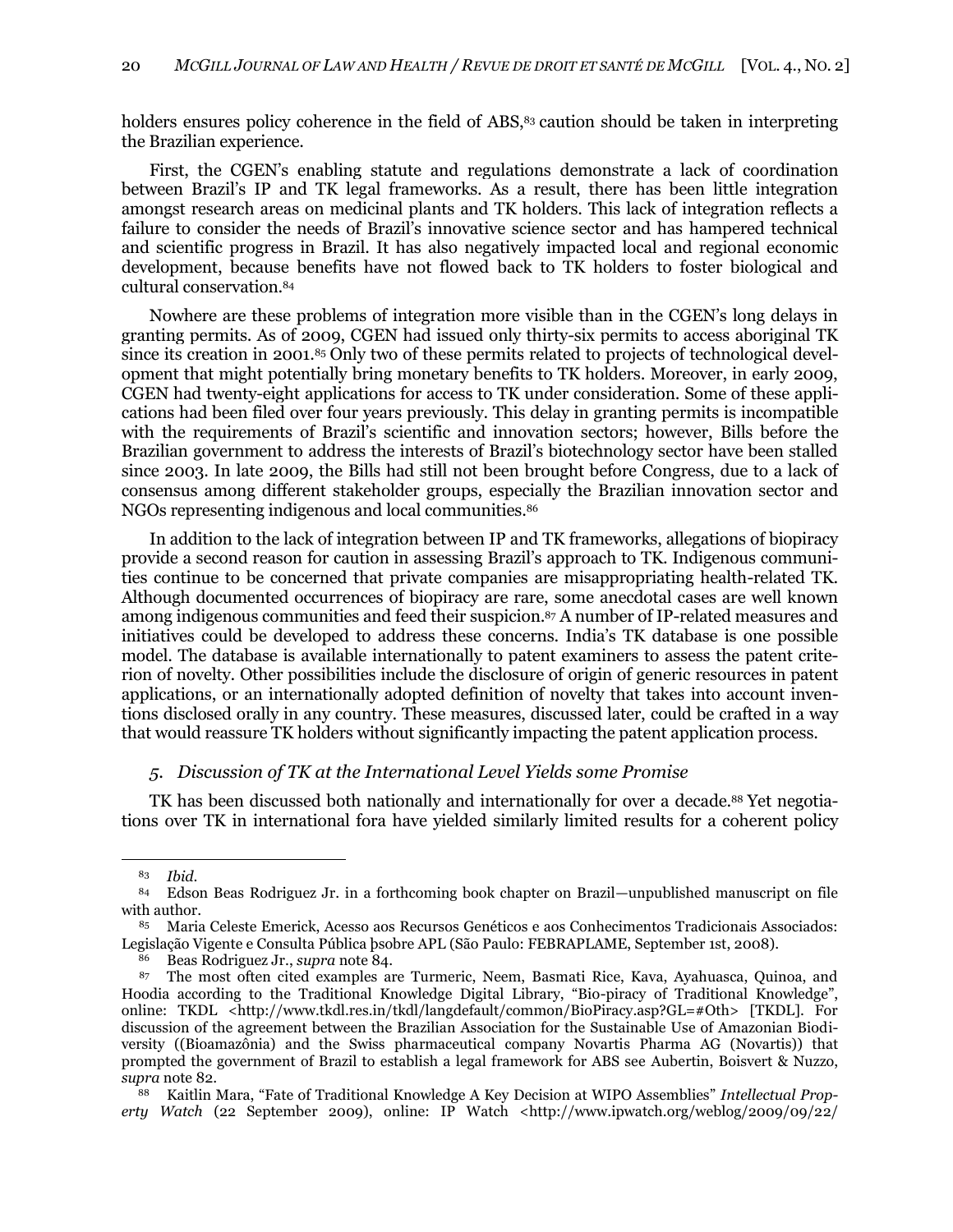approach to TK. One recent development, though, is the work of the WIPO Intergovernmental Committee on Intellectual Property and Genetic Resources, Traditional Knowledge and Folklore. In response to individual countries' mixed experiences with protection for traditional medicines,<sup>89</sup> the committee has considered a health-related exception for the use of TK "in government hospitals, especially by [TK] holders attached to such hospitals, or use for other public health purposes.‖<sup>90</sup> That committee is also currently working on a document entitled *The Protection of Traditional Knowledge: Revised Objectives and Principles*.

A second promising initiative is the compromise ABS protocol treaty against biopiracy, which was recently adopted at the UN *CBD* Conference of the Parties ("COP 10") in Nagoya.<sup>91</sup> The instrument is aimed at preventing misappropriation of genetic resources and ensuring that benefits accrued from the use of those genetic resources are shared equitably with the provider country. It will come into force once ratified by 50 countries, but some countries, such as the U.S., are not parties to the *CBD.* The issue of biopiracy is also under discussion at the WIPO Intergovernmental Committee on Intellectual Property and Genetic Resources, Traditional Knowledge, Folklore, which has been mandated by the 2009 WIPO General Assembly "to create an 'international legal instrument' on the protection of  $[TK]$ ."<sup>92</sup>

The examples of Canada and Brazil demonstrate that TK policy-making involves a complex mix of interests, fora, and government departments. Despite the length of TK discussions that have taken place in multiple settings, these discussions have resulted in policy incoherence rather than coherence. Unfortunately, none of the mechanisms adopted—such as Brazil's multistakeholder agency, CGEN—, nor the negotiations at any international fora, have yet resulted in an ABS regime that benefits indigenous peoples, researchers, and local industry.

### <span id="page-18-1"></span><span id="page-18-0"></span>C. Pandemic Influenza Preparedness

#### *1. Canadian Preparedness*

 $\overline{a}$ 

The Canadian example of influenza preparedness illustrates how privileging IP rules and industrial interests over public health may lead to the unintended consequence of tying the hands of policy-makers and politicians responding to public health crises. In the event of a pandemic or a national health emergency in Canada, the provisions of the *Patent Act* relating to compulsory licenses are available.<sup>93</sup> Under normal circumstances, the Commissioner of Patents will only consider an application for a compulsory license after the federal or provincial government has attempted to obtain authorization from the patentee under reasonable commercial terms. However, the government is exempted from this obligation in cases of "national"

fate-of-traditional-knowledge-a-key-decision-at-wipo-assemblies/>.

<sup>89</sup> See e.g. South Africa, Traditional Health Practitioners Act, No. 35 of 2004 and Philippines, *Traditional and Alternative Medicinal Act (TAMA) of 1997*, Republic Act No. 8423.

<sup>90</sup> World Intellectual Property Organization, Intergovernmental Committee on Intellectual Property and Genetic Resources, Traditional Knowledge and Folklore, *The Protection of Traditional Knowledge: Revised Objectives and Principles,* 9th Sess., (Geneva, 24 to 26 April 2006) WIPO Doc. WIPO/GRTKF/IC/9/5 Annex, (9 January 2006) at 33 art. 8 (Exceptions and Limitations).

<sup>91</sup> Catherine Saez, "Compromise UN Protocol Treaty Against Biopiracy Adopted in Japan" *Intellectual Property Watch* (29 October 2010), online: IP Watch <http://www.ipwatch.org/weblog/2010/10/29/ compromise-un-protocol-treaty-against-biopiracy-adopted-in-japan/>.

<sup>92</sup> Kaitlin Mara, "WIPO Traditional Knowledge Committee Opens with Hope for Text-Based Talks" Intel*lectual Property Watch* (3 May 2010), online: IP Watch <http://www.ipwatch.org/weblog/ 2010/05/03/wipo-traditional-knowledge-committee-opens-with-hope-for-text-based-talks/>*.*

<sup>93</sup> *Patent Act*, *supra* note [15.](#page-5-0) Sections 19 and 19.1 give the Commissioner of Patents the power to grant compulsory licenses under certain circumstances.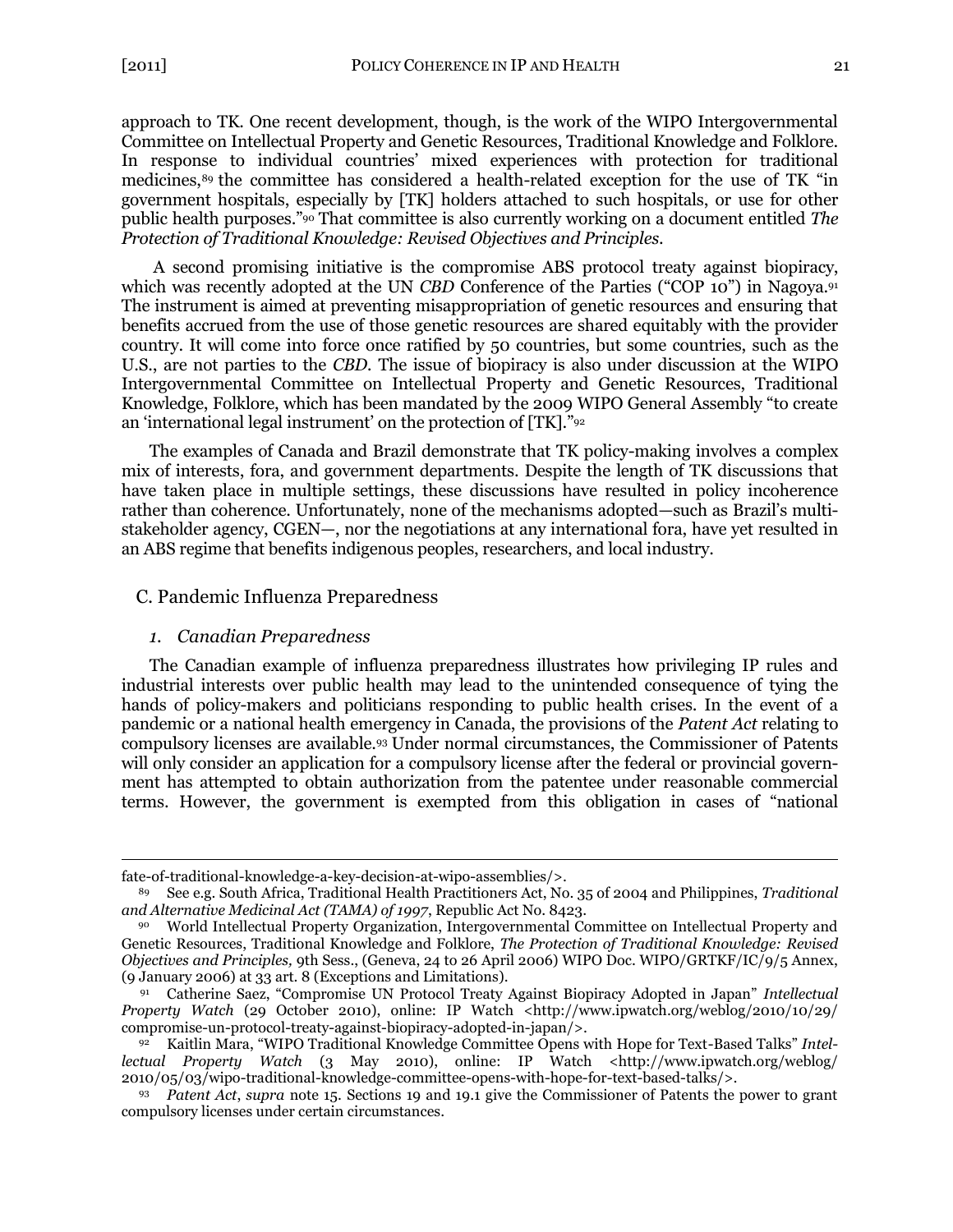emergency or extreme urgency or where the use for which the authorization is sought is a public non-commercial use."<sup>94</sup> Nevertheless, no Canadian government has exercised these rights.

These compulsory licensing provisions of the *Patent Act* in respect of medicines involve two government departments and one agency. Health Canada is likely to be the department requesting the compulsory license; Industry Canada is responsible for the *Patent Act* itself; and the Canadian Intellectual Property Office is responsible for granting and administering compulsory licenses. Nevertheless, there is no sustained discussion between these departments over whether the compulsory licensing provisions function as intended.

Following the September 11 terrorist attacks, Health Canada, fearing an attack on Canadian soil, placed an order for ciprofloxacin ("CIPRO"), a drug used to treat anthrax poisoning, with Apotex Inc., a generic drug company.<sup>95</sup> Apotex agreed to sell Health Canada a generic version of CIPRO for less than the price usually demanded by Bayer Inc., the owner of the CIPRO-related patents. Health Canada claimed that it had the authority to ignore the patents because Bayer appeared unable to meet its supply demands. The federal government ultimately negotiated a settlement with Bayer Inc., in order to avoid a domestic lawsuit or an international trade dispute before the WTO Dispute Settlement Body.<sup>96</sup>

Similarly, during the avian flu outbreaks of 2005, Canada considered obtaining compulsory licenses to patented drugs used to treat the virus. Ultimately, Roche Phamaceuticals, the patent holder over TAMIFLU, agreed to allow the production of a generic version of the product in Canada. However, had a pandemic occurred, a severe shortage would have nevertheless arisen; Roche management estimated that it would take generic manufactures three years to prepare for production.<sup>97</sup>

### <span id="page-19-0"></span>*2. Other Country Preparedness*

In the case of a global pandemic and associated drug or vaccine shortage, it is generally assumed that countries with manufacturing capacities will be better positioned than those without. During an outbreak, countries with production facilities would declare a national emergency and limit or ban the export of drugs and vaccines to other countries. Accordingly, those without sufficient manufacturing capacity would not be able to take advantage of the flexibilities granted by the *Doha Declaration* and the *WTO Decision* of August 30<sup>th</sup>, 2003, including the issuance of compulsory licenses for the importation of drugs and vaccines from countries with adequate manufacturing capabilities.

To avoid such a scenario where the lack of manufacturing capacity could pose significant problems, Brazil enacted *law n° 9279 of 14 May 1996*. It authorizes the grant of a compulsory license if the patent holder does not manufacture the product in Brazil.<sup>98</sup> This law prepared Brazil for facing a global pandemic by providing a strong incentive for foreign direct investment in drug manufacturing in Brazil. Although it is frequently criticized by the U.S. government on the ground that it discriminates between imported and locally manufactured products, the U.S. has never requested a WTO panel to settle the dispute (beyond the request for consultation with Brazil filed in 2001).

<sup>94</sup> *Ibid.* s. 19.1(2). Note that this section does not exempt the government from its obligation to fairly compensate the patentee.

<sup>95</sup> M.D. Penner & A. Abouali, "The Impact of Intellectual Property Rights on Health Care" (2008) 28:3-4 Health L. Can. 89 at 91.

<sup>96</sup> *Ibid*.

<sup>97</sup> *Ibid*.

<sup>98</sup> Art. 68 (regulates rights and obligations relating to industrial property).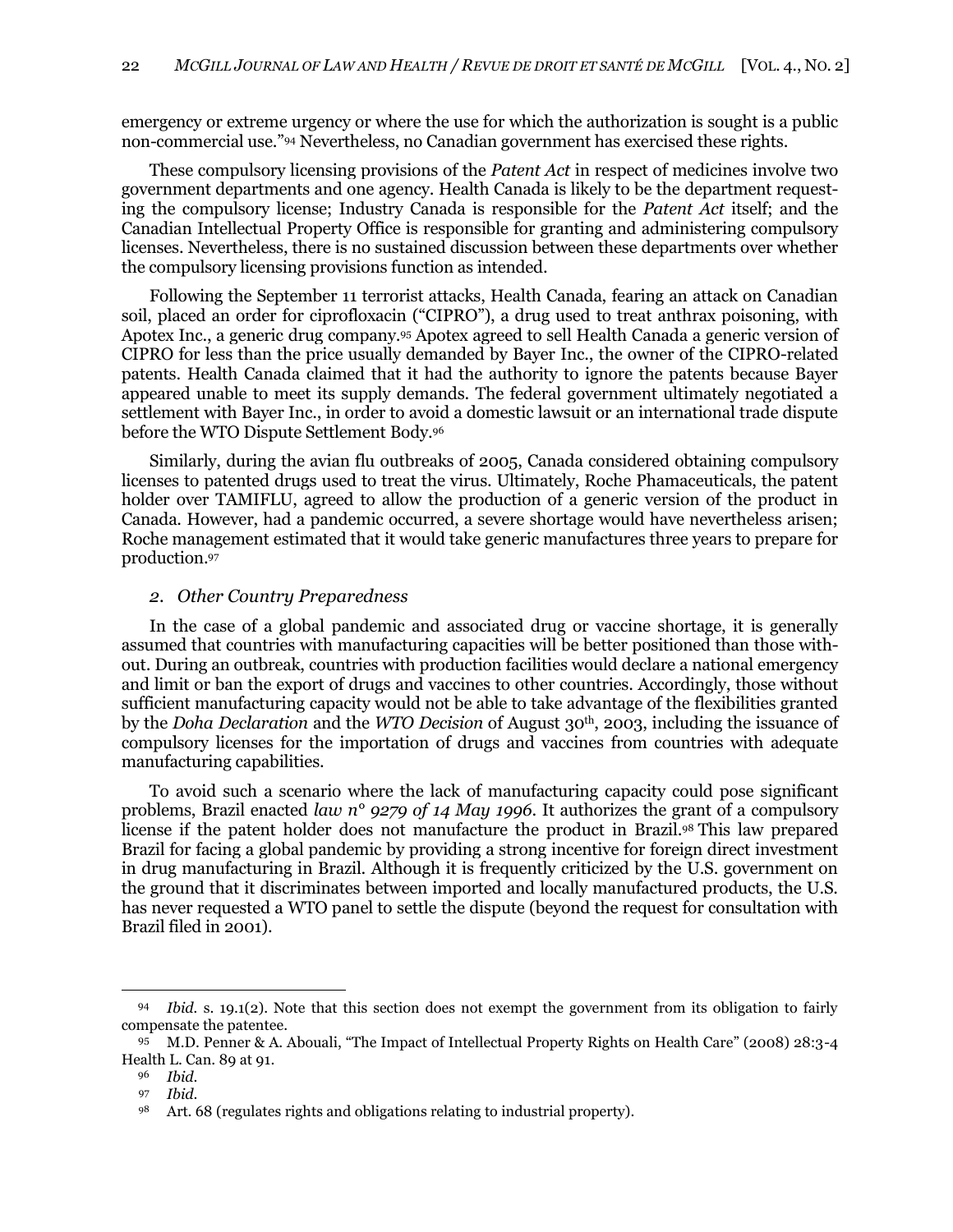$\overline{a}$ 

Arguably, however, even countries with adequate manufacturing capability such as, the U.S., Canada, the E.U., Japan, Australia, and other countries that have opted-out of the *WTO Decision*'s compulsory licensing mechanism as importing countries, could also suffer in the case of a global pandemic. For example, during the 2005 bird flu crisis, the U.S. had supplies of TAMIFLU available for less than 1% of its population. It did not have the capacity to switch all of its domestic manufacturing capacity to produce the medicine quickly enough if the crisis had worsened. Without the mechanism for compulsory licensing, the U.S. could not have imported the medicine from another country without the patent holder's consent, making it legally impermissible for the country to address its health crisis. Canada or another country that has opted-out of the *WTO Decision* could face a similar problem during a pandemic or other emergency situation. Therefore, the problem of countries with insufficient manufacturing capacity, a problem which the *WTO Decision* was aimed at addressing, is not necessarily limited to developing countries but also to developed countries that privilege IP over health interests. This possibility illustrates that a failure to understand the domestic health implications of trade policy could severely hamper a country's ability to effectively deal with a health crisis.

A more immediate connection exists between research using genetic resources, IP and pandemics. As described in The Economist:

[In 2006], the Indonesians stopped giving the WHO samples of the H5 virus which is responsible for avian flu, a disease that has forced a mass slaughter of poultry in many countries and could, if it mutates, cause a deadly epidemic among humans. Indonesia won some sympathy for its complaint that it was giving away precious intellectual property, while it might well be unable to afford the vaccines which are then developed. Indonesian officials put it bluntly: why should they hand over precious virus strains when the resultant vaccine may never benefit their people? There was little the WHO could do in response.<sup>99</sup>

<span id="page-20-0"></span>The international policy response was appropriate in the circumstances and privileged health over IP rights. At the WHA, in May 2007, developed countries agreed in principle that developing regions must have access to life-saving vaccines in the event of a pandemic.<sup>100</sup> As a result, Indonesia once again shared its virus samples, but negotiations continue on how to ensure this access through an inter-governmental working group.<sup>101</sup> In 2009 the WHA adopted the resolution on *Pandemic Influenza Preparedness: Sharing of Influenza Viruses and Access to Vaccines and Other Benefits*. <sup>102</sup> Among other things, it requested the Director-General to facilitate a transparent process to finalize the remaining elements, including the Standard Material Transfer Agreement ("SMTA") and its annex. A consultation on the SMTA, IP rights more generally, and benefit sharing was attended by seventy-four member states, a regional integration organization and two other international organizations. It resulted in broad support for a system for sharing virus samples and benefits that would be more sustainable, predictable, and structured than the current ad hoc arrangement for sharing of vaccines and other benefits. There was agreement on the need for an SMTA, some general agreement on an expanded list of potential benefits, disagreement on whether benefit sharing should be mandatory or voluntary, and a wide divergence of opinion on IP rights.<sup>103</sup> Negotiations are ongoing.

<sup>99</sup> ―How Dr Chan Intends to Defend the Planet from Pandemics‖ (16 June 2007) 383 *The Economist* 67 at 67. <sup>100</sup> World Health Assembly, *Pandemic Influenza Preparedness: Sharing of Influenza Viruses and Access to Vaccines and Other Benefits*, WHA Res. 60.28, 60th Sess., (23 May 2007).

WHO, Public Health, Innovation and Intellectual Property Rights: Report of the Commission on In*tellectual Property, Innovation and Public Health* (Geneva: WHO Press, 2006), online: WHO <http://www.who.int/intellectualproperty/report/en/> [*Report of the Commission on Intellectual Property, Innovation and Public Health*].

<sup>102</sup> World Health Assembly, Pandemic Influenza Preparedness: Sharing of Influenza Viruses and Access to Vaccines and Other Benefits, WHA Res 62.10, 62d Sess., WHA (22 May 2009).

<sup>103</sup> World Health Assembly, *Pandemic Influenza Preparedness: Sharing of Influenza Viruses and Access*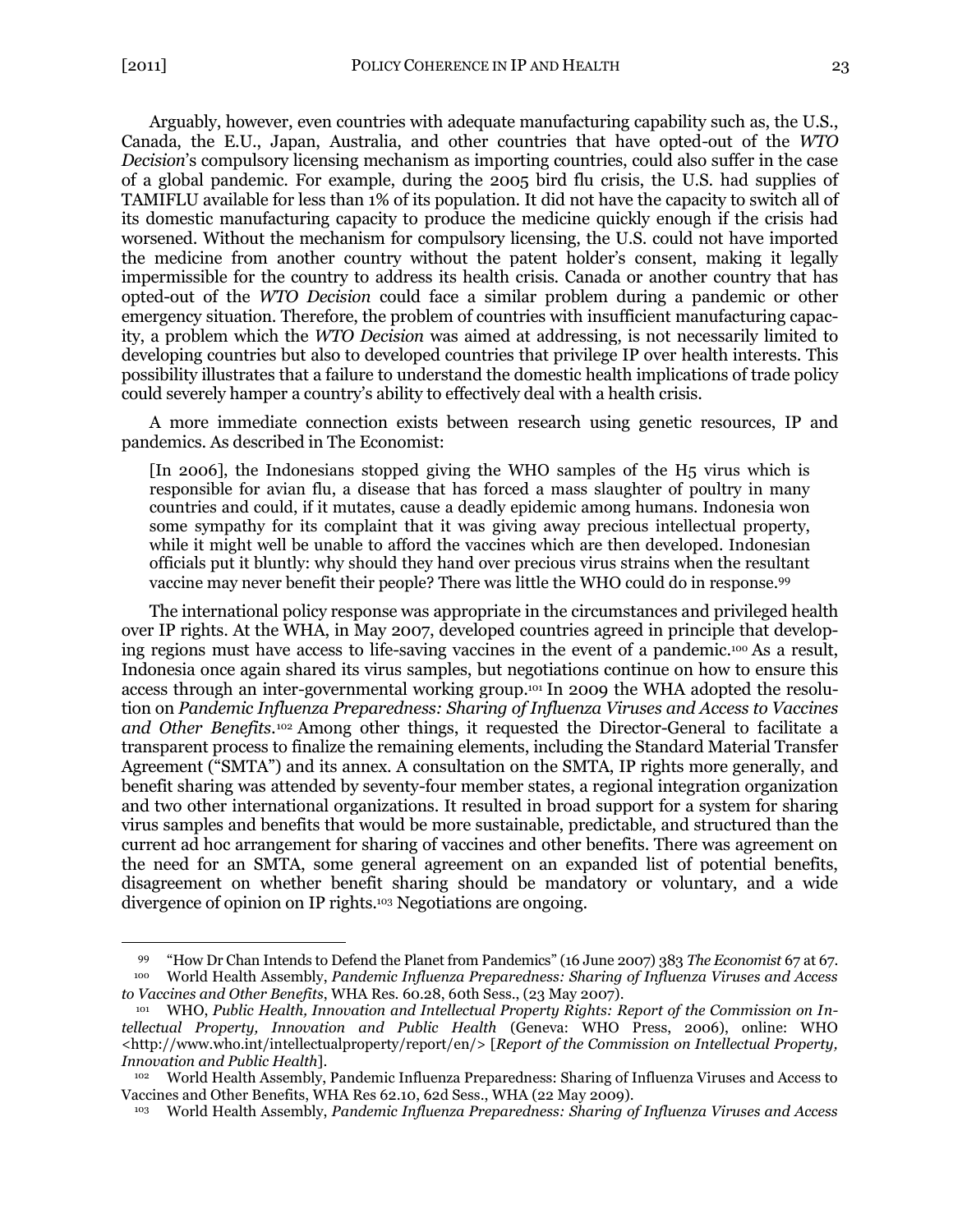While pandemic preparedness would seem to give rise to a need for coherence only at the level of the delivery of medical care, it actually embodies a complex mix of industrial, trade, and health policy. It also raises the contentious issue of access to genetic resources and benefit sharing with developing countries. For the most part, both industrial and trade policy have been designed around "normal" circumstances, that is, the absence of a critical, short-term health need. These policies are not necessarily appropriate for the case of an extraordinary event, such as a pandemic, during which resources need to be quickly reallocated and access becomes paramount. It is exactly because trade and industrial policy do not consider extraordinary situations such as pandemics that it is of vital importance for public health authorities to be involved in establishing broader policy.

#### IV

### <span id="page-21-0"></span>INSTITUTIONAL MECHANISMS FOR GREATER POLICY COHERENCE USED INTERNATIONALLY

As the discussion of the three examples of innovation and access to medicines, traditional medicines, and pandemic influenza preparedness illustrate, both national and international policy at the border of public health and IP are "wicked issues".<sup>104</sup> Because of their complex nature, these issues often engender policy responses that are quick but inefficient (as in the case of CAMR), slow and ineffective (as have been debates over TK), or undertaken in good faith but with a failure to anticipate the unexpected (pandemic influenza).

Given the prevalence of "wicked issues" at the public health-IP boundary, it is critical that countries such as Canada develop mechanisms to develop a coherent policy that avoid negative spillovers, are inclusive, and yet do not drown in unending debate. This section surveys mechanisms that Canada and other countries have employed to deal with these issues with the goal of assessing their feasibility, costs, and benefits.

#### <span id="page-21-1"></span>A. Advisory Committees and Expert Groups

The practice of advisory groups is extensively developed in countries like the U.S. to address issue coherence. However, their composition, mandate, and interests may lead to widely divergent policy recommendations on similar issues. For example, in the U.S., the Secretary's Advisory Committee on Genetics, Health and Society ("SACGHS") recently released a report recommending additional exceptions to patent rights in order to increase patient access to genetic tests.<sup>105</sup> In contrast, the reports of the Industry Trade Advisory Committee on Intellectual Property Rights consistently recommend restricting exceptions to patent rights provided in free trade agreements.

Probably the most significant difference between these committees is in their membership: few pharmaceutical companies are represented on SACGHS, and few health advocates are represented on industry or trade focused committees. This imbalance in membership has led to criticisms and court challenges.

One solution that has been explored, particularly with respect to environmental issues, has been to appoint both representatives of NGOs and industry to the same committee. Most of the time, however, these groups fail to reach a consensus and submit two reports instead of one. This

*to Vaccines and Other Benefits*, Report by the Secretariat on the Outcome of the Process to Finalize Remaining Elements Under the Pandemic Influenza Preparedness Framework for the Sharing of Influenza Viruses and Access to Vaccines and Other Benefits, 63d Sess., WHA A63/4, WHA (15 April 2010).

<sup>104</sup> Petticrew *et al.*, *supra* note [4](#page-2-2) at 454.

<sup>105</sup> U.S. Department of Health and Human Services, *Gene Patents and Licensing Practices and Their Impact on Patient Access to Genetic Tests*, Report of the Secretary's Advisory Committee on Genetics, Health, and Society (2010), online: SACGHS <http://oba.od.nih.gov/SACGHS/sacghs\_documents.html>.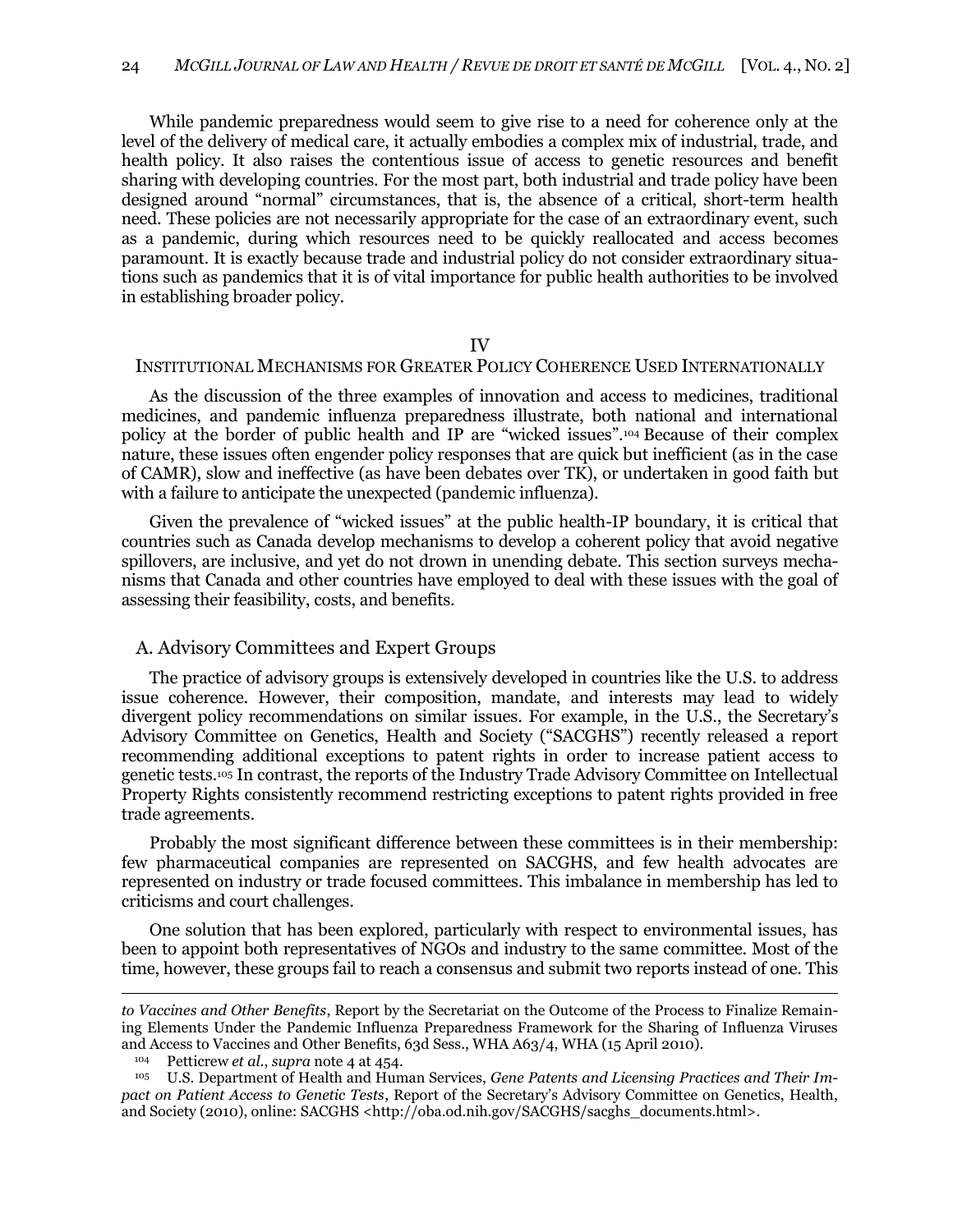$\overline{a}$ 

pattern of oppositional positions between NGOs and industry occurs at both the international and national levels. It is, for example, interfering with UNITAID's ability to implement a patent pool over HIV/AIDS medicines,<sup>106</sup> and has lead to a deadlock in Canada over addressing the defects in CAMR.

Other countries have more workable models. Australia has an independent body, appointed by the government: the Advisory Council on Intellectual Property that advises the Federal Minister for Innovation, Industry, Science and Research on Intellectual Property Matters and the Strategic Administration of IP Australia. The Council's membership reflects a cross section of stakeholders of the IP system, and includes industry representation (SMEs and large firms) as well as representatives from the legal and academic communities. It is currently reviewing the test for patentable subject matter in Australia, in part based on the Australian Law Reform Commission's ("ALRC") report and recommendation on gene patenting and human health.<sup>107</sup> In the past, it has considered patents and experimental use exemptions, and the patentability of plants and animals.

In 2001, the U.K. Secretary of State for International Development established the Commission on Intellectual Property Rights ("CIPR") to develop a report on IP rights and development issues, including health. That commission was unusual in that it comprised members from a diversity of countries, backgrounds, and perspectives and incorporated voices from both developed and developing countries in the fields of science, law, ethics, economics, as well as industry, government and academia. Although appointed by the British Government, the CIPR was given freedom to set its own agenda, devise its own programme of work, and reach independent conclusions and recommendations. CIPR was granted the capacity and financial support to improve its understanding of the issues through commissioning studies, organizing workshops and conferences, and visiting officials and affected groups throughout the world.<sup>108</sup> The CIPR issued its report in September 2002.<sup>109</sup>

<span id="page-22-0"></span>The Canadian experience has been more similar to that of the U.S. For example, the Sectoral Advisory Groups on International Trade included mostly representatives from industry. This has lead to criticism, and Blouin, Foster and Labonté recommended the inclusion of "more public health representatives in the Sectoral Advisory Groups on International Trade (SAGITs) which advise the government on trade policymaking."<sup>110</sup>

<span id="page-22-1"></span>One solution may be for government to cease to select members of advisory committees on the basis that they represent a group of stakeholders. It is a mistake to consider that "industry" or "NGOs" are cohesive and monolithic groups.<sup>111</sup> Even among more specific groups such as "innovative industry" or "development NGOs", major disagreements exist. Therefore, more productive debates may emerge by focusing on selecting the right individuals rather than select-

<sup>&</sup>lt;sup>106</sup> E. Richard Gold & Jean-Frédéric Morin, "The Missing Ingredient in Medicine Patent Pools" (2009) 374:9698 The Lancet 1329.

<sup>107</sup> Austl., Commonwealth, Australian Law Reform Commission, *Genes and Ingenuity: Gene Patenting and Human Health* (Australian Government: ALRC 99, 2004), online: ALRC <http://www.alrc.gov.au/ publications/report-99>.

It visited Brazil, China, India, Kenya and South Africa and consulted with NGOs based in the U.K., Europe and the U.S. as well as the pharmaceutical industry in the U.K. It was supported by a Secretariat supplied by the U.K. Department for International Development ("DFID") and the U.K. Patent Office.

U.K., Commission on Intellectual Property Rights, *Integrating Intellectual Property Rights and Development Policy* (London: Commission on Intellectual Property Rights, 2002), online: CIPR <http:// www.iprcommission.org/papers/text/final\_report/reportwebfinal.htm> [Commission on Intellectual Property Rights].

<sup>110</sup> Chantal Blouin, John Foster & Ronald Labontée, *Canada's Foreign Policy and Health: Toward Policy Coherence* (Ottawa: North-South Institute, 2002) at 82.

Jean-Frédéric Morin, "The Two-Level Game of Transnational Network" (forthcoming in 2010) International Interactions.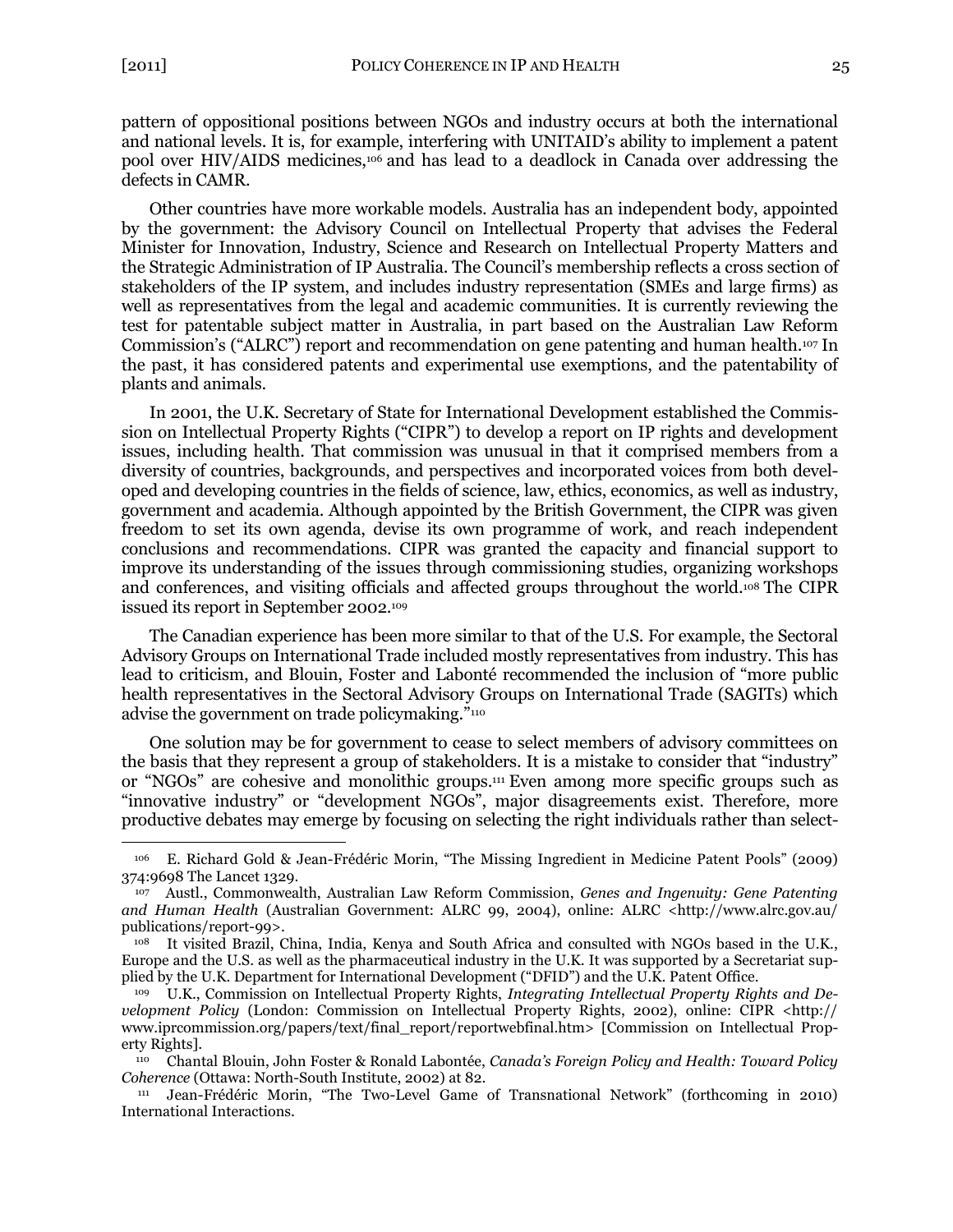ing the right representatives. The idea here is to have fewer appointed lobbyists (either NGO or industry) and more appointees with practical experience in business, health care, and research.

However, Canada's experience with an advisory committee in areas of biomedical innovation and health—the now disbanded Canadian Biotechnology Advisory Committee—illustrates the dangers of such an approach. While the members may have been experts and may have represented a variety of interests without including lobbyists, the committee had little impact on policy development. Since the committee was considered little more than a group of experts, its recommendations were largely ignored by governments.<sup>112</sup>

## <span id="page-23-0"></span>B. Multi-Stakeholder Consultations

It is widely assumed that open exchanges among informed parties based on argumentative interaction will improve the coherence of a policy, its social acceptance and its normative acceptability. This is especially the case when ethical issues are at stake. In these circumstances, governments increasingly rely on multi-stakeholder dialogue to ensure that sufficient debate occurs to confront values, perceptions and views. The OECD has recognized the value of a breadth of viewpoints: "Innovative decision-making mechanisms that associate the private and public sectors as well as NGOs are in demand, and, increasingly, business is playing a positive role."<sup>113</sup>

This model has potential if stakeholders share some norms, world-views, interest and trust each other.<sup>114</sup> This may have been the case in India—the fact that "India ... stands out for its strategic and tailored approach to *TRIPS* implementation‖ might be the result of its extensive consultation process:

Starting in 1996-1997, the Commerce Ministry initiated one of the most comprehensive consultation processes among developing countries on *TRIPS*, involving industry and trade organizations, NGOs, research and academic institutions, political parties, and parliament.<sup>115</sup>

Similarly, Brazil instituted CGEN, discussed above, to include a wide variety of representatives, gathering all the stakeholders concerned by the use of natural genetic resources for commercial or research purposes. However, given the procedural complications and delays in obtaining aboriginal TK permits, CGEN exemplifies process trumping outcome.

There are, however, other risks and pre-conditions for deliberative approaches that are not well understood and require further research. One is the risk of groupthink.<sup>116</sup> Conversely, when stakeholders have radically different views and interests and do not trust each other, there should likely be no attempt to reach consensus among them. In addition, the Canadian experience with the enactment of CAMR, discussed above, also illustrates that process might prevail over outcome. <sup>117</sup> Every document published by the government on the original Bill before Parliament underlined "the concerted and sustained efforts of all relevant actors."<sup>118</sup> But Morin and Gold's interview-based study concluded that most bureaucrats recognized the regime would

<sup>112</sup> The Canadian Biotechnology Advisory Committee prepared reports on the patenting of higher life forms and made recommendations regarding research exemptions and plant breeders' exemptions. It is no longer active.

<sup>&</sup>lt;sup>113</sup> OECD, "Improving Policy Coherence", *supra* note [17](#page-5-2) at 3.

<sup>114</sup> Morin & Gold,―Consensus-Seeking, Distrust, and Rhetorical Action‖, *supra* note [58.](#page-11-1)

<sup>115</sup> Deere, *supra* note [59](#page-12-0) at 213.

<sup>116</sup> Janis Irving, *Victims of Groupthink* (Boston: Houghton Mifflin, 1972); Janis Irving, *Groupthink: Psychological Studies of Policy Decisions and Fiascos*, 2d ed. (Boston: Houghton Mifflin, 1982).

<sup>117</sup> Morin & Gold, "Consensus-Seeking, Distrust, and Rhetorical Action", *supra* note [58.](#page-11-1)<br>
118 Government of Canada, *Report* on the Statutory *Review of Section* 21.01 to 21.10 of

<sup>118</sup> Government of Canada, *Report on the Statutory Review of Section 21.01 to 21.19 of the* Patent Act (Ottawa: Industry Canada, 2007), online: CAMR <http://www.camr-rcam.gc.ca/review-reviser/camr\_rcam\_ report\_rapport\_e.html> at 5.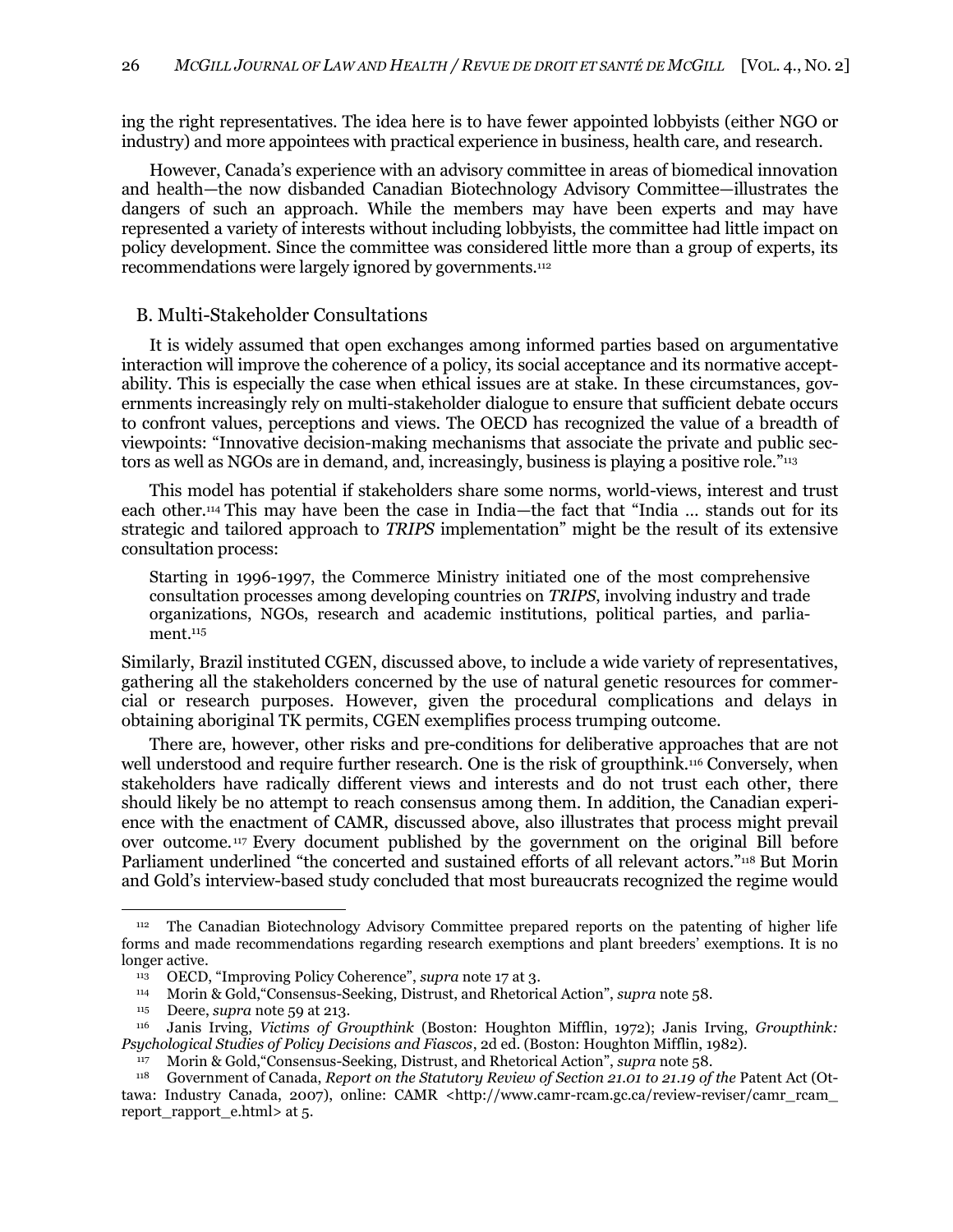$\overline{a}$ 

most likely fail to reach its objective. For example, one Canadian government official, when asked whether he was surprised that the CAMR mechanism was not used, answered: "not particularly: it was a bit of a false issue right from the beginning." $119$ 

## <span id="page-24-0"></span>C. Intra-Governmental Coordination Mechanisms

These mechanisms involve an institutional "catalyst" (a group, an office, a committee, etc.) in charge of intra-governmental coordination. To be effective, the institutional entity must be located within the government machinery and at the centre rather than at the margin of decision-making. It should have a mandate to favour coherence, such as reviewing laws and regulations, managing conflicting knowledge, expanding the number of scenarios and options, exploring "dissident opinions", conducting joint impact assessments, etc. Here, it is important to distinguish coordination from control. The goal is not higher control in the hand of one unit to achieve consistency in policy outcome: "[i]t is coordination among the parts rather than of the parts by some controlling body or person."<sup>120</sup>

Intra-governmental coordination mechanisms are important to IP given the disparate interests among different agencies and their stakeholders. In most countries, several agencies are responsible for different dimensions of IP. Copyright and patent are often dealt with by different agencies or departments as are domestic enforcement and international trade-related issues. What follows is a discussion of some country experiences with intra-governmental coordination mechanisms.

Switzerland presents an interesting example. An empirical study showed that Switzerland has one of the highest levels of policy coherence internationally when comparing communications on genetic resources and IP sent to the WTO, WIPO, and the CBD.<sup>121</sup> There are two reasons for this finding. First, Switzerland may be the only country where one agency (the Swiss Federal Institute of Intellectual Property) is responsible both for domestic and international issues. This centralization facilitates coordination on IP-specific issues and enables coordination on crosssectoral issues like IP and environment, IP and health, or IP and organized crime. Second, Switzerland has created an inter-departmental expert group.

<span id="page-24-1"></span>[This] group – which includes people from the ministries responsible for economics and trade, health research, development, human rights, foreign affairs, drug approvals and intellectual property – covers a broad range of issues and has managed to expand the debate on IP and health in particular.<sup>122</sup>

Similarly, the Netherlands has integrated development considerations (including health) into its economic and trade policies in what it terms "policy coherence for development".<sup>123</sup> This policy, which was endorsed by the Dutch Cabinet, "implies that governments must always examine how decisions in other areas relate to goals and efforts in development cooperation" and that ―policy areas should reinforce one another.‖<sup>124</sup> The Ministry of Foreign Affairs increased its

<sup>119</sup> Morin & Gold, "Consensus-Seeking, Distrust, and Rhetorical Action", *supra* note [58](#page-11-1) at 14.<br>120 Martin Painter, Steering the Modern State: Changes in Central Coordination in Three Aus

<sup>120</sup> Martin Painter, Steering the Modern State: Changes in Central Coordination in Three Australian State Governments (Sydney: Sydney University Press, 1987) at 8.

<sup>121</sup> Amandine Bled & Jean-Frédéric Morin, "Policy (In)coherence on Genetic Resources: Strategic Behavior, Bureaucratic Politics, or Socialization By-Product?" (Paper delivered at the REPI Workshop on Issue-Linkages and Regime-Complexes, Brussels, 21 May 2010).

Tove Iren S. Gerhardsen, "Swiss Initiative Seeks To Dispel 'Black-And-White' View Of Patents" Intel*lectual Property Watch* (19 December 2006), online: IP Watch <http://www.ip-watch.org/weblog/2006/ 12/19/swiss-initiative-seeks-to-dispel-black-and-white-view-of-patents/>.

<sup>123</sup> World Intellectual Property Organization, Assemblies of the Member States of WIPO, *General Report*, 40th Series of Mtgs., WIPO Doc. A/40/7 (5 October 2004) at para. 71.

<sup>124</sup> The Foreign Ministry of the Netherlands, cited in Hirohisa Kohama, "Introduction: Aid, Trade, and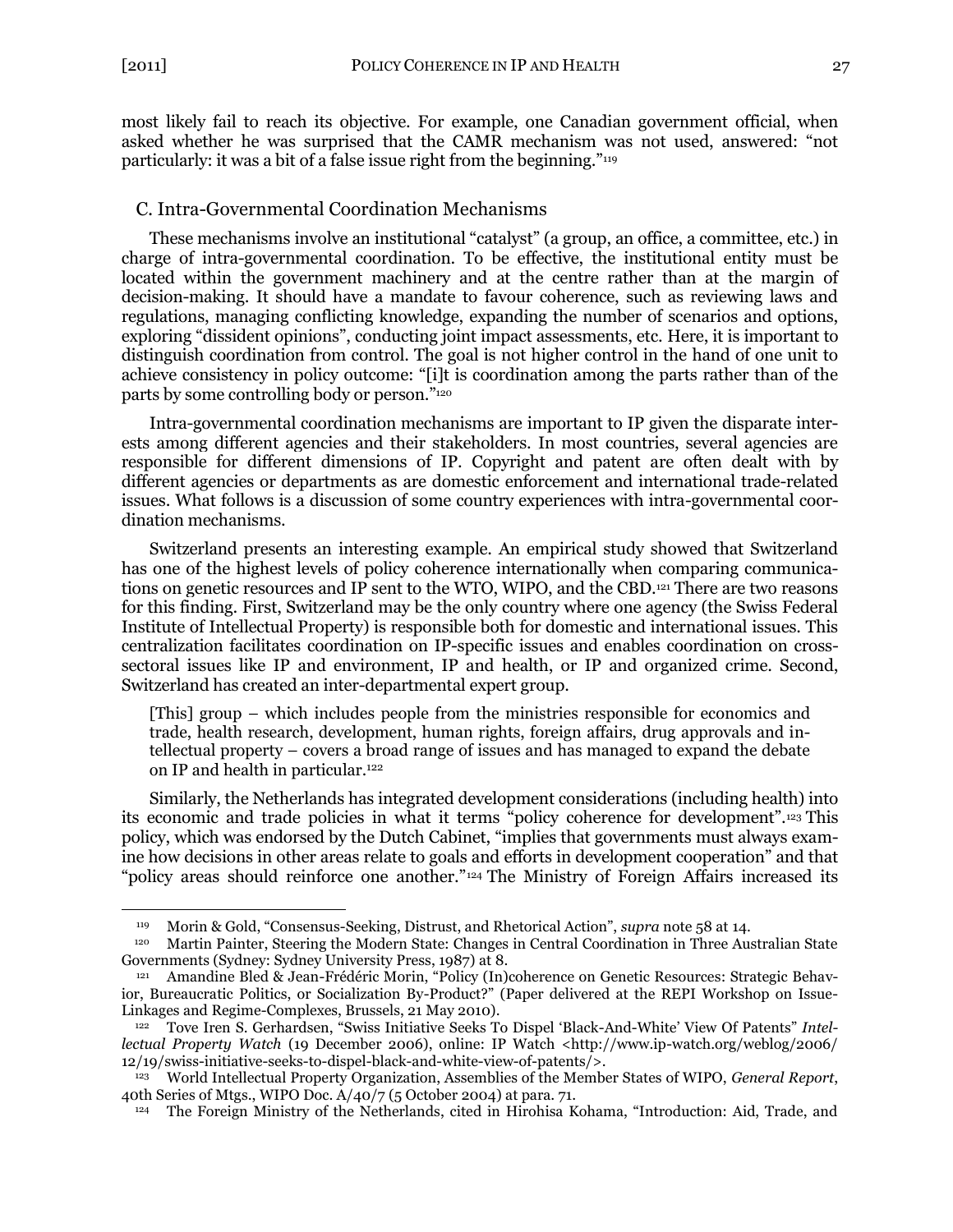capacity to deal with coherence issues by establishing a Policy Coherence Unit in 2002. The task of the Unit is to ensure that the development dimension and the interests of developing countries are taken into account in the formulation of the Netherlands's positions in areas, such as trade, both at the European and international level, particularly through awareness raising and coordination with all relevant government departments and administrations. The Unit has played a role in coordinating the positions of the Netherlands's government departments and agencies during the negotiations on paragraph 6 of the *Doha Declaration* on *TRIPS and Public Health*, both at the national level and at the E.U. level. It is noteworthy that the Netherlands ranked first in the 2004 Commitment to Development Index."125

In the U.K., a decade ago, the Labour Government instituted a policy of "joined-upgovernment‖. The principle here is to improve coordination in local public services and in central government and numerous initiatives and funding streams.<sup>126</sup> In the area of health, an independent inquiry was set up to address health inequalities under a "whole-of-government" approach. It considered both personal risk factors and the social determinants of health.<sup>127</sup> The inquiry conducted public consultations to identify programmes that were successfully addressing both the causes and effects of health inequalities. However, the experience with "joined-upgovernment" in the U.K. should also be treated with some caution because there is little empirical evidence on the effectiveness of these policies.<sup>128</sup>

<span id="page-25-1"></span><span id="page-25-0"></span>In the context of global health, the U.K. government released a Strategy in 2008 called Health is Global.<sup>129</sup> The Interministerial Group for Global Health is responsible for reviewing progress on the implementation of the Strategy, which follows on from the 2007 report discussed in the section on "White Papers" below.<sup>130</sup> The Interministerial Group for Global Health is supported by a cross-government steering group of senior officials. The impetus for the strategy and the Interministerial Group for Global Health is the recognition that in a globalized, interdependent world, health has become a global issue.<sup>131</sup> In particular, the Strategy recognizes that global health is "determined by factors which themselves show scant respect for national boundaries—such as international trade, climate change, pollution, conflict, environmental degradation and poverty."<sup>132</sup> Thus, the U.K. must partner with other countries, agencies and international organizations (e.g., the E.U. and UN) to improve global health. IP arises in the context of access to medicines in the strategy. The strategy promotes a "robust system of intellectual property rights, used innovatively and flexibly to promote access to medicines."<sup>133</sup> This includes

FDI for Economic Development in East Asia" in Hirohisa Kohama ed., *Asian Development Experience Vol 1: External Factors for Asian Development* (ASEAN Foundation: 2004) at 2.

<sup>125</sup> Latif, *supra* note at [1.](#page-2-1)

<sup>126</sup> Moseley, *supra* note [11](#page-4-2) at 7.

<sup>127</sup> D. Nutbeam & A.M. Boxall, "What Influences the Transfer of Research into Health Policy and Practice? Observations from England and Australia‖ (2008) 122 Public Health 747 at 748-49.

<sup>128</sup> Jeannette Moore & Justin Keen, "Accounting for Joined-Up Government: The Case of Intermediate Care" (2007) 27 Public Money & Management 61.

<sup>129</sup> U.K., Department of Health, *Health is Global: A UK Government Strategy 2008-13* (London: Department of Health, 2008), online: Dept. of Health <http://www.dh.gov.uk/dr\_consum\_dh/groups/dh\_ digitalassets/@dh/@en/documents/digitalasset/dh\_088753.pdf> [*Health is Global*].

<sup>130</sup> U.K., Department of Health, *Health is Global: Proposals for a UK Government-Wide Strategy – A Report from the UK's Chief Medical Adviser Sir Liam Donaldson* (London: Department of Health, 2007), online: Dept. of Health <http://www.dh.gov.uk/dr\_consum\_dh/groups/dh\_digitalassets/documents/digital asset/dh\_072696.pdf> [*Donaldson Report*].

<sup>131</sup> The Strategy recognizes that a healthy population, as a cornerstone of a national economy and social development, is fundamental to global security and stability. Global health threats undermine the economic and political interests of all countries, and improving global health is a core component of meeting the United Nations Millennium Development Goals.

<sup>132</sup> *Health is Global*, *supra* note [129](#page-25-0) at 7.

<sup>133</sup> *Ibid.* at 10.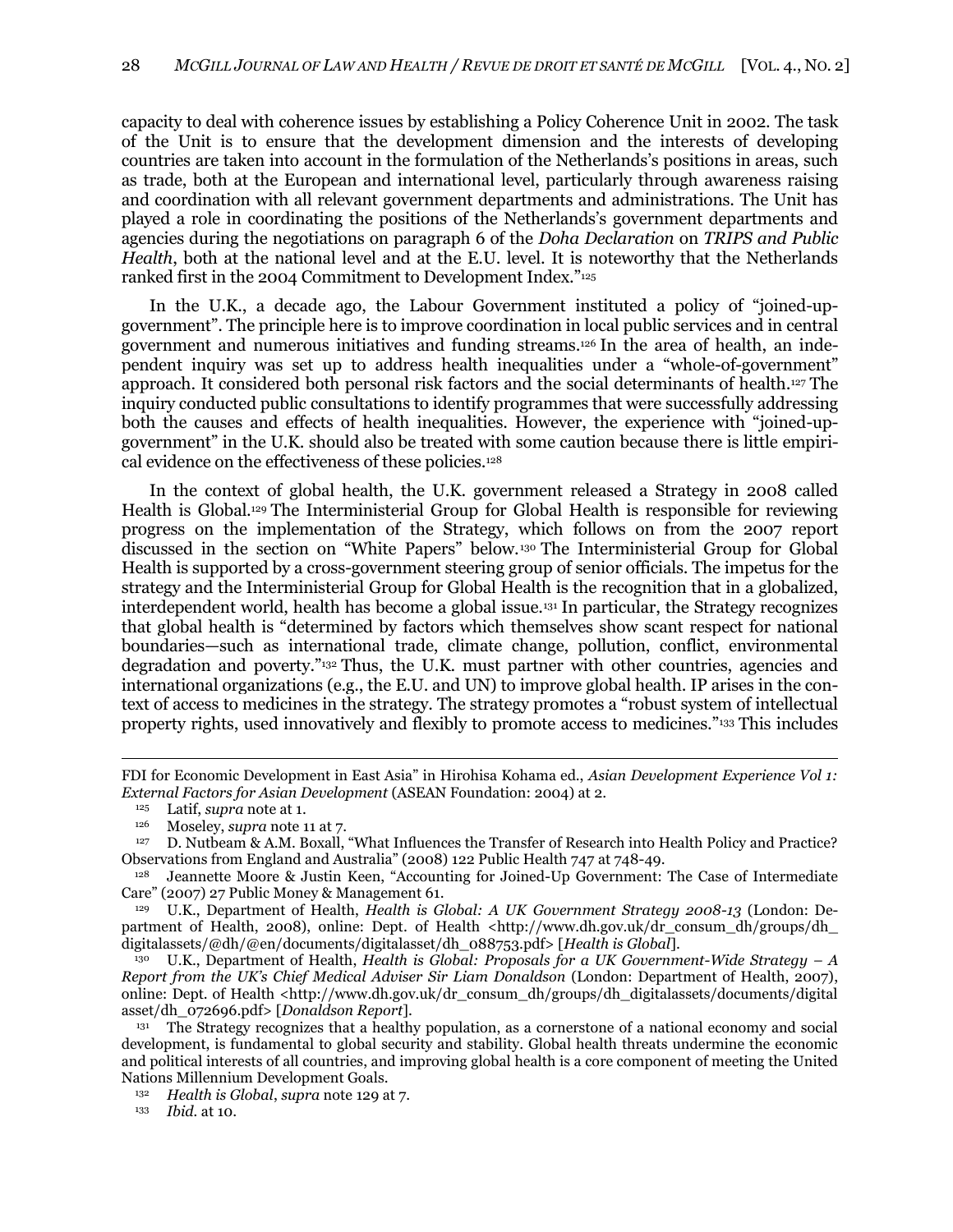supporting the right of developing countries to use flexibilities built into *TRIPS* such as the use of compulsory licensing to improve access to medicines and innovative models such as patent pools for antiretrovirals. However, the strategy immediately cautions that "this should not be at the expense of damaging incentives to invest in research and development. Central to achieving this is agreeing to appropriate differential pricing policies for countries at different stages of development."<sup>134</sup> In the context of policy coherence, the strategy calls for greater coherence and consistency between international and domestic policies that affect global health.<sup>135</sup> It specifically lays out departmental responsibilities.<sup>136</sup>

Similar to the U.K., Australia has a broad policy framework and a number of initiatives to ensure policy coherence between areas of government, which come from the highest levels of government, the Department of the Prime Minister and Cabinet.<sup>137</sup> Senior executives within the Australian government are also expected to adhere to the Australian Public Service Senior Executive Leadership Capability Framework, which emphasizes relationship building, cooperation, and cross-government priorities.<sup>138</sup>

<span id="page-26-0"></span>Relating to IP and public health, specifically, the Australian Department of Health and Aging established the Intellectual Property and Trade Policy Section as part of its Regulatory Policy & Governance Division. The Section provides and implements advice on both domestic and international IP issues. Furthermore, it liaises with other departments and agencies on relevant issues, regardless of whether the Department of Health and Aging is the lead department, in formulating policy or Australia's negotiating position in an international context. Other departments include those with industry and trade portfolios, as well as IP Australia. The goal is to outline issues from a health perspective to assist in overall policy formulation, including coordinating the development of IP and global health related positions at the WHO.

Japan is more similar to Canada in that it has privileged IP policy over health policy and has made little attempt to achieve coherence between the two. In terms of IP policy and Japan's

<sup>134</sup> *Ibid*. at 28.

<sup>135</sup> *Ibid.* at 30-31 recommends that the government will work with a variety of partners domestically, as well as the WHO and EU, both of which are crucial players in global health research. The government plans to increase its investment in public-private product development partnerships for a range of neglected diseases and encourages health systems research. In addition, the U.K. strategy indicates the government's willingness to "work effectively with non-governmental partners, especially when developing and implementing government policy; foster greater coherence and consistency of policy and action with non-governmental partners; and work more transparently with non-governmental partners".

<sup>136</sup> The summary of departmental responsibilities is laid out in *Health is Global, supra* not[e 129](#page-25-0) at Annex 5. Each of the five principles under the strategy: "better global health security"; "stronger, fairer and safer systems to deliver health"; "more effective international health organizations"; "stronger, freer and fairer trade for better health"; and "strengthening the way we develop and use evidence to improve policy and practice" lists a number of areas of action and ways of working. Each of these specific areas is designated a lead department and then lists supporting departments. Interestingly, the Intellectual Property Office is the lead department for an action item under the principle "stronger, freer and fairer trade for better health." The action item is to "promote innovative ways to use the intellectual property system to encourage innovation and access to medicines, for example investigating patent pools for antiretrovirals.‖ The supporting departments are Department for Business, Enterprise and Regulatory Reform, DFID, and the Department of Health.

<sup>&</sup>lt;sup>137</sup> The Department of the Prime Minister and Cabinet also provides guidelines and procedures to other Australian Government agencies on administration, the two most relevant being: the *Legislation Handbook* ((Commonwealth of Australia: Australian Government, 2000), online: DPMC <http://www.dpmc.gov.au/ guidelines/docs/legislation\_handbook.pdf>); and the *Cabinet Handbook* 6th ed. ((Commonwealth of Australia: Australian Government, 2009), online: DPMC <http://www.dpmc.gov.au/guidelines/docs/ cabinet\_handbook.pdf>).

<sup>138</sup> Austl., Commonwealth, Australian Public Service Commission, *Senior Executive Leadership Capability (SELC) Framework*, online: Australian Public Service Commission <http://www.apsc.gov.au/ selc/framework.pdf>.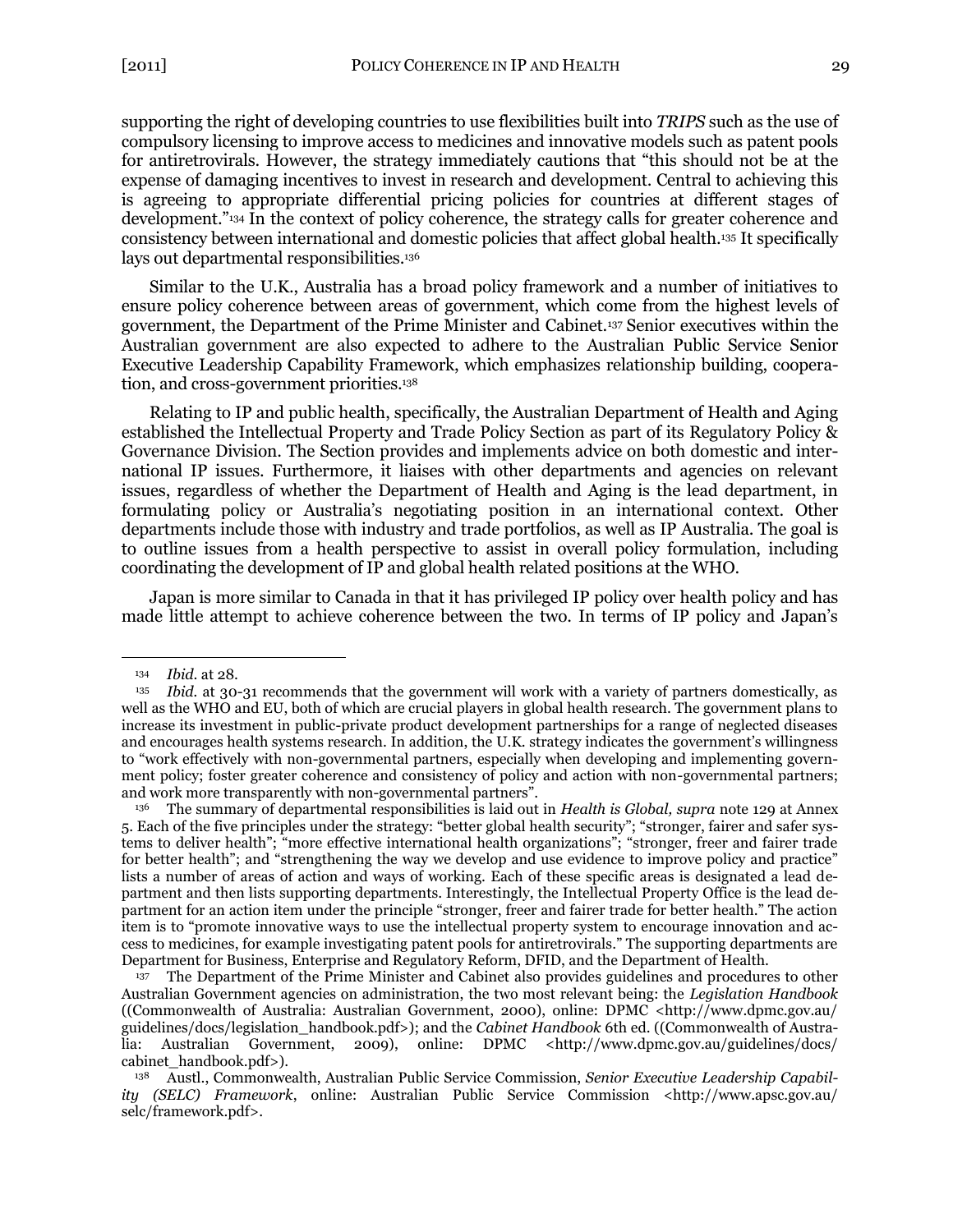broader national interests, however, it has achieved remarkable coherence following the announcement by then Prime Minister Koizumi in 2002 that Japan would be an "IP-based" nation".<sup>139</sup> The Japanese government quickly followed on this statement by introducing and passing the *Intellectual Property Basic Act*, the objective of which was, according to article 1, ―realizing a dynamic economy and society that is based on the creation of added values through the creation of new intellectual property and effective exploitation of such intellectual property."<sup>140</sup> This Act created the Intellectual Property Strategy Headquarters within the Cabinet Office,<sup>141</sup> and encouraged universities<sup>142</sup> and businesses<sup>143</sup> to promote the dissemination of ideas and to develop strategies around the protection and licensing of IP.

The Diet (Japanese Parliament) and the Japanese Patent Office both took steps to implement the government policy, through legislative support or, in the case of the patent office, a labourintensive effort to map the patents held by Japanese and foreign patent holders in Japan, the U.S., Europe, and China in a variety of strategic areas including biotechnology and nanotechnology.<sup>144</sup> This mapping was undertaken in the interests of advancing Japanese knowledge-based sectors and research by identifying areas of high patenting activity (an indication of innovative activity) and potential competitors or markets. Officials were therefore conscious of the overarching government policy and were attempting as best they could to find ways to advance that policy. While this policy had little to say about global access to medicines, and thus is not a direct comparator for policy coherence in the IP-health nexus, it does illustrate how policy coherence can be constructed with high-level political support.

In India, policy coherence on IP and health requires not only coordination across federal or national governments, but also with the state/provincial or regional governments. In 2002, India put in place comprehensive legislation on biodiversity and IP rights at the local, national, and federal levels, to ensure policy coherence on the topic of traditional medicines. The *Biological Diversity Act* adopted in 2002 established several bodies to manage uses for biodiversity at the federal, national and local levels—the National Biodiversity Authority, the State Biodiversity Authority, and the Biodiversity Management Committee—as well as two funds to manage Access and Benefit Sharing in India (National and Local Biodiversity Funds).<sup>145</sup>

<span id="page-27-0"></span>The last version of India's *Patent Act* (2005) recognized the patentability of plants and medicines but included several special clauses related to biodiversity management, such as disclosure of origin and of TK.<sup>146</sup> This last point has now been facilitated by the recent creation in India of a network of TK holders and databases at district, state, and national levels, such as the Traditional Knowledge Digital Library<sup>147</sup> and the Community Biodiversity Registers.<sup>148</sup> All these

Hisamitsu Arai, "Intellectual Property Revolution: Japan's Experience in Formulating a National IP Strategy‖ in *Intellectual Property Revolution* (Tokyo: Kadokawa Publishing Corporation, 2006), online: WIPO <http://www.wipo.int/export/sites/www/academy/en/research/research/pdf/national\_ip\_strategy.pdf>.

<sup>140</sup> Act 122 of 2002.

<sup>141</sup> *Ibid*. at art. 24.

<sup>142</sup> *Ibid.* at art. 7.

<sup>143</sup> *Ibid.* at art. 8.

<sup>144</sup> In October 2007, two of the authors of this article met with representatives from both the legislature office of the Diet (Japanese Parliament) and the Japanese Patent Office.

Philippe Cullet & Jawahar Raja, "Intellectual Property Rights and Biodiversity Management: The Case of India‖ (2004) 4:1 Global Environmental Politics 97 at 103.

<sup>146</sup> *Patents (Amendment) Act 2005*, No. 15 of 2005.

<sup>147</sup> TKDL, *supra* not[e 87.](#page-17-2)

<sup>148</sup> R.V. Anuradha, Bansuri Taneja & Ashish Kothari, "Experiences with Biodiversity Policy-Making and Community Registers in India‖ in Krystyna Swiderska ed., *Participation in Access and Benefit-Sharing Policy* (London: International Institute for Environment and Development (IIED), 2001) Case Study No. 3, online: CBD <http://www.cbd.int/doc/case-studies/abs/cs-abs-reg-in-en.pdf>.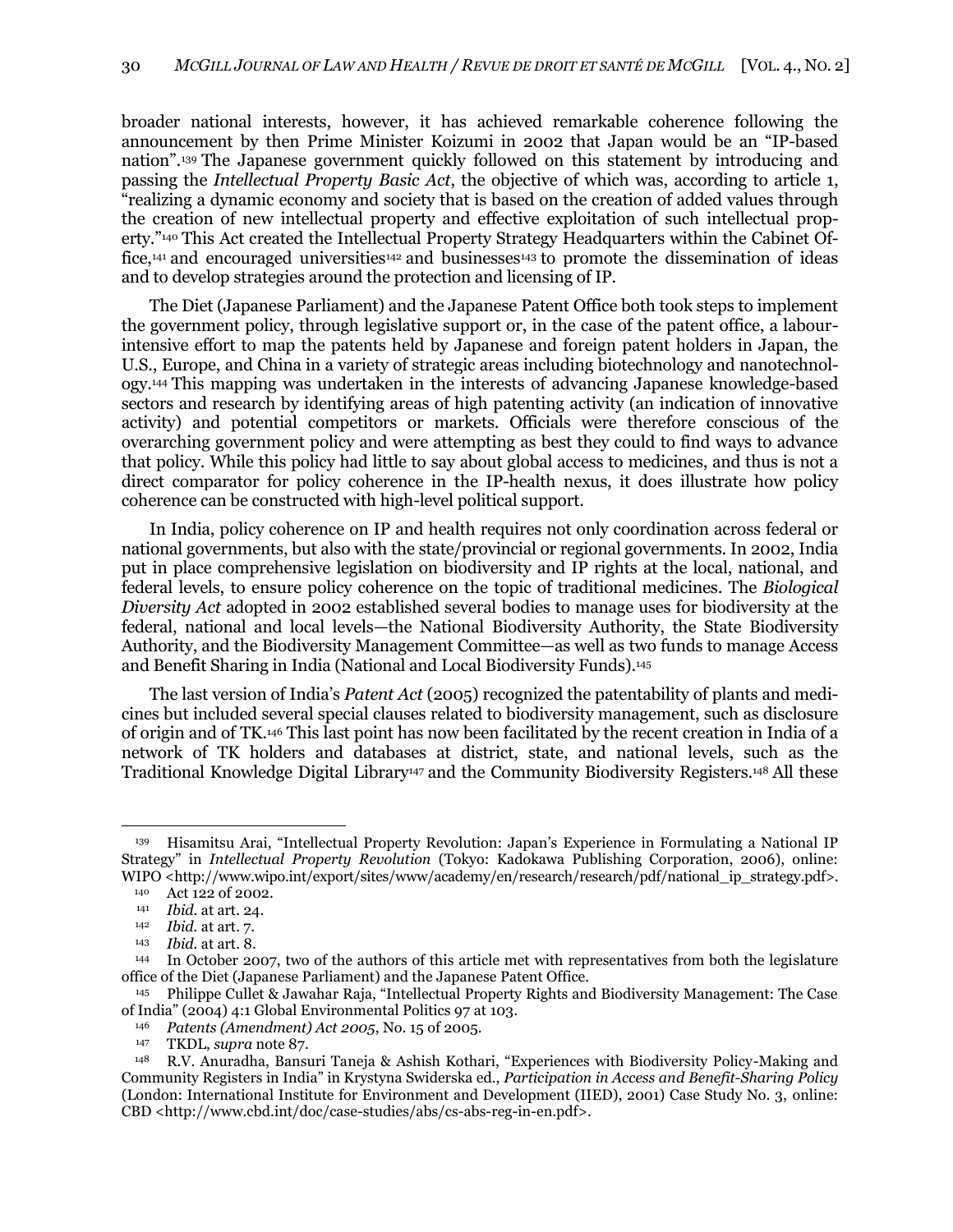instruments aim to implement a coherent policy regarding the use of biological material in traditional medicines but do not, in themselves, constitute a legislative framework to protect TK.<sup>149</sup>

<span id="page-28-0"></span>More recently, the Department of Industrial Policy and Promotion ("DIPP"), the nodal agency for IP issues in India has set up a discussion forum on IP rights issues to facilitate a wider consultation on all IP issues, particularly those under discussion at WIPO.<sup>150</sup> However, legislation (under consideration but not yet passed) specifically aimed at protecting TK within a *sui generis* system is unlikely to be implemented by the DIPP, but rather by the Ministry of Environment.<sup>151</sup> Shamnad Basheer, an Indian IP expert, questions the DIPP's jurisdiction over issues under discussion at WIPO because these and other issues of international IP affairs were shifted by the Prime Ministers' Office from the Ministry of Human Resource Development (―HRD‖) to the Ministry of Commerce, except for copyright which remained with HRD. Indeed most WIPO meetings on copyright issues are attended by Mr. G. Raghavender, the current registrar of copyrights.<sup>152</sup> From this, Basheer calls for coherent IP policy formulation in India, commencing with clarification of the jurisdictional bounds of the various ministries.<sup>153</sup> Further, Basheer concludes that there is increasing incoherence between India's "domestic" and "international‖ positions on IP. In this context, pharmaceutical IP policy is likely to be particularly problematic, with the involvement of an increasing number of ministries.<sup>154</sup> The Ministry of Commerce can legitimately claim the greatest interest, given that it is in charge of patents overall. However, the Ministry of Health and Family Welfare could theoretically intervene and devise solutions, in so far as public health issues intersect with patents. That said, it has not been very active yet on the issue of pharmaceutical patents.

Basheer concludes by noting that the increasing number of government agencies involved at the intersection of IP and health, if combined with little coordination is a sure recipe for confusion.<sup>155</sup> The confusion is likely to increase unless jurisdictional issues are made clear. More

<sup>149</sup> Cullet & Raja, *supra* not[e 145.](#page-27-0)

<sup>150</sup> The website invites comments from individuals, organizations, stakeholders, and other interested parties, online: DIPP <www.dipp.nic.in>.

Shamnad Basheer, "Indian IP Policy Formulation: From Confusion to Coherence" (2010), online: Spicy IP Blog <http://spicyipindia.blogspot.com/2010/03/indian-ip-policy-formulation-from.html>. Text on India is adapated from Basheer (2010) with permission. Mr. Bhaskar's task is to coordinate all IP issues that fall within the jurisdiction of the DIPP, including patents, trademarks Geographic Indications, and Industrial Design. However, it does not include copyright that falls under the exclusive domain of the HRD, new plant varieties that fall under the jurisdiction of the Ministry of Agriculture, and circuit topography that falls under the jurisdiction of the Ministry of Information Technology.

<sup>152</sup> *Ibid*.

<sup>153</sup> *Ibid*.

<sup>154</sup> *Ibid*.

<sup>&</sup>lt;sup>155</sup> For example, "the Ministry of Chemicals and Fertilizers is starting to play a larger role in pharmaceutical patent matters. Indeed, in 2008, the Department of Pharmaceuticals was set up to exclusively focus on pharmaceutical issues. And this department has already [begun] flexing its ‗patent' muscle ... A recent notice announcing a [Federation of Indian Chambers of Commerce & Industry] patent round-table suggests that key personnel from [the Department of Pharmaceuticals] will hold forth on section 3(d) [of the *Patents Act*, 1970], a section that is yet to be conclusively interpreted by a court of law.‖ (Basheer, *supra* not[e 151\)](#page-28-0); According to the Federation of Indian Chambers of Commerce & Industry, "[s]ection 3(d) was introduced in 2005. The section provides that mere discovery of a new form of a known substance which does not result in enhancement of the known efficacy of that substance or mere discovery of new property or new use for a known substance or of the mere use of a known process, etc., are not patentable" (Federation of Indian Chambers of Commerce & Industry, "Roundtable on Section 3d of the Patents Act, 1970" (New Delhi: Mar 29, 2010), online: Federation of Indian Chambers of Commerce & Industry <http://www.ficci.com/events-page. asp?evid=20336>); According to Basheer, *supra* note [151](#page-28-0): "Apart from the above, the Ministry of Chemicals has a little more 'IP' say through its agency, the National Pharmaceutical Pricing Authority (NPPA), tasked with regulating pharmaceutical prices. With the creation of the [Department] of Pharmaceuticals, NPPA functions have now been moved to the [Department of Pharmaceuticals].".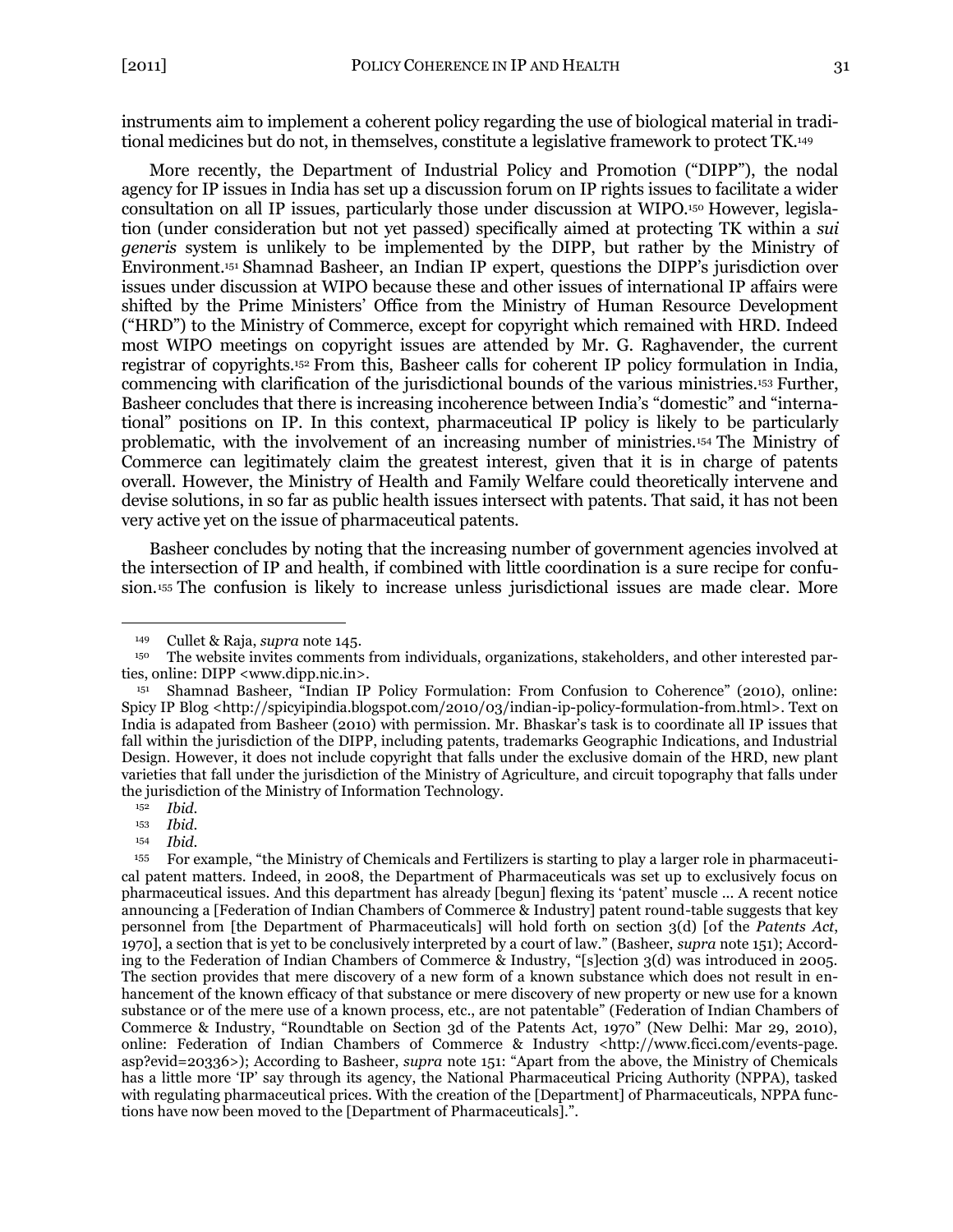importantly, it will be necessary to find effective ways of helping the agencies involved to coordinate better with each other, so as to make for coherent IP policy formulation, both domestically and internationally.

In Canada, the task of ensuring coherence on international matters traditionally fell to the Department of Foreign Affairs and International Trade ("DFAIT"). The Department of Foreign Affairs and International Trade Act provides that one of the duties of DFAIT is to "coordinate Canada's international economic relations."<sup>156</sup> However, with increasing internationalization of what was formerly understood as domestic issues, other departments developed extensive international activities. As a result, permanent and institutionalized inter-governmental coordination offices are sometimes useful. Canada has various Ministerial Coordinating Committees, including some on related issues, such as biotechnology and sustainable development. During the drafting of what eventually became CAMR, five departments with different perspectives (industry, health, trade, international development, and foreign affairs) were fully engaged in the process of drafting the legislation. Each official interviewed in the study by Morin and Gold confirmed that he or she was committed to reaching an inter-departmental consensus.<sup>157</sup> However, this experience has not lead to a permanent inter-governmental committee on IP and health.

In general then, effective coordination requires two main factors: leadership and a permanent institution that can build trust. On the first point, inter-ministerial coordination is a widely used process for policy coherence, in particular for multidisciplinary issues such as traditional medicines—that involve trade, IP rights, relations with indigenous peoples and local communities, and environmental issues. However, this process is not always successful. Indeed, the lack of leadership in inter-ministerial coordination has been found strongly to constrain policy coherence. For example, in France, decisions relating to ABS are discussed by the General Secretariat to European Affairs (Secrétariat général des affaires européennes, "SGAE"). Coordination meetings include the main actors involved in regulating ABS, namely the ministries of research, environment, agriculture, and trade. But the lack of institutional leadership has impeded any clear decision on the topic.

Inter-ministerial coordination is a process that is also used at the European level of policymaking. In this case, the coordination meetings involve all the interested member states that are in turn often represented by different ministries. Despite the wide variety of the representatives gathered, these meetings are often successful thanks to the strong leadership of the European Commission—in particular, the Directorate General for the Environment is the leader on ABS issues.<sup>158</sup>

However, there are exceptions to the requirement for leadership. One case of successful coordination without strong leadership has been pandemic influenza preparedness across the E.U. But a recent study concluded that this may be explained by special circumstances:

The EU's powers in the field of pandemic influenza preparedness are limited to coordination, surveillance, monitoring and the issuing of recommendations. So far this soft method of inter-governmental cooperation has worked remarkably well. Although differences of influenza preparedness persist between member states, public fear and the mediafrenzy about bird flu have enhanced the willingness of member states to cooperate.<sup>159</sup>

<sup>156</sup> *Department of Foreign Affairs and International Trade Act*, R.S.C. 1985, c. E-22, s. 10.

<sup>157</sup> Morin & Gold, "Consensus-Seeking, Distrust, and Rhetorical Action", *supra* note [58.](#page-11-1)

<sup>158</sup> Amandine Bled, *L'influence des firmes sur les négociations internationales, le cas de la Convention sur la diversité biologique* (D. en Science Politique, Université Montesquieu – Bordeaux, 2009) [unpublished manuscript].

<sup>159</sup> Oliver Wiechoczek, *The EU's Contribution to Global Governance: The Case of Global Infectious Diseases* (Bruges: College of Europe, 2006) at 44.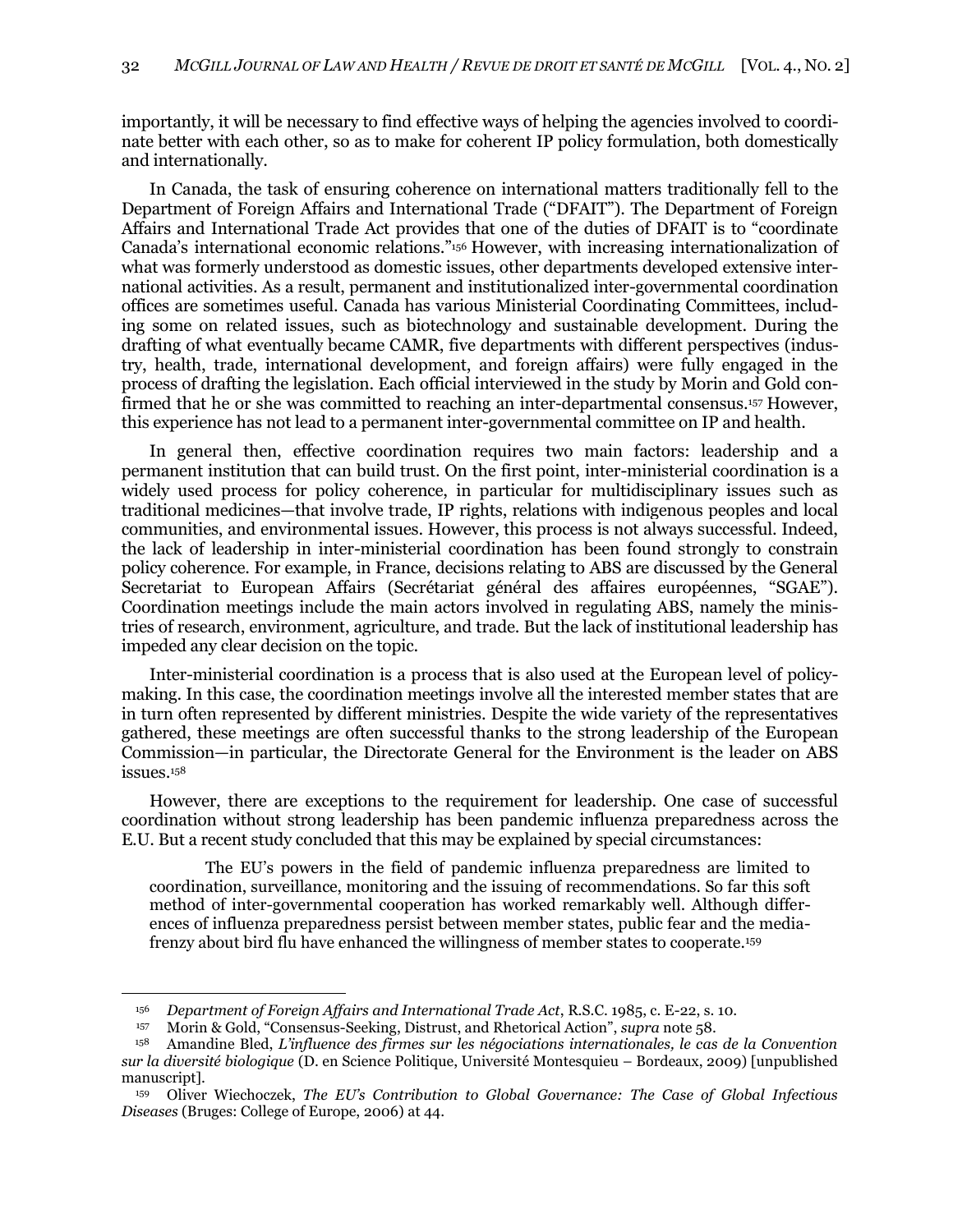$\overline{a}$ 

<span id="page-30-1"></span>The second factor for successful inter-ministerial coordination is a permanent institution that can build trust.<sup>160</sup> This is because coordination mechanisms do more than coordinate action. They help to improve the mutual understanding among bureaucrats from different departments by building trust. According to Felix Addord, the deputy director general and head of legal and international affairs of the Swiss Federal Institute of Intellectual Property, the goal of the Swiss Inter-Departmental Expert Group was "to build trust between the different players in the Swiss Federal Administration and to get all national experts around one table."<sup>161</sup>

<span id="page-30-2"></span>Furthermore, Christiansen has shown that collective identity, shared allegiance, increased knowledge, and informal relations increase coherence between institutions.<sup>162</sup> This is especially important for issue-areas such as IP, which rely more on beliefs (on all sides) than solid empirical evidence; while the international IP system might appear rational, it is neither supported nor contested by clear empirical evidence.<sup>163</sup> Notwithstanding the availability of rich literature on the economics of patents, methodological constraints—especially the inability to control all the factors that drive innovation—prevent anyone from clearly establishing the optimal depth and breadth of patent protection.

### <span id="page-30-0"></span>D. Broader Delegations at Inter-governmental Meetings

At the 2009 WHO General Assembly, some countries (developed and developing) sent IP experts. The U.S. delegation included people from the U.S. Trade Representative ("USTR"), including an advisor for IP and an IP attaché from the Permanent Mission in Geneva. Kenya had a Patent Examiner from the Kenya Intellectual Property Institute. The U.K. sent an advisor from the Intellectual Property Office. Switzerland sent people from the Swiss Federal Institute of Intellectual Property.

Brazil is one of the few countries that systematically send people from its Health Ministry to IP related meetings, including the *TRIPS* Council, the WIPO Standing Committee on the Law of Patent, and the WIPO General Assembly. As observed in a recent study, "Brazilian diplomats serve key roles in health and other ministries to assure policy coherence across the government."164

<span id="page-30-3"></span>Likewise, Switzerland has strong follow-up on international negotiations. For example, so that it can participate with greater precision and coherence in the different decision-making processes linked to the issue of traditional medicines, the Swiss government often sends the same representatives to different international negotiation processes. Indeed, an analysis of the Swiss delegation to WIPO and *CBD* revealed that Swiss representatives often have very intense follow-up sessions after international negotiations.<sup>165</sup> Moreover, several delegates specialized in both negotiation processes. Switzerland has also made efforts to send the same representatives

<sup>160</sup> A report from the International Expert Group on Biotechnology, Innovation and Intellectual Property, *Toward a New Era for Intellectual Property: From Confrontation to Negotiation*, (Montreal: International Expert Group on Biotechnology, Innovation and Intellectual Property, 2008), online: The Innovation <http://www.theinnovationpartnership.org/en/ieg/report/> [International Expert Group on Biotechnology, Innovation and Intellectual Property]; Morin & Gold, "Consensus-Seeking, Distrust, and Rhetorical Action" *supra* note [58.](#page-11-1)

<sup>161</sup> Gerhardsen, *supra* note [122,](#page-24-1) quoting Felix Addor, the deputy director general and head of legal and international affairs of the Swiss Federal Institute of Intellectual Property.

Thomas Christiansen, "Intra-Institutional Politics and Inter-Institutional Relations in the EU: Towards Coherent Governance" (2001) 8:5 Journal of European Public Policy 747.

<sup>163</sup> International Expert Group on Biotechnology, Innovation and Intellectual Property, *supra* note [160.](#page-30-1)

<sup>&</sup>lt;sup>164</sup> Ilona Kickbusch *et al.*, "Global Health Diplomacy: Training Across Disciplines" (2007) 85:12 Bulletin of the World Health Organization 971 at 971.

<sup>165</sup> Amandine Bled & Jean-Frederic Morin, "Strategic Behaviour, Socialization By-Product, or Bureaucratic Politics? The Case of Genetic Resources‖ (unpublished manuscript on file with authors).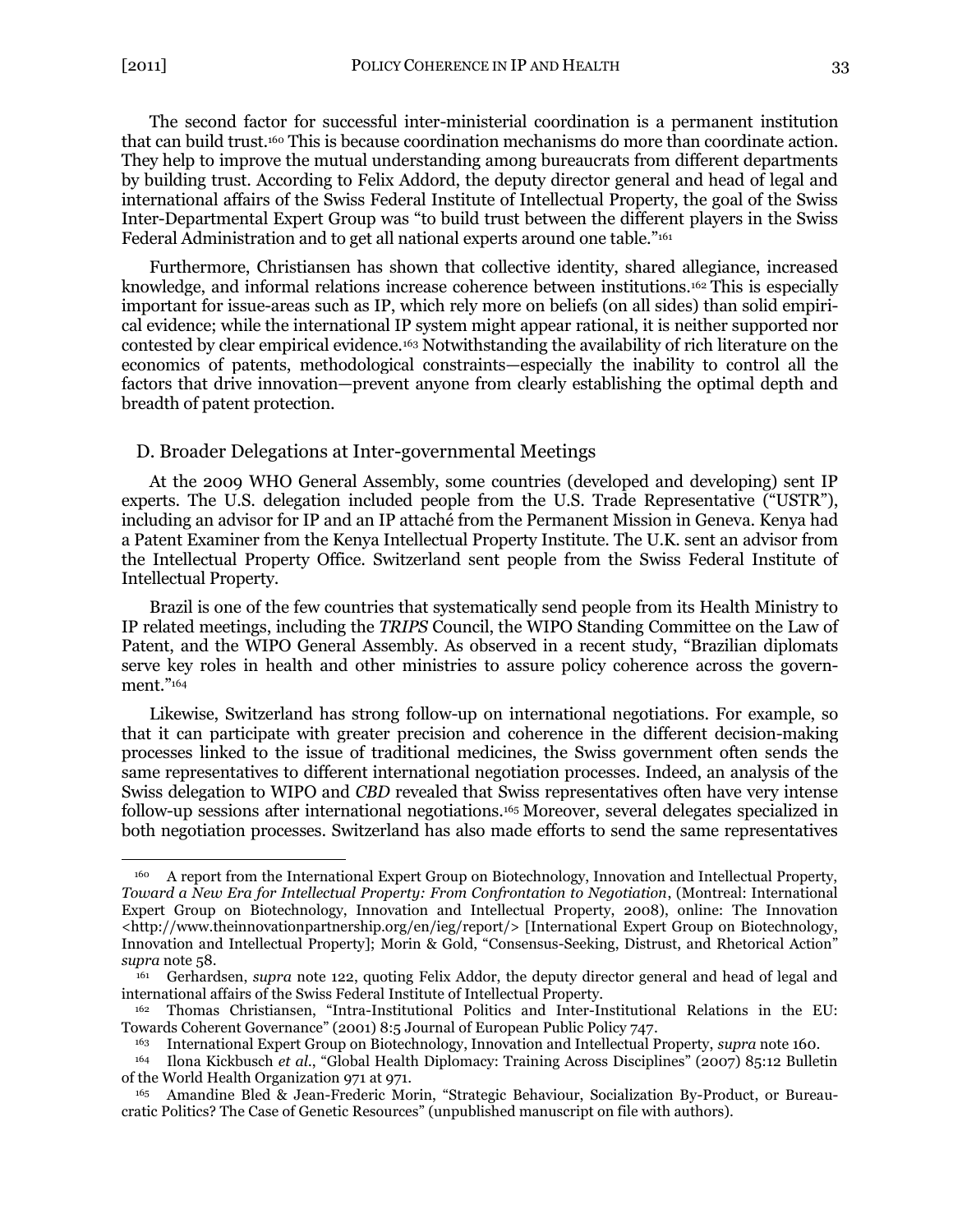to negotiation processes regarding IP and health, for example, the open-ended Working Group at WIPO and the Intergovernmental Meeting of the WHO on sharing of influenza viruses and access to vaccines and other benefits.<sup>166</sup>

Another interesting case is that of the European Commission. According to the list of delegates sent to inter-governmental meeting, there was a specialized unit (Directorate General) taking the lead for each forum. However, such a division of labour is not put in place to the detriment of European policy coherence. To the contrary, there is evidence showing that the compartmentalization of the Commission's administrations is accompanied by strong inter-Directorate General coordination. One author already underlined this "apparent paradox: while intra-institutional politics are becoming increasingly fragmented, the relative coherence of inter-institutional relations in the EU is improving."<sup>167</sup> One explanation is that the institutional identification of European bureaucrats belongs to the Commission as whole. Specific Directorate Generals must hold together to resist the pressure and competition coming from the Council and the Parliament.<sup>168</sup> In a Europe that is still in construction, the bureaucratic politics is to be found among European institutions rather than within the Commission.

By way of contrast, at the 2009 WHO General Assembly, the Canadian delegation included mostly delegates from Health Canada, but also two delegates from CIDA (Population and Public Health, and Multilateral Institutions Division) and two from DFAIT (Health and Population Division). The delegation did not include a representative from Industry Canada or from DFAIT's Intellectual Property, Information and Technology Trade Policy Division. It is also very uncommon to have Health Canada representation at WIPO meetings such as the WIPO Standing Committee on the Law of Patent and the WIPO General Assembly, or at the Intergovernmental Working Group on TK, Genetic resources and Folklore. This may represent a missed opportunity for multi-sectoral policy development for Canada in IP and health at the international level.

### <span id="page-31-0"></span>E. White Papers

To ensure policy coherence, other countries have opted for the inclusion of health priorities in their national and international agenda. National efforts to develop health diplomacy are based on an "emerging recognition of the need for policy coherence, strategic direction and a common value base in global health."<sup>169</sup> Here, the assumption is that coherence could be creased, not by new mechanisms or processes, but with a clearer collective vision spelled out in a single document. The emergence of the sustainable development paradigm, for example, changed the way economic and environmental issues are addressed. Following this paradigm shift, it became natural to conduct environmental impact assessments as part of trade agreements (while few think about conducting health impact assessments).

For example, in the U.K., in March 2007, the Department of Health published a report entitled *Health is Global: Proposals for a UK Government-Wide Strategy* that provided the rationale for a U.K. global health strategy.<sup>170</sup> The *Donaldson Report* recognized that, in today's globalized world it is not possible to consider a nation's health interests in isolation. This is true

<sup>166</sup> *Ibid*.

<sup>167</sup> Christiansen, *supra* not[e 162](#page-30-2) at 747.

<sup>168</sup> Magdalena Frennhoff Larsén, "Trade Negotiations Between the EU and South Africa: A Three-Level Game" (2007) 45:4 Journal of Common Market Studies 857.

<sup>169</sup> Ilona Kickbusch, Gaudenz Silberschmidt & Paulo Buss, "Global Health Diplomacy: The Need for New Perspectives, Strategic Approaches and Skills in Global Health" (2007) 85:3 Bulletin of the World Health Organization 230 at 231, cited in Katherine Bond, "Commentary: Health Security or Health Diplomacy? Moving Beyond Semantic Analysis to Strengthen Health Systems and Global Cooperation" (2008) 23:6 Health Policy and Planning 369 at 377.

<sup>170</sup> *Donaldson Report*, *supra* note [130.](#page-25-1)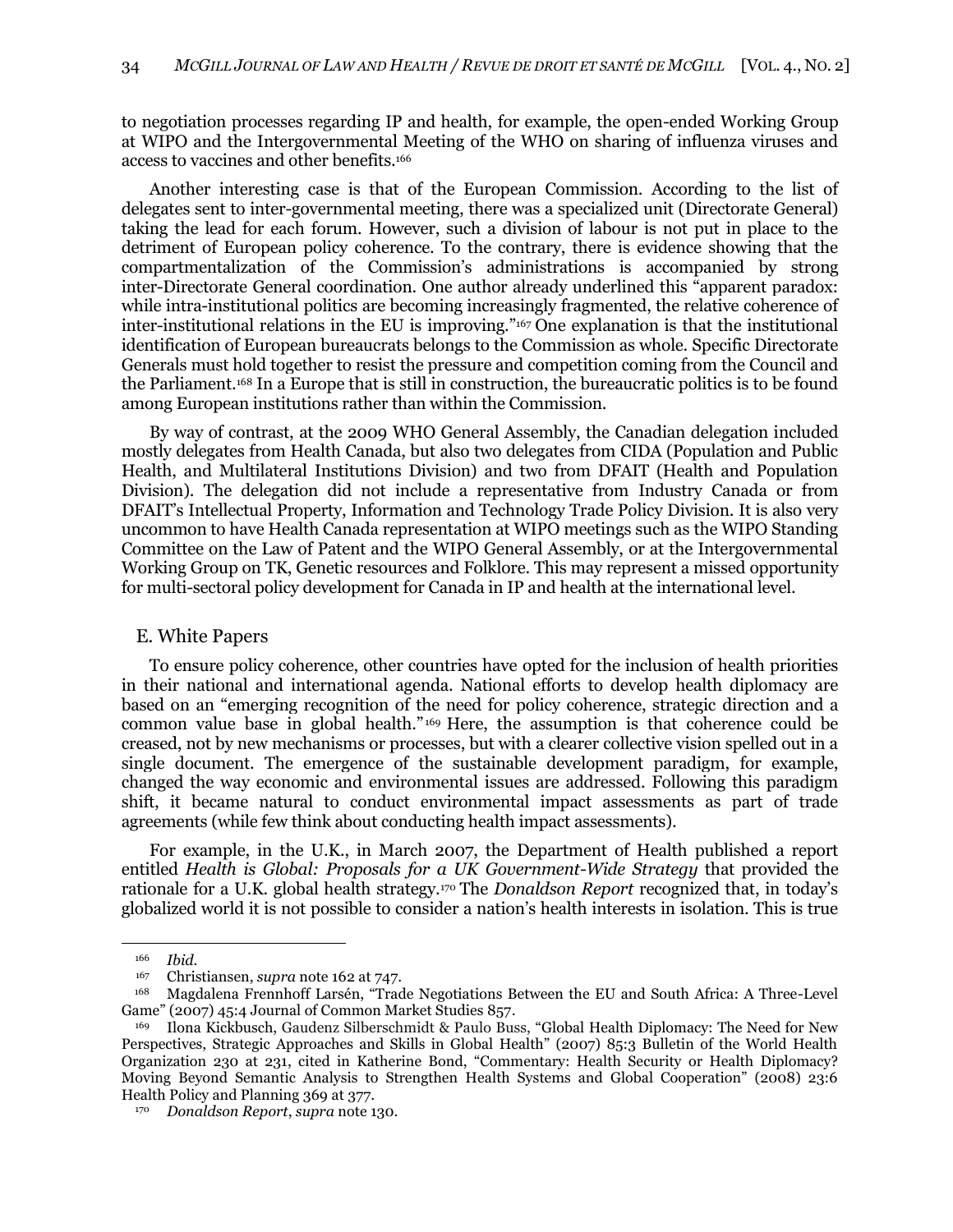not only for infectious diseases that do not recognize national boundaries, but also for chronic diseases that are becoming a global rather than a developed country problem. In addition, globalization has led to new international governance structures that make decisions directly affecting the ability of national governments to respond to health challenges. The report makes the case for

concerted action on global health and for developing a global health strategy, one that will benefit the health of the UK population and those in the rest of the world. The report provides a framework for developing a strategy, and provides the basis for a public debate on what current global health priorities are, what the UK should focus on, and what the global health strategy should look like.<sup>171</sup>

A government-wide steering group was established to develop the strategy (as discussed above).

However, the report only dealt with IP issues briefly. In describing *TRIPS*, it concluded that ―TRIPS strikes a good balance between the need to provide a return on the investment in research and development of new drugs and the need to secure access to medicines for poor people.‖<sup>172</sup> It expressed the U.K.'s commitment to promoting investment in pharmaceutical R&D. At the same time, however, the report recognized that "TRIPS should not prevent members from taking measures to protect public health and that, accordingly, it should be interpreted and implemented in a manner supportive of WTO members' right to protect public health and, in particular, to promote access to medicines for all."<sup>173</sup> The U.K. was a strong supporter of the compulsory licensing provisions in *TRIPS*.

An earlier report commissioned by the U.K. Secretary of State for International Development dealt more directly with IP rights, but in the context of development policy.<sup>174</sup> That report considered how national IP laws could be designed to benefit developing countries in the context of international agreements such as *TRIPS*. Chapter Two of the report examined the issue of IP rights and health. The primary issues canvassed and discussed in detail were access to medicines in developing countries and generating the resources necessary to develop pharmaceuticals and vaccines for diseases that primarily impact developing countries. It concluded with the recommendation that "[p]ublic funding for research on health problems in developing countries should be increased. This additional funding should seek to exploit and develop existing capacities in developing countries for this kind of research, and promote new capacity, both in the public and private sectors.‖<sup>175</sup> Public funding is necessary because IP rights are not providing the incentives to the private sector to research in this area because there is no profitable market apparent.

On the issue of access to medicines, the report concluded that:

Countries need to adopt a range of policies to improve access to medicines. Additional resources to improve services, delivery mechanisms and infrastructure are critical. Other macroeconomic policies need to be in harmony with health policy objectives. But so also does the IP regime. Countries need to ensure that their IP protection regimes do not run counter to their public health policies and that they are consistent with and supportive of such policies.<sup>176</sup>

In support of access to medicines, the report recommended that "[d]eveloping countries should establish workable laws and procedures to give effect to compulsory licensing, and

<sup>171</sup> *Ibid.* at 7.

<sup>172</sup> *Ibid.* at 46.

<sup>173</sup> *Ibid.* at 46.

<sup>174</sup> Commission on Intellectual Property Rights, *supra* note [109.](#page-22-0)

<sup>175</sup> *Ibid*. at 39.

<sup>176</sup> *Ibid.* at 46.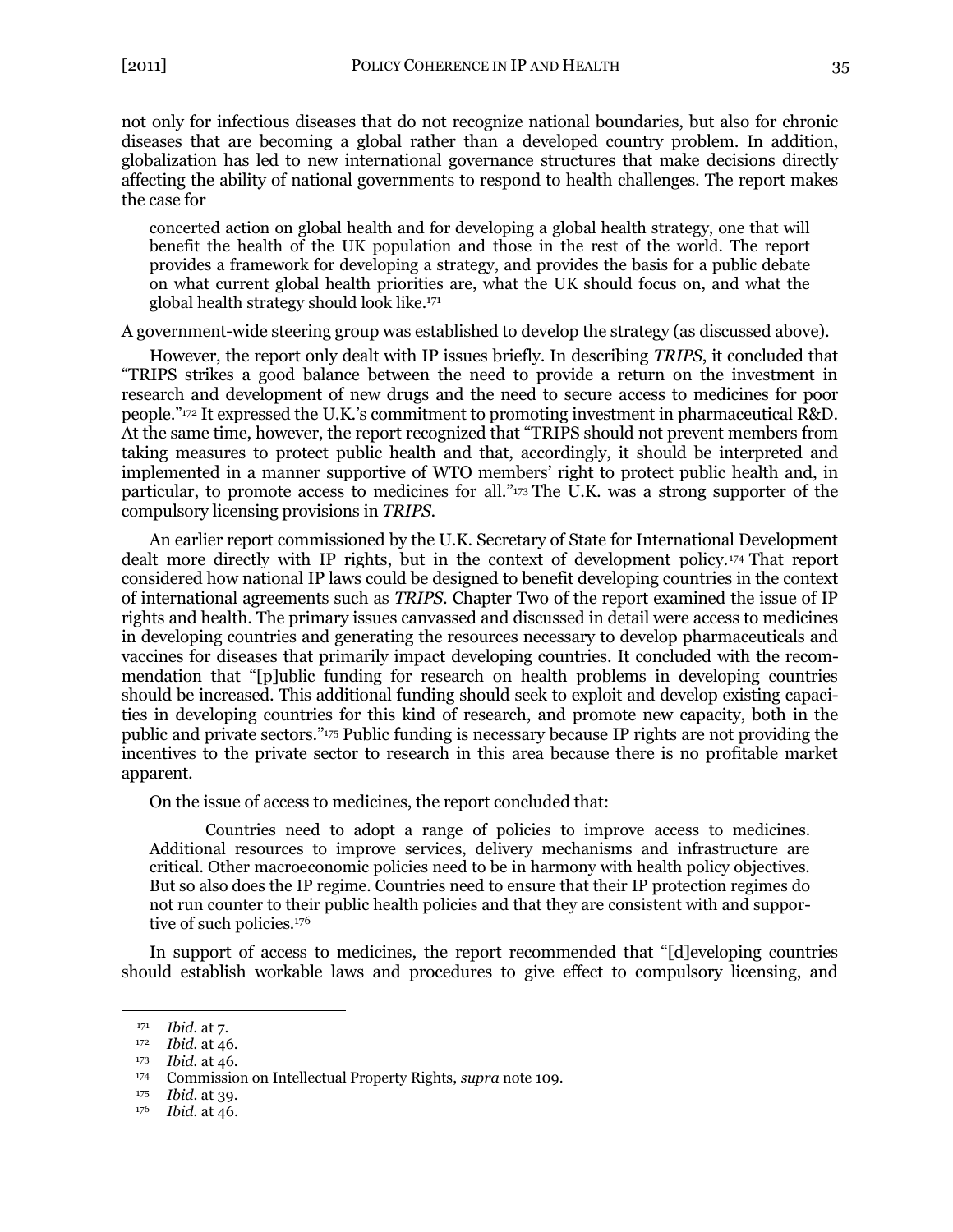provide appropriate provisions for government use." $177$  Indeed, this last recommendation supports the enactment of laws that can take advantage of regimes such as CAMR.

In Switzerland, health has been included as a general policy objective in all governmental sectors to ensure better policy coherence.

Switzerland has prioritized health in foreign policy by emphasizing policy coherence through mapping global health across all government sectors. Through the Departments of Interior (Public Health) and Foreign Affairs, an agreement on the objectives of international health policy was submitted to the Swiss Federal Council to assure coordinated development assistance, trade policies, and national health policies that serve global health.<sup>178</sup>

What would such a paradigm shift entail in the context of health in Canada? Blouin, Foster, and Labonté suggest a number of paradigm shifts to increase coherence on global health issues, such as a formal recognition of the right to health and a formal recognition of health as a global public good.<sup>179</sup> According to these authors, this approach would imply the

application of human rights commitments in a variety of subsidiary and related elements of health policy. It implies the development of a more effective monitoring and reporting agency within Canadian government structures, whether an enhanced role for the Canadian Human Rights Commission or some other body or process. It implies the human rights assessment of policies, whether domestic or international, which impinge on, potentially enhance or undermine Canada's human rights obligations. We believe that such an approach would bring coherence and anchor to Canadian health policy and its future development.<sup>180</sup>

#### **CONCLUSION**

<span id="page-33-0"></span>Whether termed policy coherence, whole-of-government coordination, or joined-upgovernment, a central concern of governments around the world has been to coordinate policies not only across their various departments but between their domestic and international positions in important fora such as WHO, WTO, WIPO, OECD, *CBD*, and others. However, the pursuit of greater procedural coherence may come at the expense of effectiveness, specifically the loss of flexibility in the policy-making system as acknowledged by the OECD.<sup>181</sup> The paradox is that effectiveness requires policy coherence in outcome.<sup>182</sup> Nevertheless, there is no consensus and limited practical examples on how to increase coherence in the outcome without unduly focusing on increasing coherence in the process, since a focus on the latter, while more immediately rewarding, may have detrimental or unintended effects on the former.

The task of achieving policy coherence at the intersection of a "wicked issue" such as public health and IP has been especially important given that policy-making in this area affects so many domestic and international policies ranging from local health delivery, to health financing, innovation policy, science policy, health research funding and administration, marginalized communities, traditional medicine, links between health and socio-economic conditions, foreign investment, foreign trade, aid and humanitarian assistance, and so on.

Despite the importance of the task of developing policy coherence, achieving it has often been elusive. As this paper illustrates, many governments around the world have spoken of policy coherence, but few have developed mechanisms to implement it. Of these, fewer still have actually attained coherence and empirical evidence of the actual impacts of coherence is lacking.

<sup>177</sup> *Ibid*. at 53.

<sup>178</sup> Ilona Kickbusch *et al*., *supra* note [164](#page-30-3) at 971.

<sup>179</sup> Blouin, Foster & Labonté, *supra* not[e 110](#page-22-1) at 28.

<sup>180</sup> *Ibid*. at 28.

<sup>181</sup> OECD, *Building Policy Coherence: Tools and Tensions*, *supra* not[e 20](#page-5-3) at 8.

<sup>182</sup> OECD, *Coherence for Health*, *supra* note [21](#page-6-1) at 4.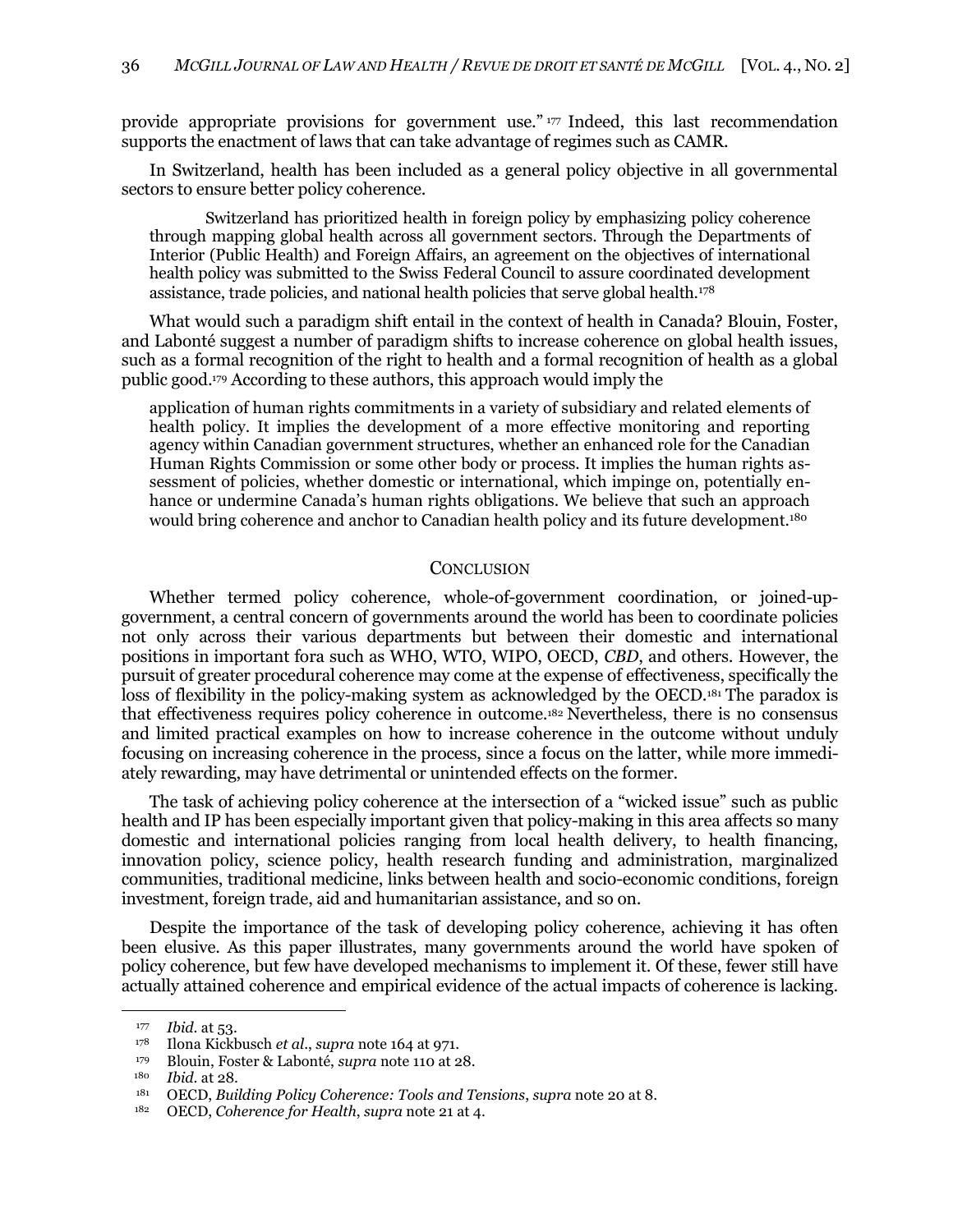Some of the countries most held up as examples of having developed such coherence have not, in the end, been able to deliver. Of the countries surveyed, only Switzerland could be said to have a truly coherent policy on issues of IP and health.

Switzerland achieved its success through a coordinating body, the inter-departmental expert group on IP. Likely because it is a small country—Switzerland has a population under 8 million and its history of international engagement, and of broad, public consultations, this coordinating committee has actually succeeded in providing a forum through which different IP positions are debated and a decision attained and implemented. As previously discussed, the success of Switzerland's experience was likely due to the level of trust that it was able to achieve between departments and others involved with IP issues.

While not related specifically to health, the Japanese experience is instructive. Japan attained policy coherence around IP through a decision of the Prime Minister and Cabinet to make Japan "an IP nation". The Prime Minister then formed the Intellectual Property Strategy Headquarters within the Cabinet office to oversee the creation and implementation of the country's IP strategy. As a result, legislation was introduced and passed and a diverse set of departments and agencies, including the patent office, consulted with their stakeholders in order to build tools and develop policies to assist private and public actors to make Japan an IP nation. Nevertheless, attaining coherence in respect of IP alone is less complicated than achieving coherence with respect to health and IP together. The question remains, therefore, of whether the Japanese experience can be extended to intersecting issues of IP and public health.

The U.K. has attempted policy coherence in implementing its global health strategy through a high level Interministerial Group for Global Health. The impact of that approach and the overall strategy will be assessed in 2013, but the overall strategy calls for greater coherence and consistency between international and domestic policies that affect global health, including IP. The focus of the strategy, therefore, is assessing government policies, including IP, with respect to global health. The focus is therefore on global health and not the public health and IP nexus.

In Australia, the Department of the Prime Minister and Cabinet provides guidelines and procedures to government agencies. Senior executives within the Australian government are also expected to shape strategic thinking by operating "on the basis of a 'whole of government' framework and tak[ing] the broader context into account" and ensuring "portfolio effort contributes to cross-government priorities", envisaging "what might be and how future possibilities balance with the 'here and now'."<sup>183</sup> Specifically relating to IP and public health, Australia established the Intellectual Property and Trade Policy Section as part of the Regulatory Policy & Governance Division of the Department of Health and Ageing, and tasked it with liaising with other government departments. The IP and Trade Policy Section provides and implements advice on both domestic and international IP issues and liaises with other departments and consults with other Ministries on relevant issues, regardless of whether the Department of Health and Aging is the lead department in formulating policy or Australia's negotiating position in an international context.

In India, however, while there are some attempts to coordinate all IP issues that fall within the jurisdiction of the Department of Industrial Policy and Promotion, the nodal agency for IP issues, Basheer notes that the increasing number of government agencies involved at the intersection of IP and health, if combined with little coordination, is a sure recipe for confusion overall rather than coherence.<sup>184</sup>

What, then, is to be learned from these examples? First, policy coherence is much easier said than done. Second, when it has been done, it has generally not achieved nearly the success that

<sup>183</sup> Australian Public Service Commission, *supra* note [138](#page-26-0) at 3.

<sup>184</sup> Basheer, *supra* note [151.](#page-28-0)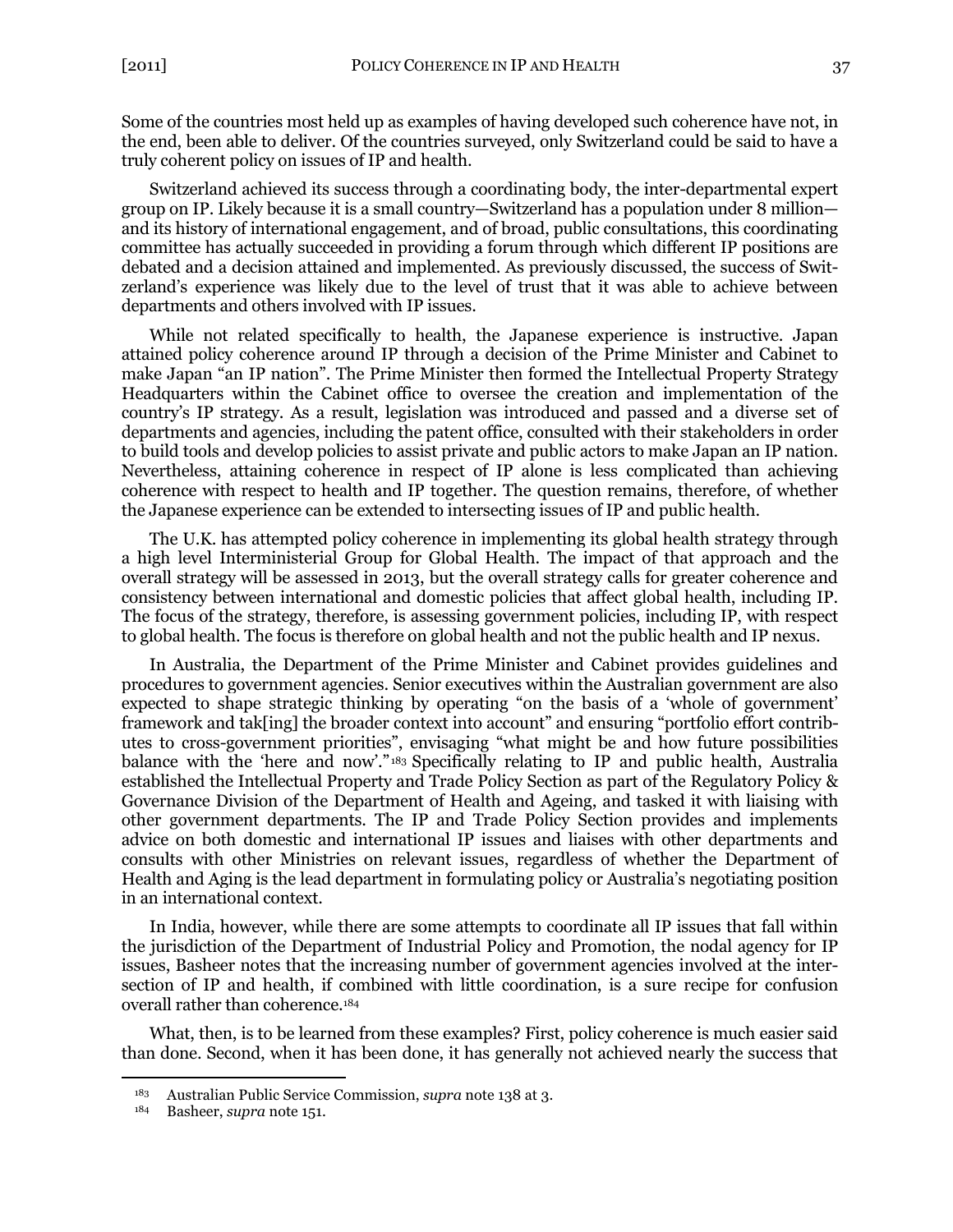was expected. Third, in many cases it is too soon to judge success or failure due to lack of empirical evidence—it is one thing to outline the number of processes and mechanisms, and another to determine their effectiveness in meeting their objectives. Finally, where it has succeeded, it has done so either because of the particular characteristics of the country—small and engaged in politics and debate as in Switzerland—, due to the adoption of a national policy organized through the highest offices in the land—as in the case of Japan and the U.K.—, or as a result of a strong internal champion and conditions of trust, as in the EU and in Switzerland.

While not dealing directly with the health-IP nexus, we can point to the relative success of Canada's Science and Technology Strategy<sup>185</sup> in providing coherence between different government departments over science and technology. While some may criticize the policy itself for what it says or does not say, the fact is that most government departments do more than pay lip service to it: they try to justify their actions and policies in terms of it. While the strategy ostensibly is the responsibility of only one department, Industry Canada, its frequent mention by ministers and in Throne Speeches indicates that it was adopted and is supported at the very highest political levels in Canada.

Given these lessons, it seems that reaching full coherence requires both substantive and procedural coherence, or as Table 1 puts it, both a political commitment and the institutional capacity for greater coherence. Being politically committed to coherence means that a government has renounced "strategic ambiguity" or "strategic inconsistency". But a number of studies suggest that most governments still rely on these strategies to extract simultaneous gains from diverse and fragmented audiences, especially in international IP debates.<sup>186</sup>

However, as stakeholders motivated primarily by health issues become increasingly involved in IP fora, and IP experts learn to see the world from a health perspective, inconsistencies become more perceptible and reputational costs associated with these strategies rise. In this sense, multi-stakeholder consultations contribute to learning processes which may create pressure on the governments that set up these consultation processes to address problems of incoherence. As a result, an increasing number of governments, as this study has shown, are committed to policy coherence and have conceptualized their objectives. White papers and reports from expert groups are especially useful to identify the issues to be considered, conflicts to avoid, and synergies to seek. In some cases, the highest authorities in the country even gave an explicit impetus to pursue these objectives.

|                                                               |     | <b>Political commitment</b><br>(substantive coherence) |                             |
|---------------------------------------------------------------|-----|--------------------------------------------------------|-----------------------------|
|                                                               |     | No                                                     | Yes                         |
| <b>Institutional</b><br>Capacity<br>(procedural<br>coherence) | No  | Full incoherency                                       | <b>Functional coherency</b> |
|                                                               | Yes | Strategic incoherency                                  | <b>Full coherency</b>       |

**Table 1:** Two conditions for policy coherence

<sup>185</sup> Industry Canada, *Mobilizing Science and Technology to Canada's Advantage – 2007*, online: Industry Canada <http://www.ic.gc.ca/eic/site/ic1.nsf/vwapj/S&Tstrategy.pdf/\$file/S&Tstrategy.pdf>.

Raustiala Kal & David Victor, "The Regime Complex for Plant Genetic Resources" (2004) 32:2 International Organization 301; Helfer, *supra* not[e 1.](#page-2-1)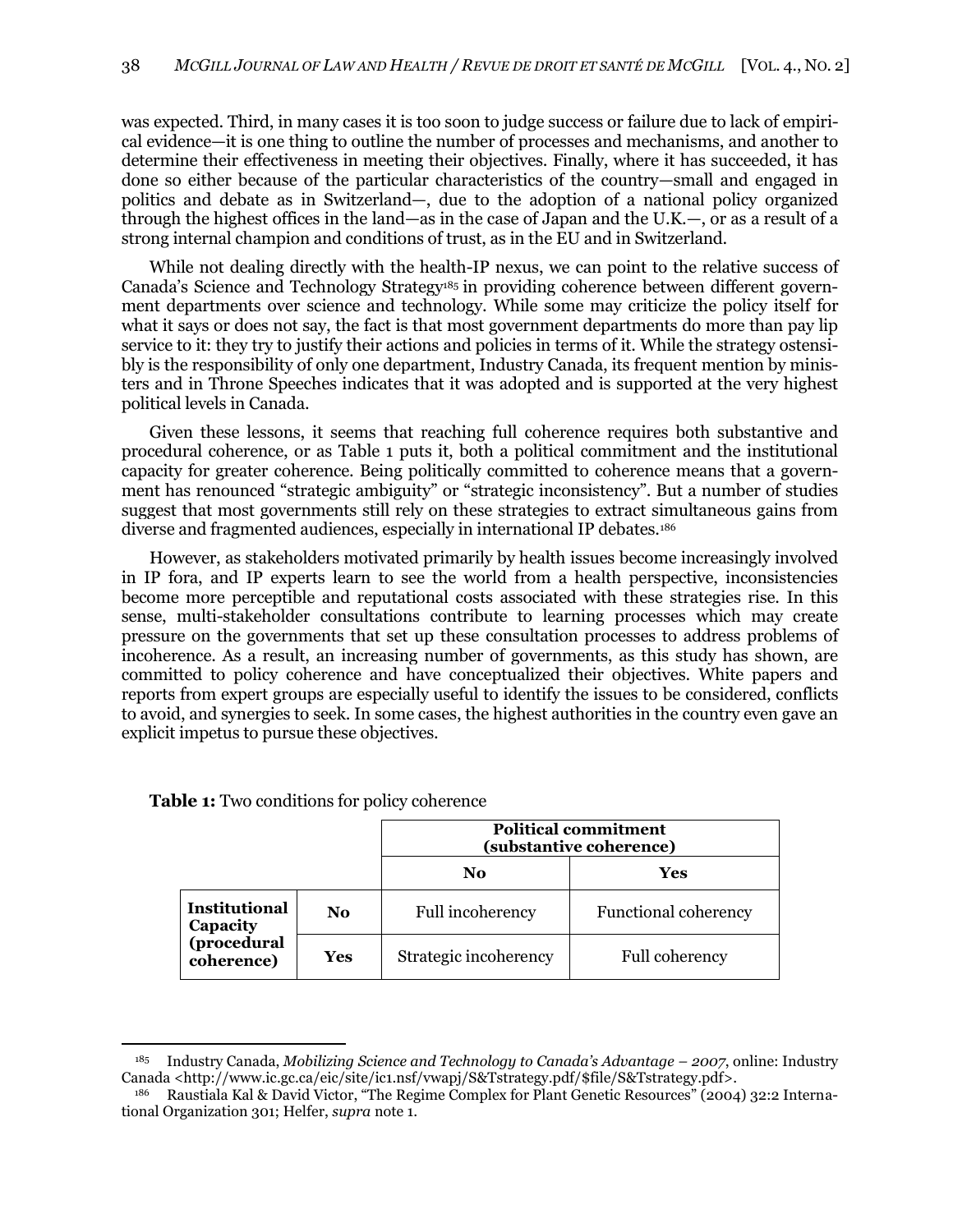Political commitment, however, is not enough to reach full coherence, even when it comes from the highest authorities. IP and health policies rely heavily on bureaucratic administrations since they are quite technical issue-areas and are rarely controversial for the broader public beyond specific groups of informed stakeholders. Given the exceedingly technical issues, one could not necessarily expect the head of government or the cabinet alone to conceive and implement a strategy for greater coherence. Therefore, in addition to political commitment, full coherence requires the institutional capacity for bureaucrats to build trust, share experiences, and identify potential collaborations.

This study has discussed two mechanisms for countries like Canada to enhance this institutional capacity, namely intra-governmental coordination and broad delegation at intergovernmental meetings. Without similar mechanisms, the various agencies interested in IP and health have no choice other than to operate within policy silos, i.e. artificial boundaries between issue-areas to minimize conflicts between different authorities. We call this situation, where a government has the political commitment but not the institutional capacity, "functional coherence‖. It is arguably more desirable that strategic incoherence remains but a second-best. Therefore, a clear statement of policy by the Cabinet coupled with strong institutional mechanisms for the administration are likely the best way to ensure the development of policy coherence for seemingly intransigent "wicked issues" such those found at intersection of IP and public health.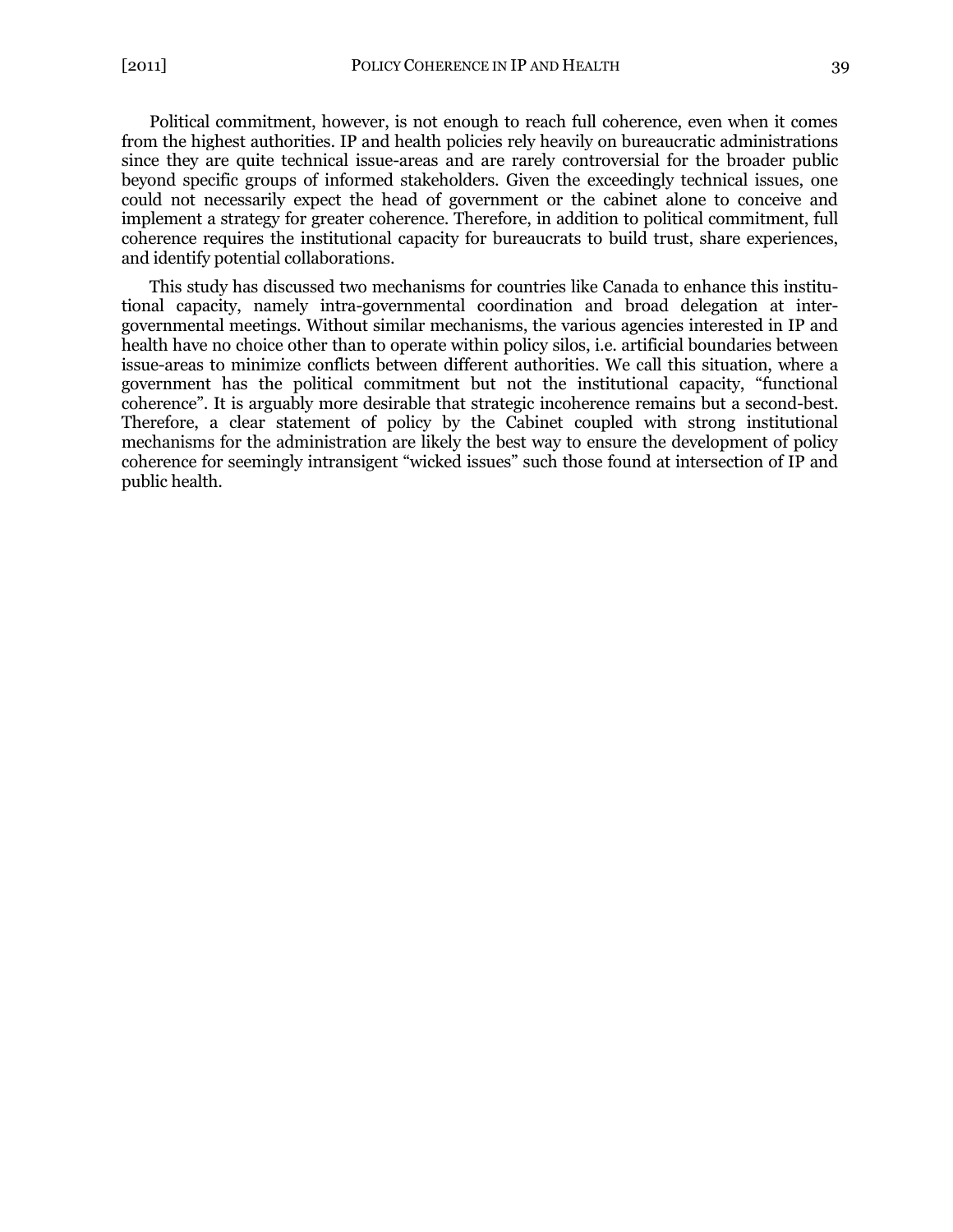#### APPENDIX 1: FORA THAT ADDRESS THE INTERSECTION OF IP AND PUBLIC HEALTH

<span id="page-37-0"></span>The need to deal with issues relating to IP and public health on an international level was first recognized in 1994 with the incorporation of minimum levels of IP protection in the World Trade Organization ("WTO") *Agreement on Trade-Related Aspects of Intellectual Property Rights* ("*TRIPS*"),<sup>187</sup> followed by the WTO Ministerial Conference, *Declaration on the TRIPS* Agreement and Public Health ("Doha Declaration"),<sup>188</sup> and a decision of the WTO General Council that introduced a formal amendment to *TRIPS* to allow greater flexibility to developing countries on the issue of IP and health.<sup>189</sup>

The WHO began work on IP and public health at about the same time as WTO members were debating the *Doha Declaration* and while the UN established the United Nations Millennium Development Goals and Project. <sup>190</sup> The WHO focused its attention on the interrelated issues of IP, health, and innovation, forming the Commission on Intellectual Property Rights, Innovation and Public Health in May 2003, at the Fifty-sixth World Health Assembly, by virtue of resolution WHA56.27, and released a report in 2006. <sup>191</sup> On May 27, 2006, the Fifty-ninth World Health Assembly adopted Agenda 11.1 entitled "Public Health, Innovation, Essential Health Research and Intellectual Property Rights: Towards a Global Strategy and Plan of Action" and established an inter-governmental working group ("IGWG") charged with drawing up the global action plan.<sup>192</sup> The IGWG spent the next year or so elaborating a document entitled ―Elements of a Global Strategy and Plan of Action‖ which it released on December 14, 2007.<sup>193</sup> In May 2008, the Sixty-first World Health Assembly adopted Resolution WHA61.21: Global Strategy and Plan of Action on Public Health, Innovation and Intellectual Property ("GSPOA").194 Currently, the WHO's focus is on implementing the GSPOA and other regional organizations such as the Pan American Health Organization.

Other international fora dealing with aspects of IP and public health include the Organization for Economic Cooperation and Development ("OECD"), which recognizes, on behalf of OECD countries, the need for greater coherence across sectors that affect developing countries, especially health, recognizing that aid alone cannot address the needs of the developing world. In this arena, the OECD has developed an initiative named Policy Coherence for Development. 195 The World Intellectual Property Organization ("WIPO"), fuelled by the rise of concerns about the

<sup>187</sup> 1869 U.N.T.S. 299, 33 I.L.M. 1197 (Annex 1C of the Marrakesh Agreement establishing the World Trade Organization, signed in Marrakesh, Morocco on 15 April 1994), online: WTO <http://www.wto.org/ english/tratop\_e/trips\_e/t\_agm0\_e.htm>.

<sup>188</sup> WTO Doc. WT/MIN(01)/DEC/2, 4th Sess., online: WTO <http://www.wto.org/english/theWTO\_e/ minist\_e/min01\_e/mindecl\_trips\_e.htm>.

<sup>189</sup> WTO, *Implementation of Paragraph 6 of the Doha Declaration on the TRIPS Agreement and Public Health* (held on 30 August 2003), WTO Doc. WT/L/540 and Corr. 1, online: WTO <http://www.wto.org/ english/tratop\_E/TRIPS\_e/implem\_para6\_e.htm>.

<sup>&</sup>lt;sup>190</sup> UN Department of Economic & Social Affairs, "We Can End Poverty 2015 Millennium Development Goals" (2008), online: UN <http://www.un.org/millenniumgoals/>.

<sup>191</sup> *Report of the Commission on Intellectual Property, Innovation and Public Health*, *supra* not[e 101.](#page-20-0)

<sup>&</sup>lt;sup>192</sup> WHO, "Public Health, Innovation and Intellectual Property", online: WHO <http://www.who.int/ phi/en/>.

<sup>193</sup> Intergovernmental Working Group on Public Health, Innovation and Intellectual Property, *Elements of a Global Strategy and Plan of Action*, Doc. A/PHI/IGWG/1/4, 8 December 2006, online: WHO <http://apps.who.int/gb/phi/pdf/igwg1/phi\_igwg1\_5-en.pdf>.

<sup>194</sup> World Health Assembly, *Global Strategy and Plan of Action on Public Health, Innovation and Intellectual Property*, Resolution WHA61.21, 24 May 2008, online: WHO <http://apps.who.int/gb/ebwha/ pdf\_files/A61/A61\_R21-en.pdf>.

<sup>&</sup>lt;sup>195</sup> OECD, "Policy Coherence for Development", online: OECD <http://www.oecd.org/about/0,3347,en\_ 2649\_18532957\_1\_1\_1\_1\_1,00.html>.